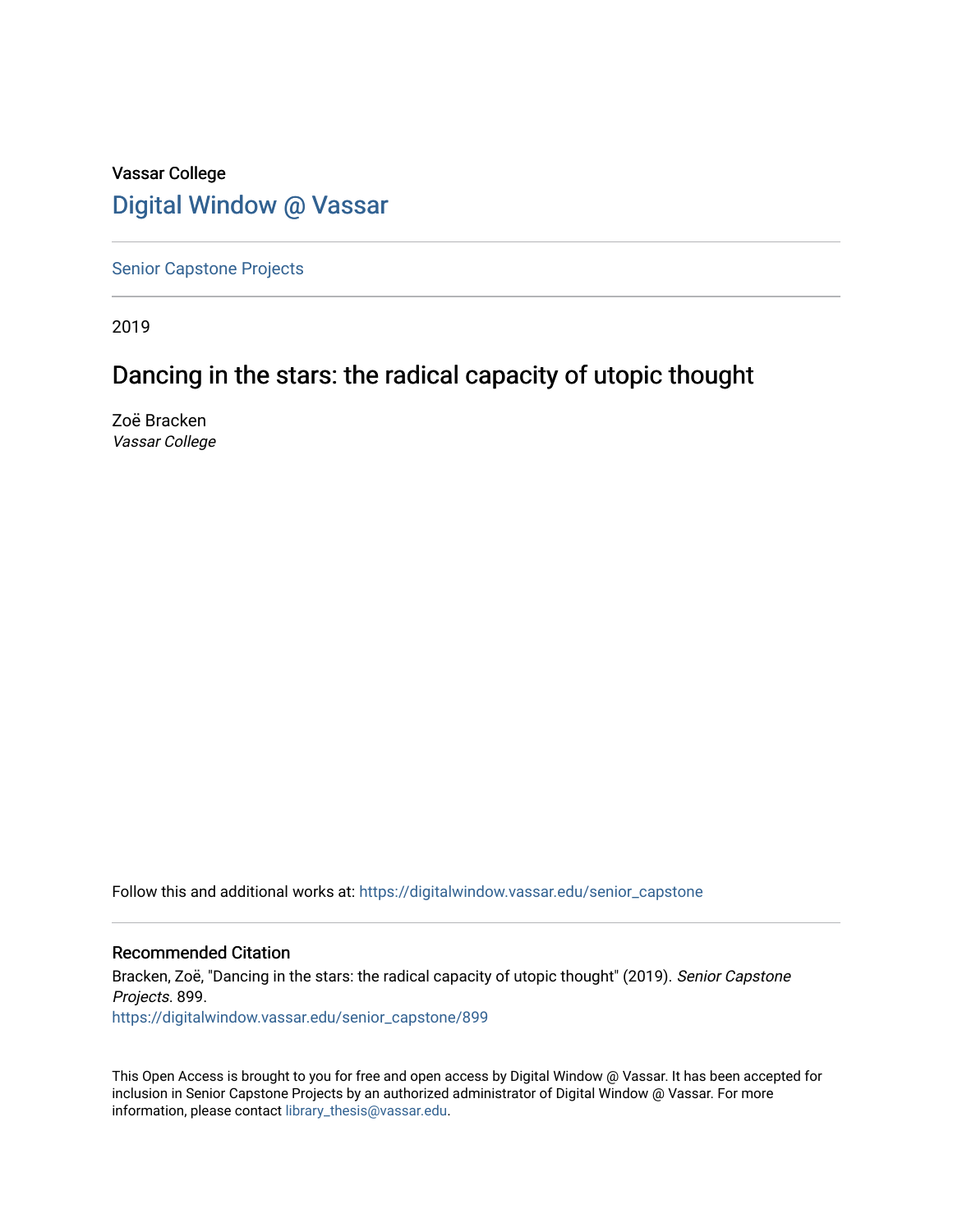Vassar College

Dancing In the Stars: The Radical Capacity of Utopic Thought

A Thesis submitted in partial satisfaction of the requirements for the degree

Bachelor of Arts in Sociology

by

Zoë Bracken

Thesis Advisor:

Dr. Jasmine Syedullah

April, 2019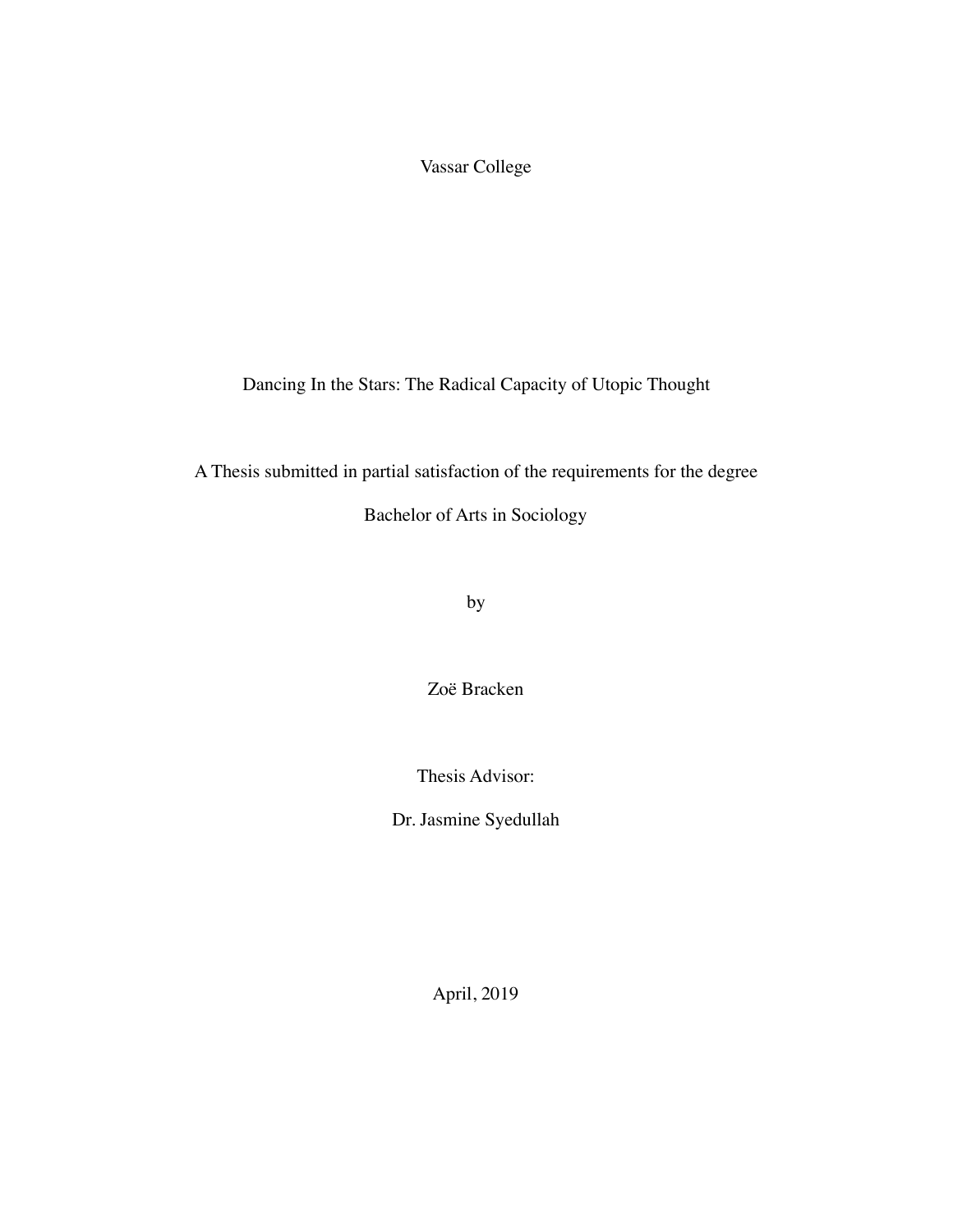### Abstract

In the following thesis I posit that Utopia can be the center of radical, active, imaginative, and necessary thought. I analyze a series of case studies ranging from multidisciplinary theory, to music/film, to spiritual praxis, and finally to science fiction stories in order to illustrate and explore this argument. I perform a discourse analysis of these sources, striving to connect and weave them together into a cohesive, theory of radical Utopia in flux. Data collection for this project occurred over a nine-month period (August 2018 to April 2019) and was a process which consistently reworked itself and was informed as it came into contact with myriad thinkers and writers. This thesis at its core looks to address how one might conceive of, let alone construct, a socially sustainable futurity. It questions normative logics of time and space in order to do so. In the following work I aim to center voices that seek not only to deconstruct, but to (re)build.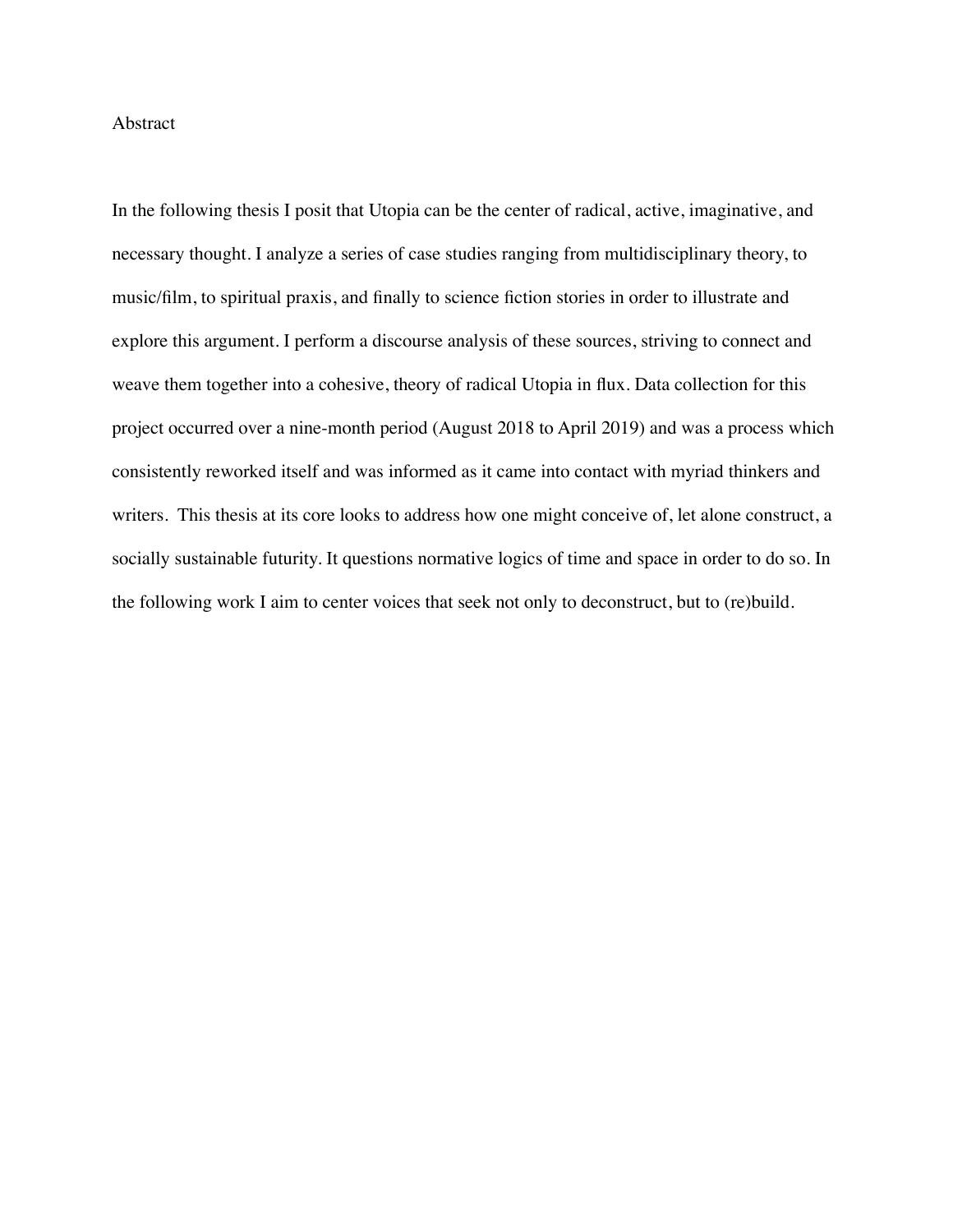Acknowledgements [iii] Introduction [1] The Spheres [1] The Stakes [3] The Road [4] Let All Souls Be Brave [6] Chapter One: Woven Theories [10] Introduction [10] Method [11] Emancipating the Senses [12] Momentary Glimpses [17] Imagination Battles [22] Chapter Two: Spirituality & Prophetism, Spells & Prayer [28] Introduction [28] The Promised Land [29] Fugitivity in Exodus [35] Witchcraft & Wicca [38] Conclusion [42] Chapter Three: Science Fiction, Double Feature [44] Introduction [44] To Root Among the Stars [45] Fearless Flesh, Fearless Touch [49] Conclusion [53] Water [54] Cruising [54] References [57]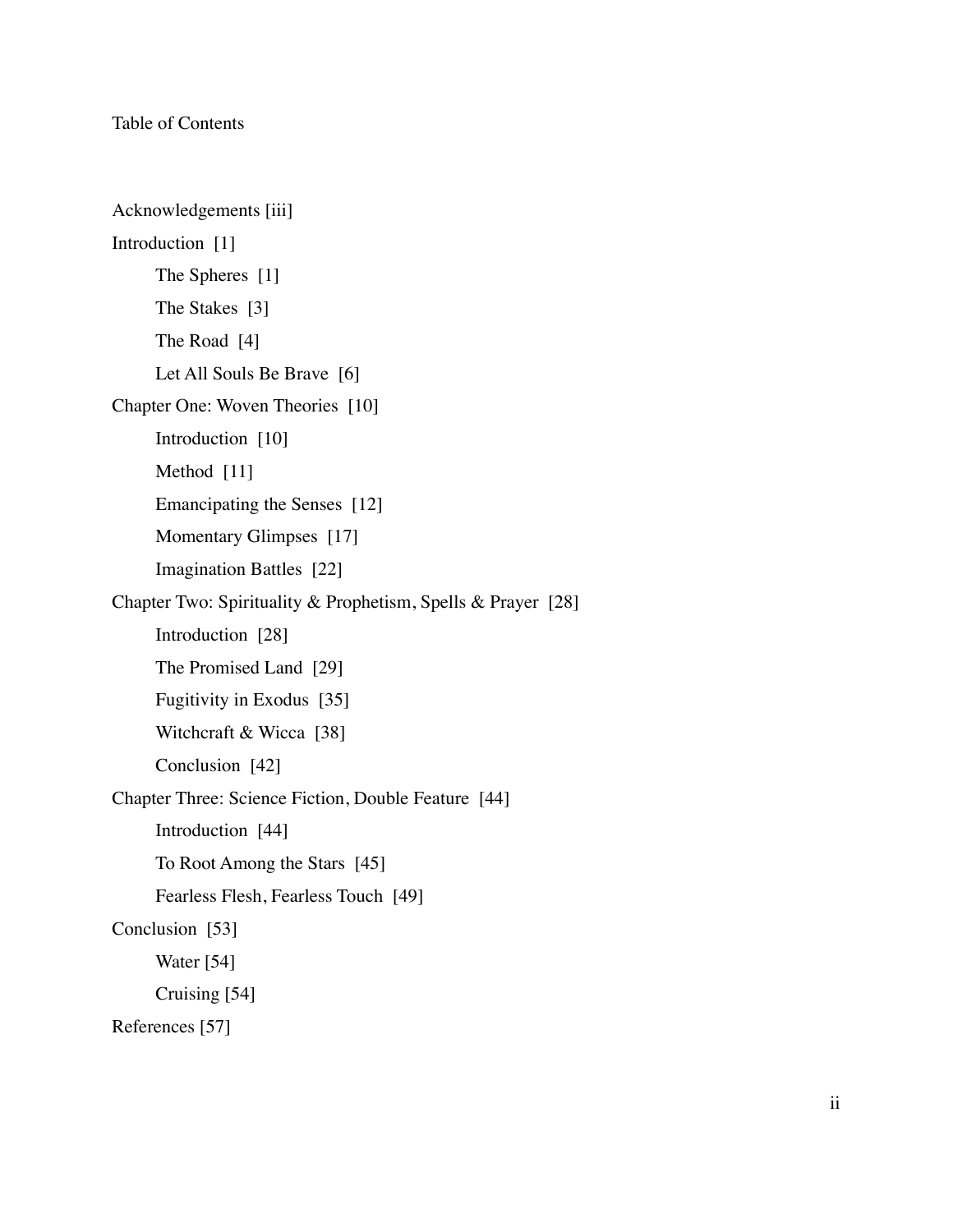### Acknowledgements

Thank you to Jasmine (for the thought-provoking workshops and the motivational emails), to Eileen & Bill (for letting me show up to seminar in sunglasses and encouraging us to breathe through the process), to Pinar (for the home-baked goods and insightful words), to Constança (for keeping me sane), to my parents (for somehow trusting that this was a valuable use of my time), to Earl's (for letting me blast music into all hours of the night and inspiring me to think critically and compassionately), to all my friends whose words and experiences have shaped my writing, and to everyone who has given me a glimpse of Utopia, you know who you are.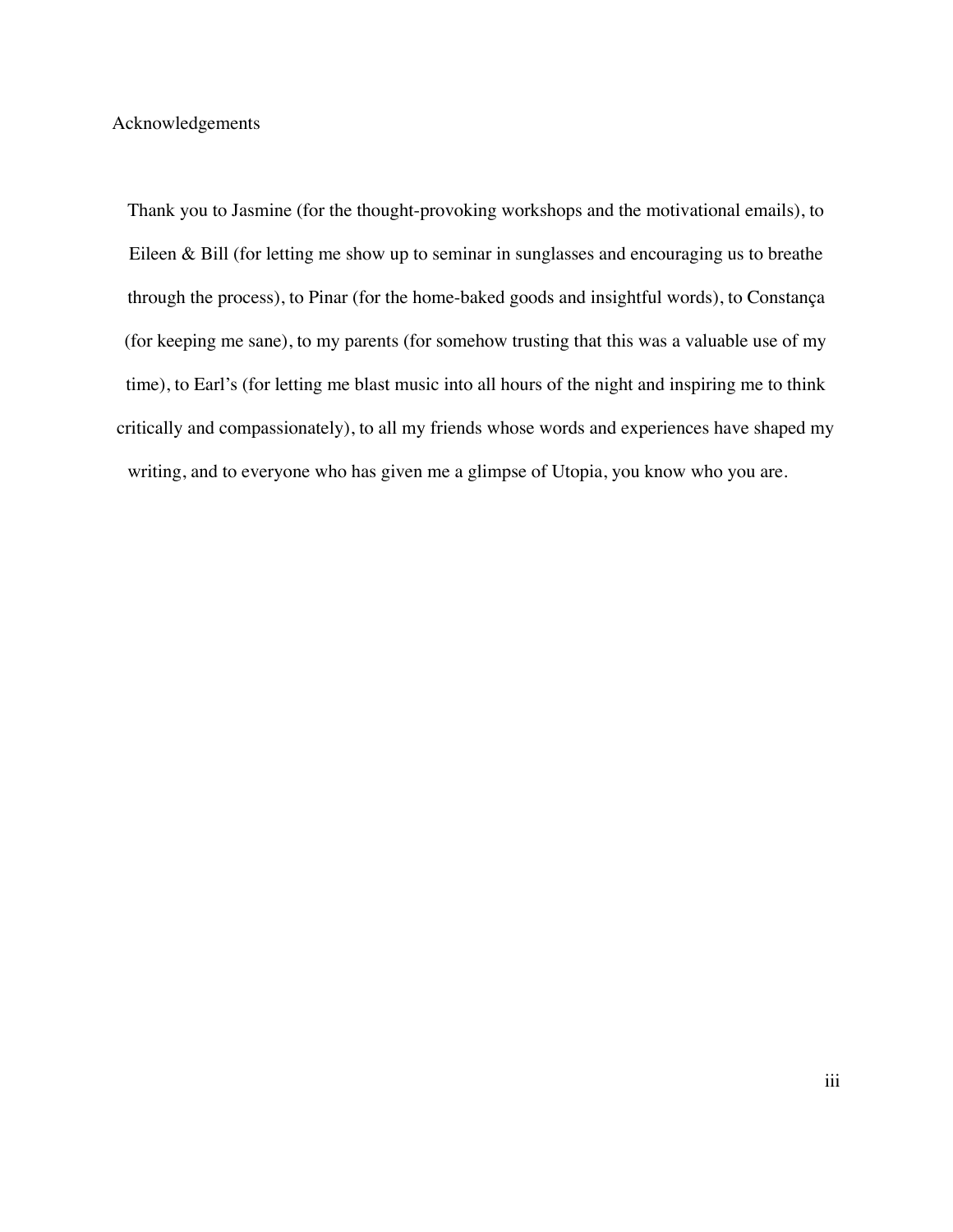"Utopia enables us to see and experience potentialities, often ephemeral, that offer imaginations of something otherwise." —Jose Esteban Muñoz

# **INTRODUCTION**

### *The Spheres*

As my friend Violet and I were walking out of an environmental sociology seminar and towards our house, I tried to explain to her a thought I had during my modern social theory class. My professor and I had discussed the impossibility of creating egalitarian social systems when minds are socialized by the hegemonic powers that be. In working through this thought I showed Violet a drawing I had doodled in class. Our society, I explained, was at the epicenter of a circle, the area of which was everything we could conceive of. As we move towards the edges of the circle, our thoughts move further away from social norms and into radical thinking. The answer to the problem of socially sustainable and just futurities lies somewhere outside of the circle, though its direction is unclear. By shifting the epicenter to anywhere in the periphery, the scope of the circle changes, moving closer to something else. This is when I began to evaluate the capacity of radical Utopic thought.

The labor of Utopia is inherently unstable, its etymology being rooted in the greek "outopos," translating literally to "no place." Different radical thinkers imagine different loci for Utopia, some viewing it as a promised land and others as a relationality. In this work I will move through recent Utopian visions in the United States. I, of course, will not be able to look at all instances of Utopic thought throughout this time. I will not be asserting a moral or ethical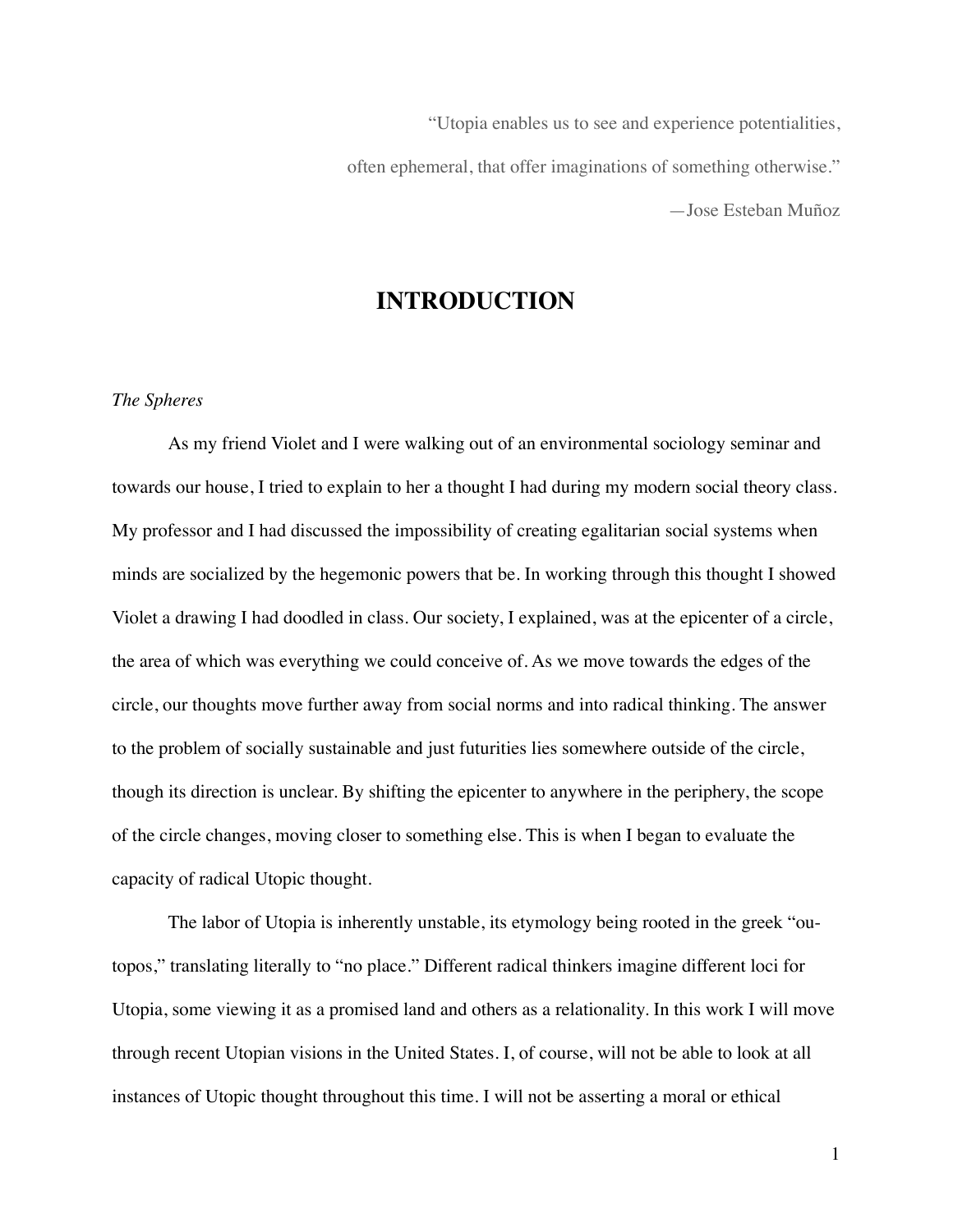hierarchy of these Utopias nor do I intend to fully explicate or analyze any one site in its entirety (a project that could span infinite pages). Rather, this thesis seeks to explore understandings of Utopia through a variety of lenses, tracking how it shifts, morphs, and changes. I aim to consider connections between Utopia and race, religiosity, media, and literature.

Utopic thought can be engaged with for pragmatic reasons as well as for more ephemeral ones. Various iterations of this concretize Utopic thought as a valuable project. This work of expanding the imaginary is necessary in order to work actionably towards a socially just futurity. Utopia has been considered overly optimistic, useless, and naive, particularly in relation to realist and pessimist thought. Positioning Utopic thought in contrast with these is a limiting project, forcing Utopic thought into an inherently anti-queer binary, allowing it only to exist oppositionally and not expansively. Relegation in this way dilutes Utopia with a binary sensibility, one which has historically upheld hegemonic power structures by investing in binary understandings of social systems and logics (black/white, gay/straight, past/present, criminal/ victim etc.). The delegitimizing of queer and non-binary identity is expanded to queer, nonbinary temporalities and futurities. Perceiving of Utopic concepts, instead, as transitory and nonbinary allows Utopia to be expansive yet adaptive. It allows for a queer temporal understanding, a concept which I will explore in the following chapter.

In this thesis I will argue for the value of Utopias, and more specifically radical Utopic thought. The voices and minds on the periphery, in spite of and through marginalization and oppression have imagined visions of Utopia in struggles for liberation. These movements are poised to break beyond deep socialization and move into new capacities of thought. By sharing in these Utopic visions, communities and individuals can radicalize their own thinking and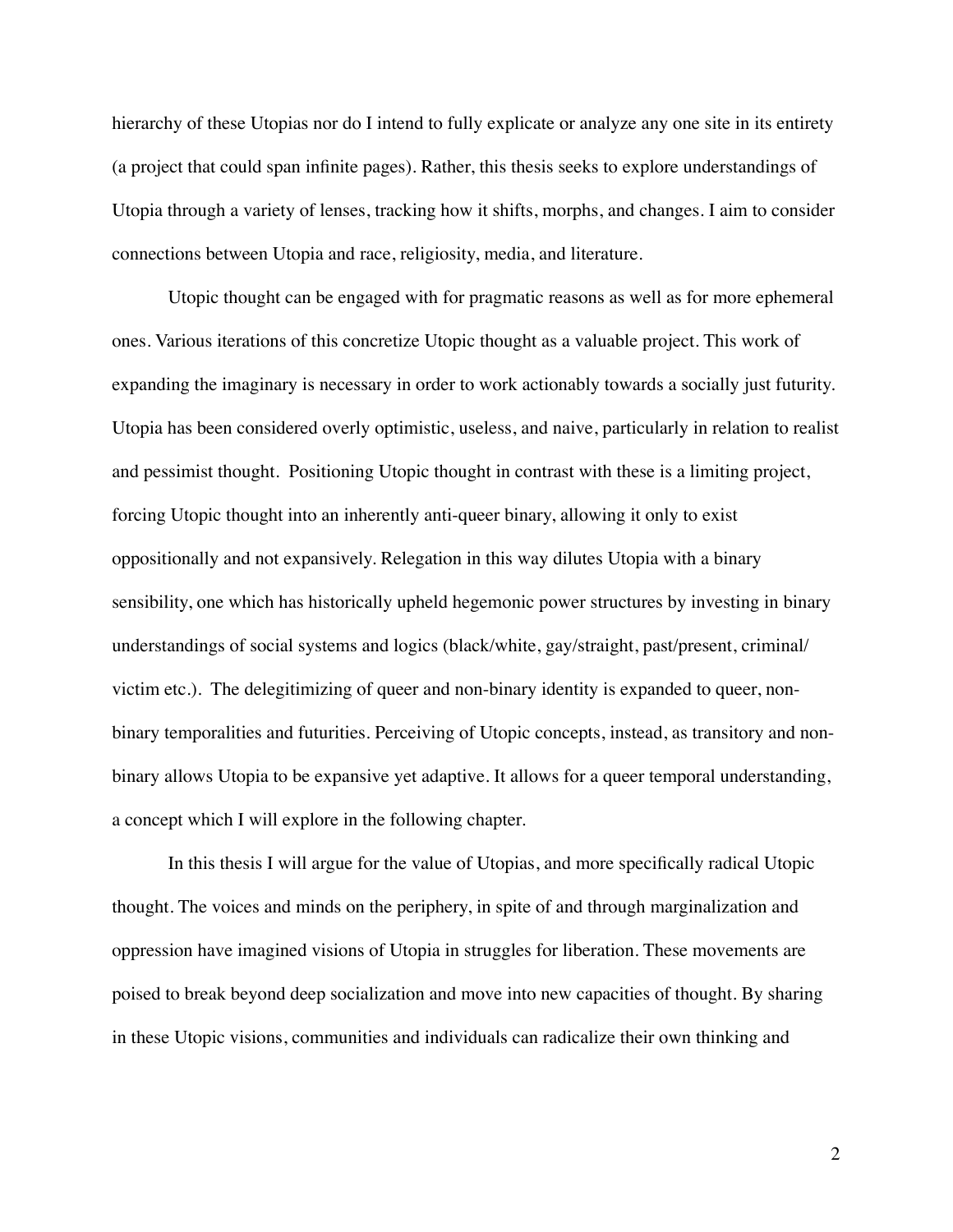attempt to imagine new futurities. Envisioning Utopia necessitates labor and produces impact that eclipses whether or not society will arrive at these exact iterations of Utopia.

Keeping in praxis with subversion of western temporal thought, I have chosen to order this work thematically as opposed to chronologically or linearly. Sections will echo one another, weave together, and project into future analyses. The thesis will consider science-fiction, prophetism, spiritualism, and social movements as sites of Utopic thought. The chapters will be divided by these sites, using Janelle Monáe's *Dirty Computer* as a point of departure. Afrofuturism, ecotopia, and queer temporalities are sites holding a wealth of data to consider, ranging from seemingly dystopian novels to Martin Luther King Jr.'s speeches. The iterations and explorations of Utopia in these cases are particularly compelling in their shared understanding of impending doom and visions of liberation, sharing a collective synergy.

### *The Stakes*

The necessity of these thought projects cannot be understated. The stakes shared by those participating in this practice are high. In the midst of mass incarceration, police brutality, the razing of the planet, the subjugation of queer bodies, and systematic hatred, Utopia illustrates an alternative futurism. One which moves away from a typical futurism, entrenched in capitalist, racist, mechanistic ideals, and towards something, somewhere else. Within epidemics, hazard, uncertainty, and risk, there lies a magnitude of problems so massive and pervasive and interconnected, which demand equally complex solutions. The available solutions are unlimited and boundless when they live and breathe in the realm of radical Utopic thought. Divestment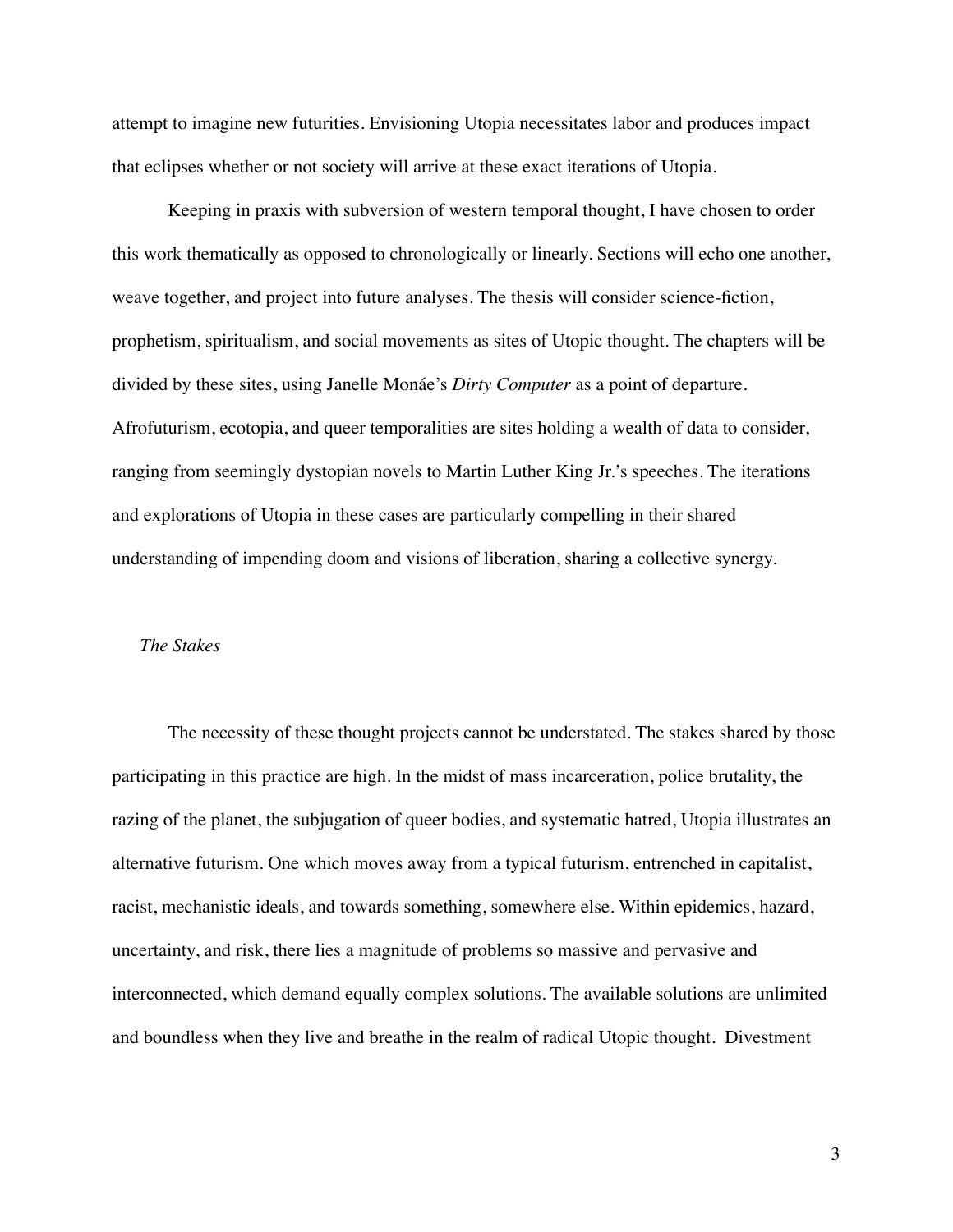from hegemonic paradigms necessitates sustainable social futures; how can these be envisioned if our minds are socialized to think only within the pre-existing limits?

We need to linger in the moments that make life livable. Within these we find refractive Utopias. These moments are central to this project. They are like rays of light that are altered and projected outward. In livable moments we are able to identify pleasures and liberatory desire, which serve as a skeletal Utopia of sorts. The glint of refracted Utopia exists here, in something amorphous and not fully knowable. Vital to liberation is the preparation to be free; it is not enough to tear down systems of oppression. Without building up community there will be nothing at the end.

# *The Road*

This work knowingly meanders and moves, at times, messily. Throughout the project I will revisit Janelle Monáe's recent emotion picture *Dirty Computer* (2018). I analyze the film as a text; it exists aurally, visually, emotionally, and textually at once. It touches upon many themes centric to the different case studies of thought that are explored in the thesis. *Dirty Computer* can both ground the ideas set forth in this project as well as engage them.

In the first chapter I will consider several theoretical frameworks which serve as useful lenses to view case studies of Utopic thought projects through. Social theory and philosophy offer up valuable understandings of Utopia, time, the imaginary, and our senses. Here I rely heavily upon the writing of Karl Marx, Herbert Marcuse, Jose Esteban Muñoz, and adrienne maree brown. Collectively these thinkers span disciplines. Within these framings, I make my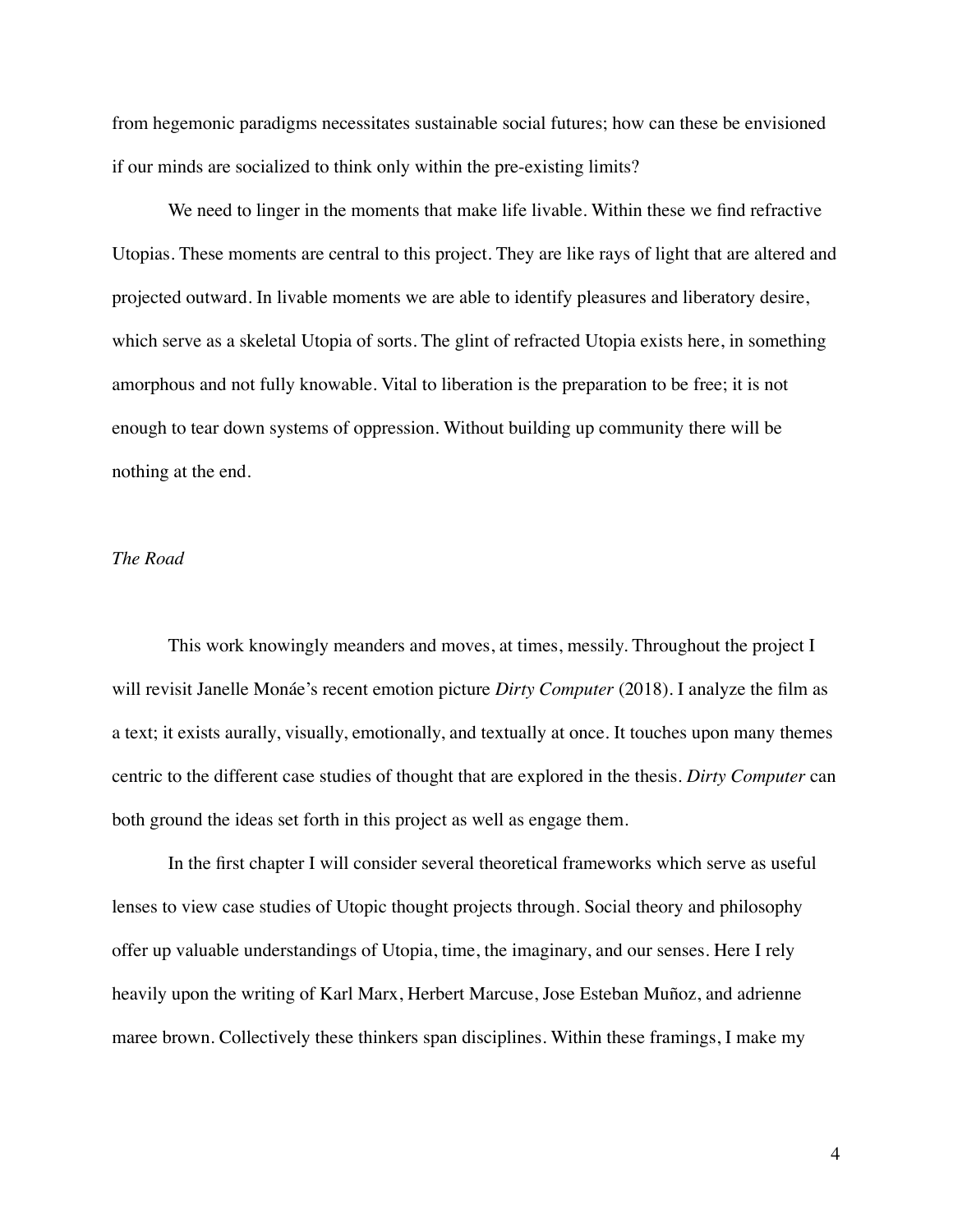own interventions and work to broaden my initial understandings of temporality. These are all read together to begin creating a synergistic framework of Utopic thinking and time.

The second chapter goes into spiritual and prophetic iterations of Utopias. Reading Utopia through religiosity helps establish Utopic thought within a socio-historic context and a larger communal practice. In exploring the oration of Martin Luther King Jr., history of Wicca and witchcraft, and testimony of Harriet Jacobs I will read these practices and visions. They are in many ways interconnected, though perhaps otherwise contradictory. What may appear as oppositional allows for conceptual complications of radical Utopia while pointing towards the value of the project. The aforementioned sites serve as central case studies for this chapter, articulating Utopias spatially, spiritually, and magically.

Chapter three expands Utopia across space and time, relying upon the radical visions formed within science fiction. Octavia Butler's work demonstrates the waves made by expanding the voices included within the American science fiction canon, while bridging the spiritual, the painful, the future, and the Utopic. The impact of this work is exemplified in *Octavia's Brood* and particularly in the writing of Alexis Pauline Gumbs, who explores the underpinnings of hope, ancestral connection, community, and resilience. These novels do the multitudinal labor of illuminating oppression, articulating liberation, and conceiving of freedom. It is within this genre that I add to a liturgy that is compelling, accessible, and visionary.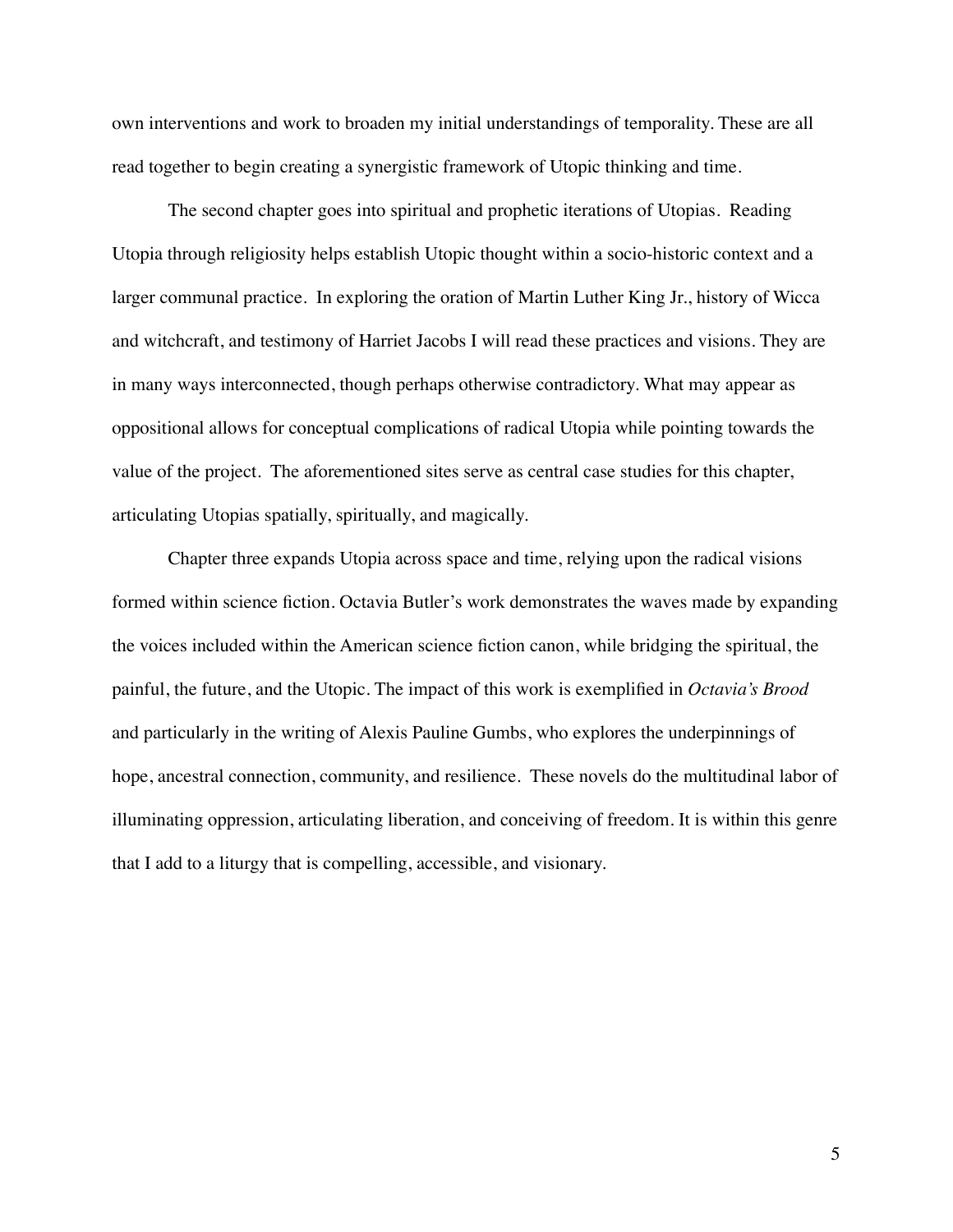### *Let All Souls Be Brave*

Janelle Monáe's self-labeled Emotion Picture, *Dirty Computer* (2018), creates for viewers and listeners a dystopian world that exists at the intersections of identity based oppression, anthropocenic habitats, state enforced "sanitation," and the subjugation of people through their classification as "dirty computers." As an accompaniment to her album of the same name, the picture explores themes of race, gender, sexuality, dystopia, Utopia, and love. In the world of the film, the state views people and organic matter in mechanistic terms, with a background of desolate ecosystems and highly developed technology. Dirty computers are abducted and cleaned by the state, a fate that Monáe makes clear at the opening of the picture. *Dirty Computer* is a radical science-fiction narrative, one which relies uniquely on visual media, music, and narratives centered around violence and liberation faced by the land, queer folx, and people of color.

Throughout the film viewers witness moments of rebellion, scenes of celebratory resistance in which the characters create art, play with gender binaries, delve into sexuality, dance, find new spiritualism, and love together. It seems almost impossible, within a system that seeks utter domination, that there might be spaces for and embodiment of liberation. However, Monáe imagines a fugitive mode of existence for her characters, one in which they dream of Utopia and realize liberty within the loopholes. Viewers are treated to shots of raucous, colorful, queer parties set to hedonistic, liberatory melodies and beats. There is a special attention given to celebration by and of Black queer women, fittingly as Monáe's lyrics oscillate between praising the strength of queer Black women and illuminating the violence their bodies are subjected to.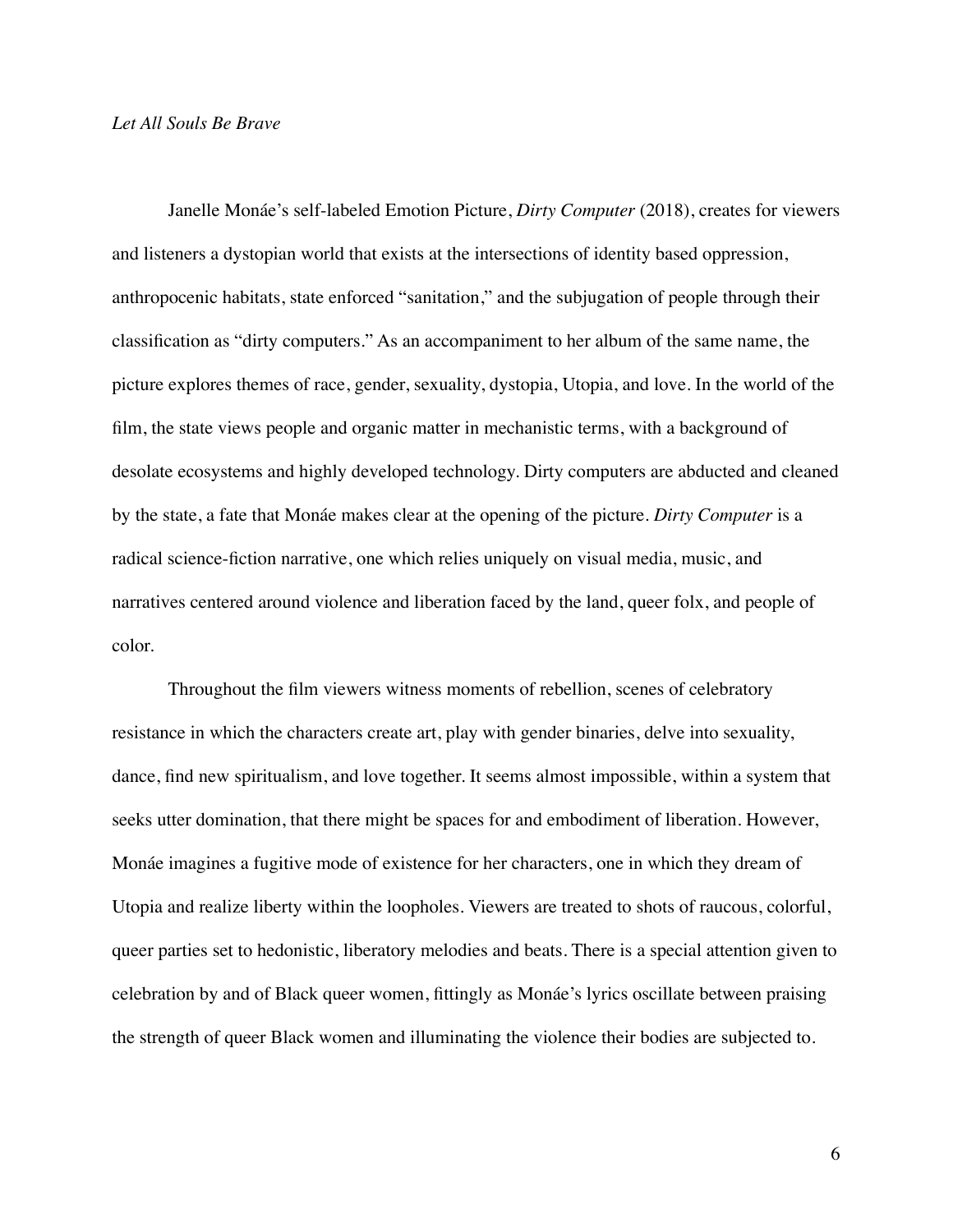In this dystopia, where marginalized people are seen as dirty, Monáe foregrounds the significance of memory. It is through the scanning and elimination of memory that the "House of the New Dawn" works to clean dirty minds. The protagonist, Jane 57821, played by Monáe, is abducted early on in the film after continuous surveillance by the state. She is taken to the House of the New Dawn for cleaning where, despite fighting to preserve her memory, she is consistently forced into subjugation by the deployment of a noxious "nevermind" gas (a fume which causes the user to forget their will to resist).

As she is stripped of her agency and selfhood, Jane fights to remind her lover-turnedemployee of the state, Zen, depicted by Tessa Thompson, of their shared history and through this, of their shared struggle. Monáe makes clear the communal stakes we will all hold in a dystopian future. The loss is not only our own, but that of our cherished spaces, loved ones, and free will. Jane is met with a defeated and confused version of her lover, who hauntingly insists: "Thinking will only make it harder. It's best if you just enjoy the process, accept it. People used to work so hard to be free, but we're lucky here. All we have to do is forget." Zen's defeated nature is a testament to oppression's laboring to break, twist, and warp its victims. Its goal is to make pain so unbearable and objection so futile that subjection is disguised as a willful choice rather than a result of intricate and pervasive domination.

To Zen, Jane replies, *"*I don't want to forget *you.* [emphasis mine]*"* Here it is made clear that Jane's final tie to determination is tethered to Zen, and later to her second partner, Ché. She recognizes the deep importance of retaining memory and pushing Zen to do the same. This moment is striking in its emphasis on relational memory, specifically in its queer, polyamorous, Black context. The salience of this care is reified throughout the picture as viewers watch the characters' love stories unfold in warm, pinkish hues and poetic lyricism. In choosing this queer,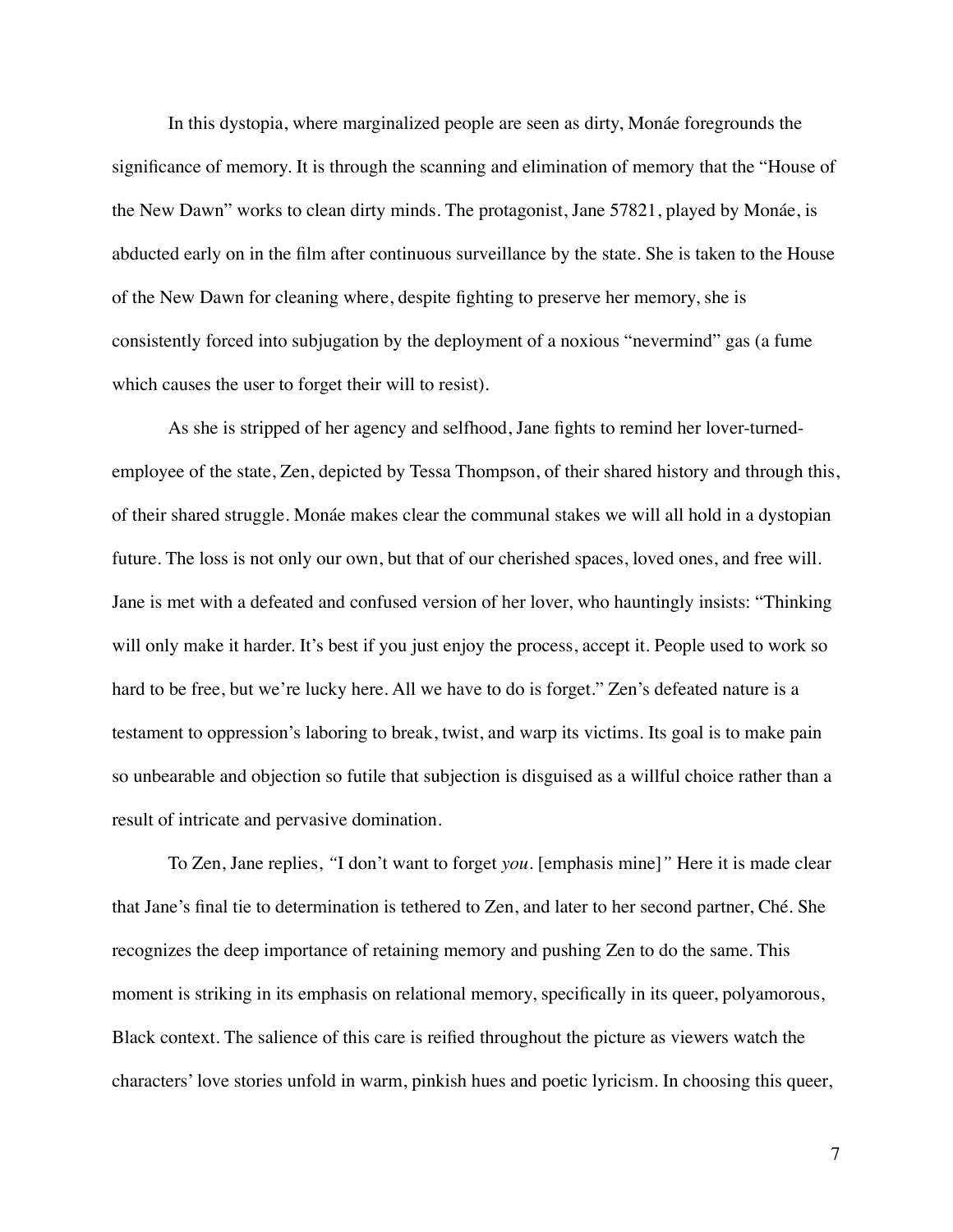Black love as a central theme of *Dirty Computer*, Monáe creates a vision of Utopia within the most desolate and grim of realities. Each party, each kiss, each lyric is an active rebellion against the state's assertion that this dystopia is acceptable and necessary. In moments of everyday Utopias, Jane, Zen, and Ché (and their community of queer rebels) know that they deserve something better, no matter how uncertain or unstable that "better" may be.

I choose to witness this as evidence that there is and should be such a category as radical Utopic thought, full of art, theory, and testimony from many voices, including emphatically those in the periphery. We can see utterances of Utopia in a plethora of actions and visions. As Jose Esteban Muñoz aptly explains in *Cruising Utopia: The Then and There of Queer Futurity* (2009), Utopia may be found in the quotidian. In his text Muñoz finds Utopia in the quotidian, the relational, and the aesthetic, in public sex (gay cruising), in visual art, and in poetry. I argue that in Monáe's project Utopia can be found in similar places, notably in the queer Black moments I have chosen to discuss.

In the film's ultimate shots Jane too has been converted to serving the House of the New Dawn and is meant to attend to Ché, whom viewers can assume has been recently brought in. A figure clad in a gas mask enters the room and, after a beat, tosses a mask to both Jane and Ché. In this moment we hear the opening lines for the picture's final song: "Americans." The figure reveals herself to be Zen and smiling, says only: "Let's go." The shot sequence moves from nevermind gas being deployed to a fly succumbing to the fumes. The triad standing calmly together, gas masks on, wait for the smoke to clear, and Janelle's voiceover sings:

Hold on, don't fight your war alone Halo around you, don't have to face it on your own We will win this fight Let all souls be brave We'll find a way to heaven We'll find a way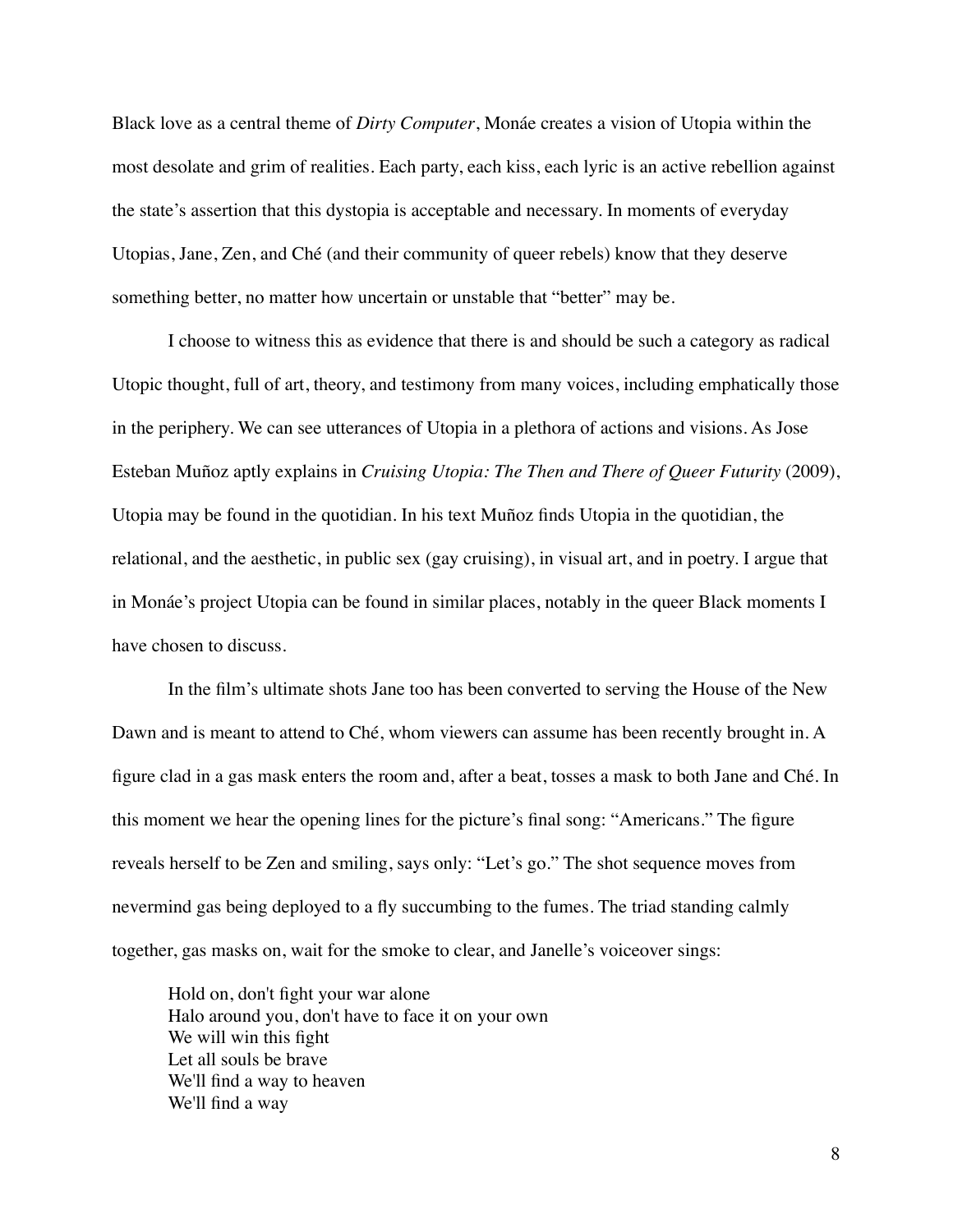These six lines deviate from the dystopic norm painted by the film and move towards a vision grounded in unity, strength, and ultimately, a belief in Utopia. Monaé reassures her listeners that there need not be solitude within struggle; instead, she envisions victory, bravery, and togetherness. In this instruction there lies a path to "heaven." So, what is the promised land, and how do we get there? And if there is a Utopic place or a futurity that we can exist in—how do we know once we've arrived? As Angela Davis might ask, how do we know when we are free?

*Dirty Computer* serves as a prophetic work, in its timely understanding of political and social realities, and future potentialities. With grace and clarity Monáe evokes deep feeling and meaning-making. The emotion picture makes active choices to the end that readers feel simultaneous dread and hope, forcing a revelation that we are bound up together not only in our struggle, but also in our liberation.

As Ché, Zen, and Jane execute their escape they move down a near empty hallway, bodies intertwined, holding one another up, moving towards the light. As they stumble nearer the end of the hall, they pass the scattered, unconscious bodies of employees of the House of the New Dawn. Monaé makes no promises that we will all make it to this Utopia, she does not say that some will not remain lost. Oppressors so deeply entrenched in their work for the state are not the focus of this radical imagining. The focus, rather, is this Queer Black Love that heals and generates. There is a clear through line here: the importance of memory, of relating through love, and of liberation in community. Even thought the odds are slim, the stakes are too high. Even though it may be "harder," we must remember—and not only remember, but reimagine. As the song ends, Monaé sings, "Please sign your name on the dotted line," and with a backward glance, beckons us to join her.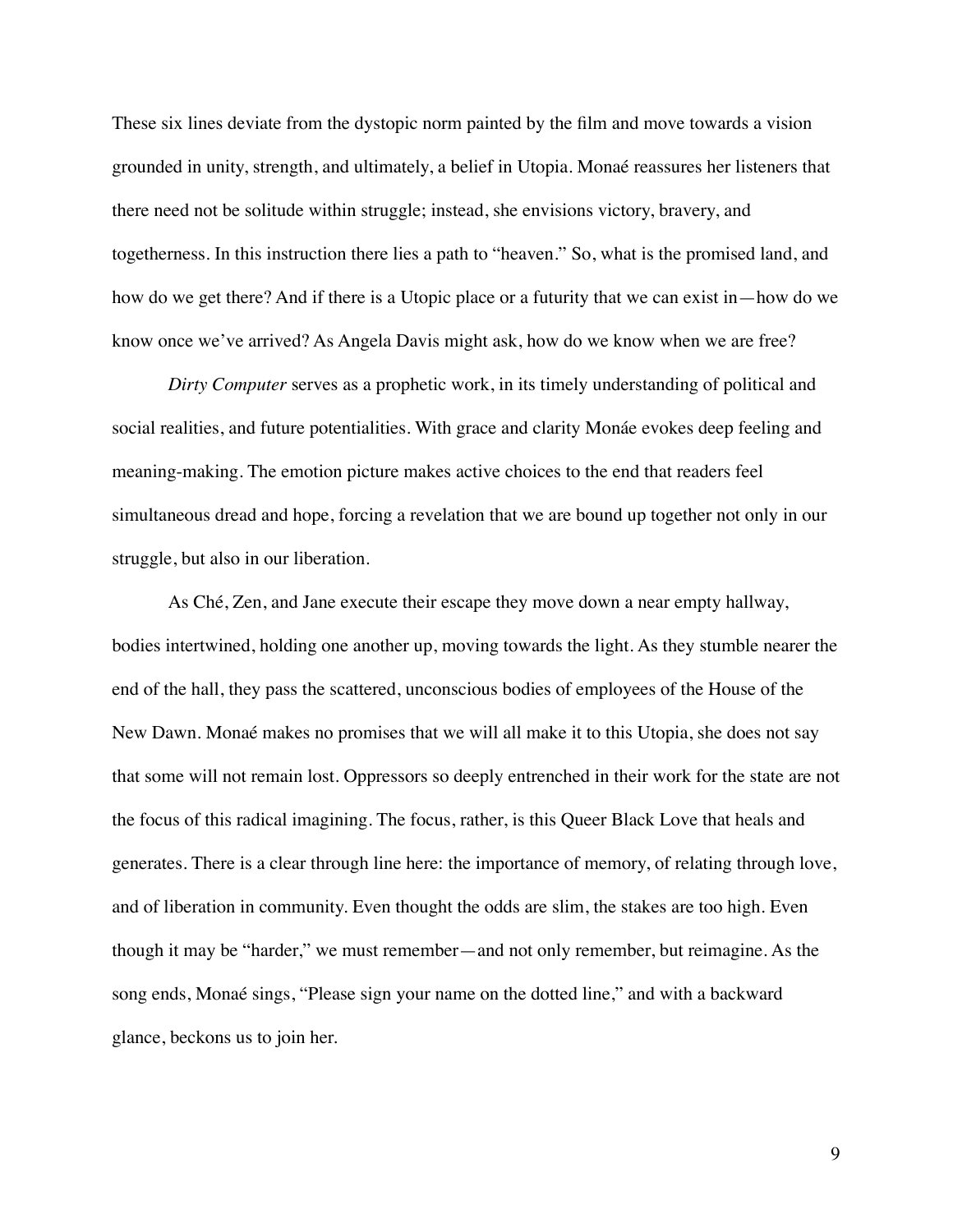"I think there are many ways to find that simple path within ourselves, and I think that those of us who wish to see a truly, radically different world must demand of ourselves the possibility that we are called to lead not from right to left, or from minority to majority, but from spirit towards liberation." —adrienne maree brown

# **CHAPTER ONE: WOVEN THEORIES**

### *Introduction*

In order to fully appreciate the necessity of radical Utopic thought projects, a relationship between the imaginary/visionary, the oppressive/socialized, and the liberatory must be established and explored. *Where* our Utopias come from is an integral part of understanding what they look like and how they operate within social imaginaries. Utopic tradition can be found across disciplines and exists within both classic and contemporary theory. Sociological theory alone is not capable of fully navigating radical Utopia. This chapter pulls in and leans on the frameworks of Karl Marx, Herbert Marcuse, Jose Esteban Muñoz, and adrienne maree brown. Their works are indispensable; each thinker expands and complicates social relationships to the imaginary, the senses, community, and praxis. When read with and through one another these works create a lens on which radical Utopic thought projects can be examined and understood. Marxist theory establishes alienation and socialized senses as central sociological phenomena. Marcuse furthers this by exploring the aesthetic dimension and its capacity to enhance imaginative social development. Muñoz queers this understanding, working to find Utopia in the quotidian and the relational. brown complicates and enriches these projects by articulating the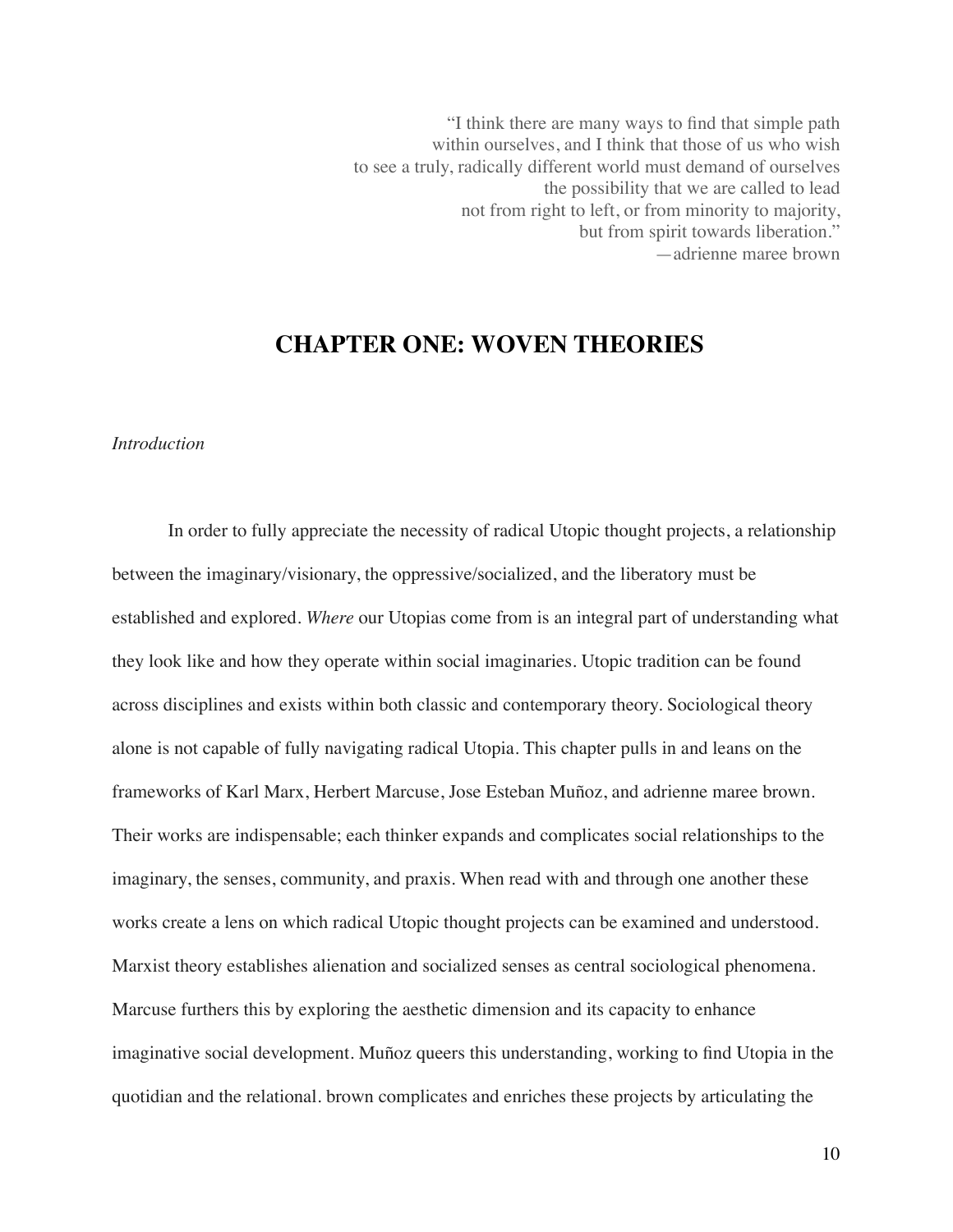stakes of these projects, within what she terms an "imagination battle" (brown 2017: 18), as they seek to bring forth the healing power of "visionary fiction" (2017: 27). Monáe's *Dirty Computer* emotion picture serves as an additional through line between these thinkers: exemplifying aspects of theory, throwing others into question, and developing a connective tissue.

# *Method:*

This thesis will utilize media as sites for inquisitive exploration without positing a moral value or standing of each. The texts considered serve to expand, contextualize, and engage with one another. In reading them collectively and interwovenly, I will delve into different understandings, using texts to question and define conceptions of radical Utopia. Literary analysis, sociological examination, historical contextualization, and media critique work together to perform a discourse analysis. Chapters will revisit tropes and themes emergent within Utopic thought (e.g. the prophet, time travel, fluidity, community-building). The connective tissue of this work will aspire to develop social theory of Utopia. Karl Marx, Herbert Marcuse, Jose Esteban Muñoz, and adrienne maree brown illustrate within different modalities of imagination, operating on different axes of meaning. While Marx and Marcuse are rooted in past, classical analyses of futurity, Muñoz and brown critically engage Utopic thought through the present and in a queer temporality. When read together these theorists create a map for exploring the value of radically imagined Utopias.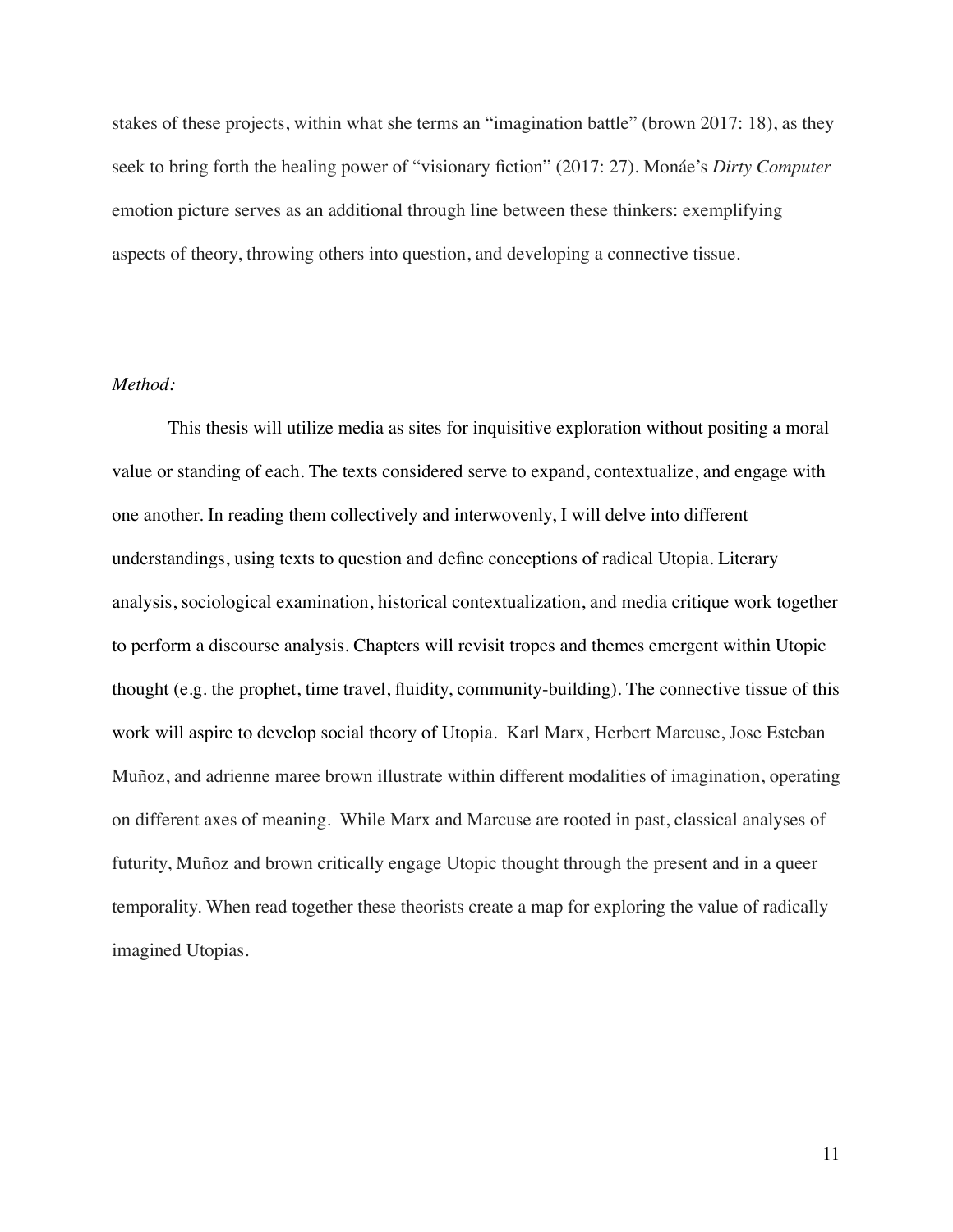### *Emancipating the Senses:*

Alienation emerges within the marxist canon as a fundamental social product of capitalism. Marx uses the term to explain the experience of wage-laborers who are alienated from themselves, their fellow workers/class, the product they manufacture, and the larger society. This can be translated somatically; wage-laborers within capitalism are distant from their senses. One aspect of socialization Marx discusses centers around human senses. He states: "senses and attributes have become, subjectively and objectively, *human*. The eye has become a *human* eye, just as its *object* has become a social, *human* object – an object made by man for man" (Marx 1844: XI**)**. These senses, as they become produced objects, are alienated in their relationship to people. Marx goes on to discuss the "complete *emancipation* of all human senses and qualities," explaining that this is emancipation precisely "because these senses and attributes have become, subjectively and objectively, *human" (*1844: XII*).* 

Herbert Marcuse continued exploring this concept of sensory emancipation in his work, *The Aesthetic Dimension: Towards A Critique of Marxist Aesthetics* (1977), critiquing Marxist conceptions of the aesthetic and relying upon art as a powerful political tool:

I shall submit the following thesis: the radical qualities of art, that is to say, its indictment of the established reality and its invocation of the beautiful image (*schoner Schein*) of liberation are grounded precisely in the dimensions where art *transcends* its social determination and emancipates itself from the given universe of discourse and behavior while preserving its overwhelming presence. (1977: 6)

Here Marcuse argues that truly liberatory work cannot be held within social limits, but rather it must artistically "transcend," which can be expanded in an understanding of the "given universe"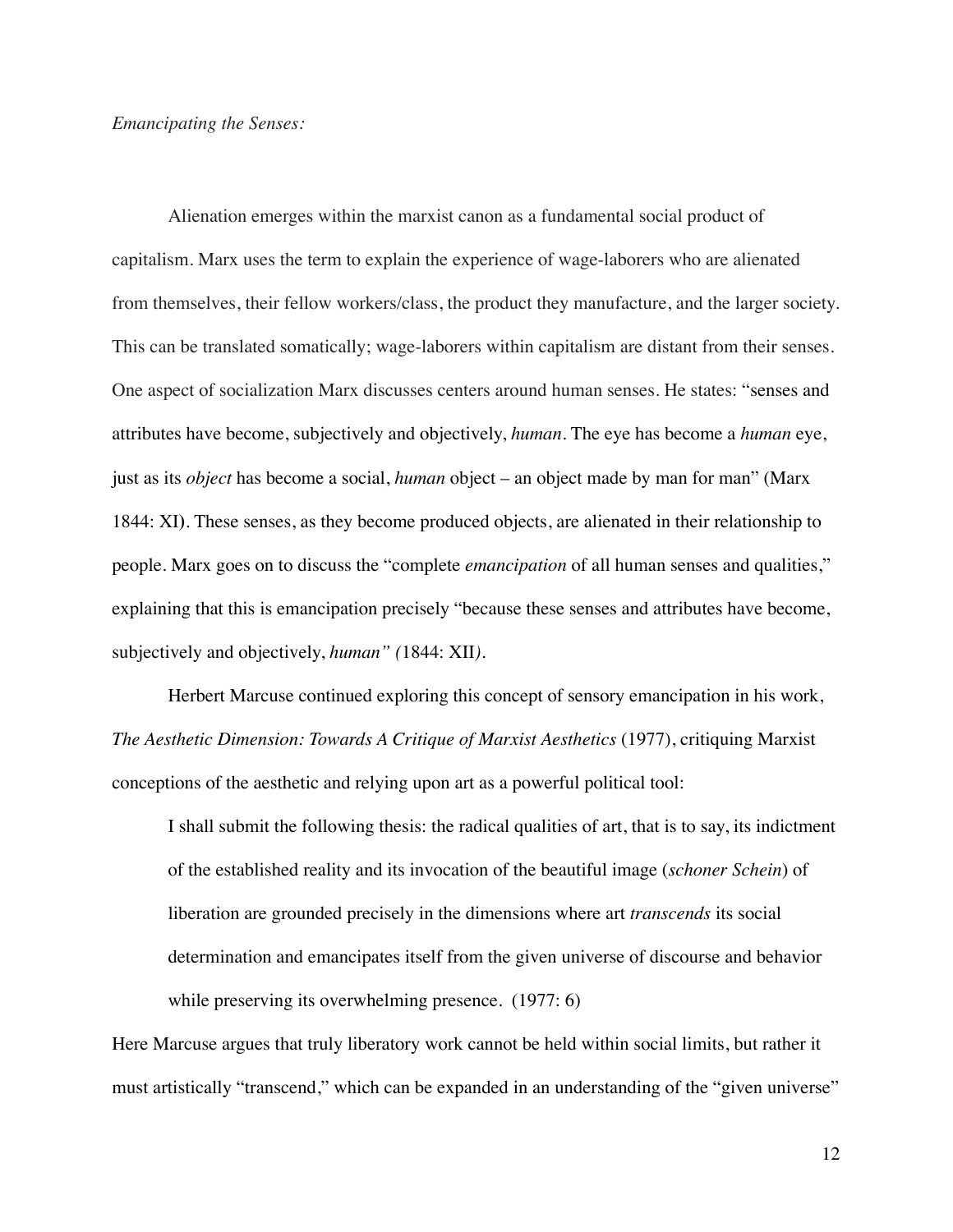he mentions as including oppressed sensory experience. This transcention is evoked on many levels, where it is at once temporal, real (vs. imagined), and embodied emotionally. In this sense, the aesthetic becomes a plane where image can be both grounded yet unbound. Within art, liberatory works can project audiences into different planes of thinking while pushing past social limitations into and beyond creative bounds. Marcuse elaborates on his thesis by exploring the "political potential of art in art itself." He argues that art reflects class interest (a concept which, I believe, could be broadened to include aspects of other socially grouped interests) and that it goes on to subvert "the dominant consciousness," calling into question institutional and social relationships (1977: IX). Marcuse aligns his aesthetic theory with the radical, claiming that:

what appears in art as remote from the praxis of change demands recognition as a necessary element in a future praxis of liberation-as the "science of the beautiful," the "science of redemption and fulfillment." Art cannot change the world, but it can contribute to changing the consciousness and drives of the men and women who could change the world. (1977: 32)

While Marcuse may claim that art cannot change the world, there seems to be an inherent contradiction in his phrasing. The artistic work that he says has this radical political potential is referred to as a fundamentally consciousness-altering praxis which ultimately leads to people power that *does* change the world.

Marcuse introduces the idea of liberating subjectivity, a concept which lends itself easily to support the consumption of alternatives (it is not just what Utopia may look like *for you*, but how it morphs within the imagination of others). This becomes an element of the emancipation deemed necessary within the marxist lens. He goes on to emphasize the importance of emotion and imagination, as well as the risk of leaving these behind, saying: "It is all too easy to relegate love and hate, joy and sorrow, hope and despair to the domain of psychology, thereby removing them from the concerns of radical praxis." (1977: 5). These emotions experience to an intensely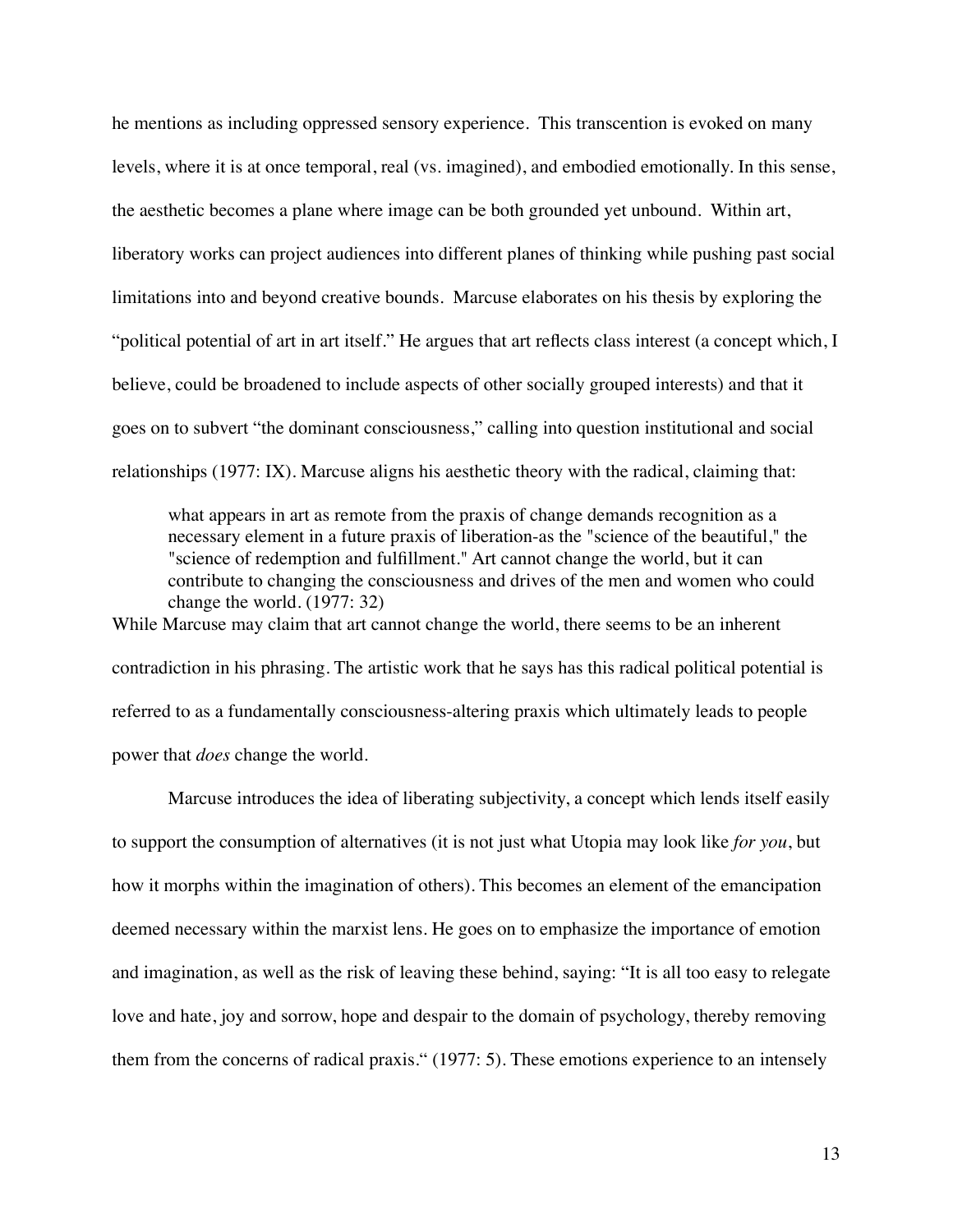intimate experience of one's own emotionality and vision as being central to the praxis Marcuse deems necessary to achieve liberation.

Utopic vision is woven throughout *The Aesthetic Dimension*. Marcuse explains that: the affinity, and the opposition, between art and radical praxis become surprisingly clear. Both envision a universe which, while originating in the given social relationships, also liberates individuals from these relationships. This vision appears as the permanent future of revolutionary praxis (1977: 71)

Art and radical praxis are rooted in vision, an imagination of an alternative futurism. This is seen throughout the Utopic thought projects examined within this thesis, as they each seek to examine and free social relationality, while articulating a liberatory imaginary. Art has the potential to at once reflective of reality and project itself into unknown realms of futurity. In this way art can become"a utopia to be translated into reality" (1977: 57).

The works of Marx and Marcuse can ultimately be relied upon to argue that imagination of social alternatives to current systems of oppression are not accessible to socialized and sensorially dominated realities. With senses so bounded, the imaginary is heavily conditioned to perceive the world in particular ways. It becomes nearly impossible to fully intake what is needed for an alternative futurism. Minds become blocked to recognizing sites of resistance and utopia within our world, though they are not unable to experience them.

The understanding of emancipation of the senses becomes increasingly profound as we expand our definition of senses. In this project I posit that imagination is, at its core, a sense and is embodied in this way. Within the need for liberation is the necessity of emancipating the senses, including the human imagination. Through various channels it becomes possible to refuse systemic oppression and envision what could be. In her thesis on movement and abolition, or "Why White Boys Don't Dance," Maggie Kennedy explores the ways in which dance as practice expands how bodies know to exist. She writes: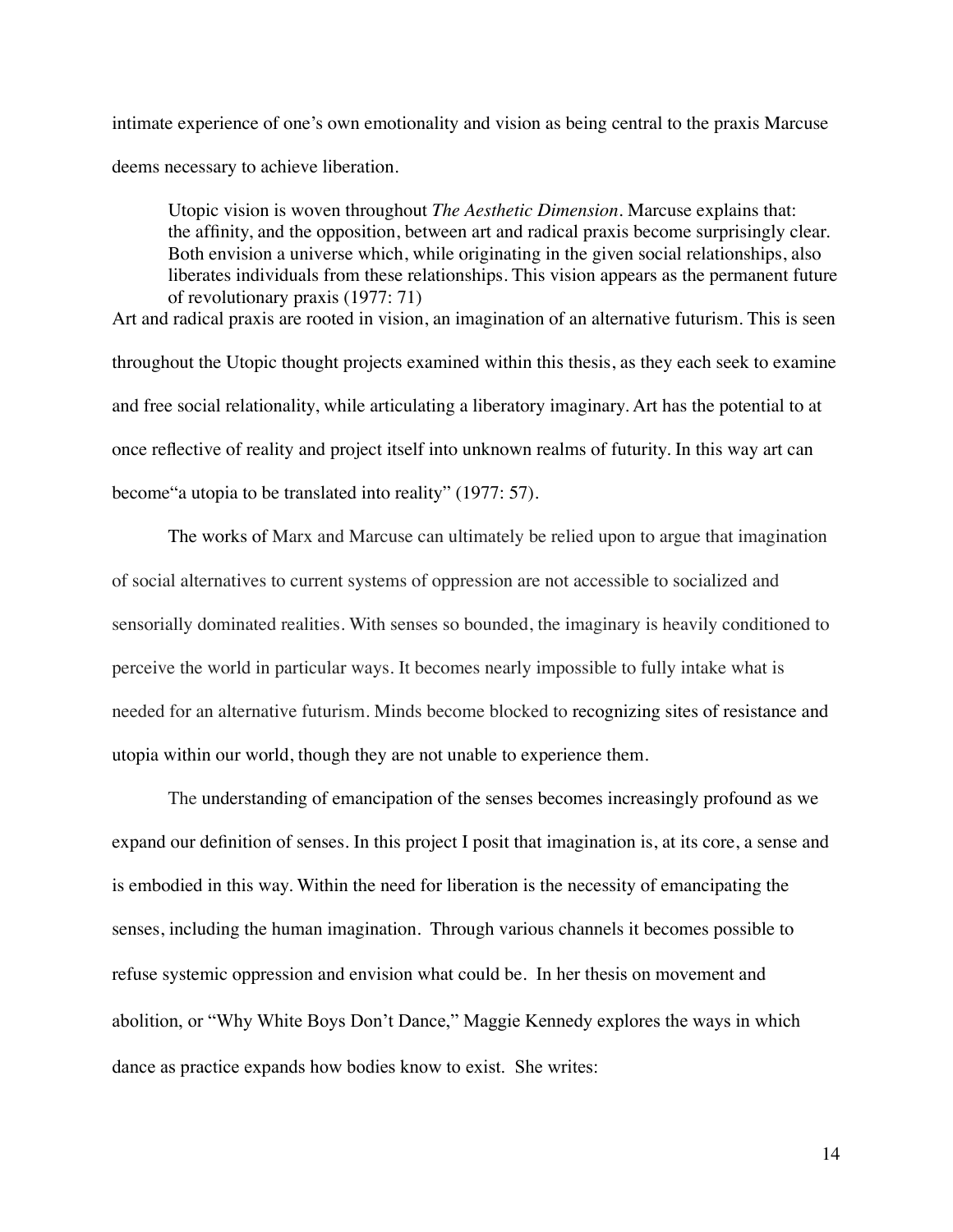In order to interact with the world differently, and think different worlds are possible, we must be able to feel and reframe what we know through our bodies. I want to emphasize practice here, as our bodily habitus are being practiced and reinforced constantly, so any aim of liberating the senses, and walking towards different embodiments will have to be a forgiving practice as well. (Kennedy 2019)

The idea of a forgiving practice eases the body through emancipation. Kennedy's emphasis on

practice is applicable to radical imaginaries. Utopic thought projects need not be individualized instants, they can exist, rather, as an expansive practice.

The domination (and necessary emancipation) of the senses that Marx and Marcuse discuss is evident throughout *Dirty Computer*. Monáe's dystopia is filled with visible state surveillance and control of bodies. The central characters push back against this in acts of rebellion that are ostensibly rooted in emancipating their senses. They dance, fuck, sing, and move together. In the films opening moments Jane and her friends, after evading a cameracarrying robot, drive to a party whose guests push the boundaries of normative aestheticsism. They move together in a futuristic hover-car, synchronized in their dancing, raising their hands to Black Power, echoing movements of the revolutionary Black Panthers.

Analyzing movement and dance in particular are essential to reading Monáe's work as she foregrounds bodies. Sara Ahmed, a queer phenomenologist and critical race scholar writes both that "bodies become orientated by how they take up time and space" (Ahmed 2006:5) and that "Orientations…are about the intimacy of bodies and their dwelling places" (2006:8). The bodies in *Dirty Computer* are oriented towards one another and away from the clutches of the state which seeks to oppress them. In dancing and moving together, they embody the community and Utopias that they wish to exist in. The notion of improvisational dance can be practically connected to liberation, as movement theorist Danielle Goldman explains: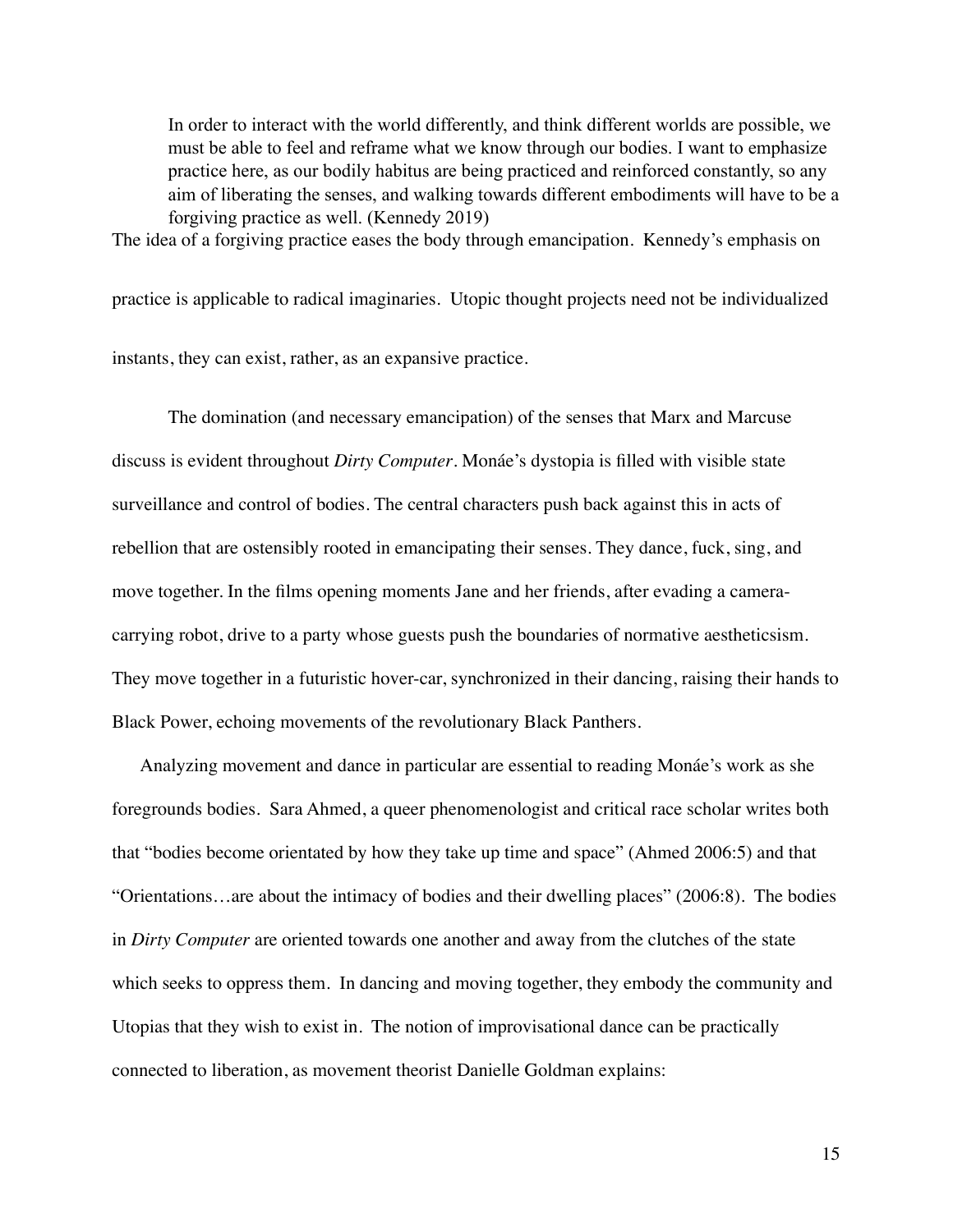In order to make improvised choices (which is not to imply a rigid opposition between instinct and rationality), one must develop a sense of how one's own body pulses–how it moves habitually and how it might move otherwise–in relation to its surrounding rhythms, which are neither static nor essential (2010: 52).

In order for Monáe's protagonists to be able to to improvise their freedom (a freedom which presumably is not fully familiar to them, though it may be momentarily echoed) they must somatically practice this improvisation. Through somatics they build connection and refine attunement to their selves, others, and their environment. This concept is further explored in *Radical Dharma: Talking Race, Love, and Liberation* (Syedullah, Owens, & Williams 2016), which reads as a meditation, set of liberatory protocols, reflection, and a call to action:

anyone engaged in the practice of liberation must actively discover it in their own being, and having a body-based or somatic practice is a direct way to reclaim connection to their psycho-physical connection to themselves" (Radical Dharma 2016: 100).

*Dirty Computer* exemplifies Marcuse's assertion of the radical qualities of art, while broadening Marx's scope of what rebellion against the capitalist state might look like. As characters sing "Crazy, Classic, Life" they are seen connecting and rebelling through, often queer, touch. Viewers share in the intimacy between the characters on screen, especially Jane (Monáe) and Zen (Thompson). The emotion picture also works to emancipate the senses of its viewers, foregrounding deviant audiovisuals. In centering queers of color, rebellion, and the pursuit of freedom *Dirty Computer* tells stories that are underrepresented in U.S. Media. Radical storytelling works within the picture to push back on social ideologies that privilege the dominant voices, failing to explore myriad experiences and identities.

Almost every frame of "Crazy, Classic, Life" is at least half filled with people, centering individual humanity while orienting towards community. Characters fill the screen with an abundance of queer coding through both fashion (leather, studs, non-gendered/androgynous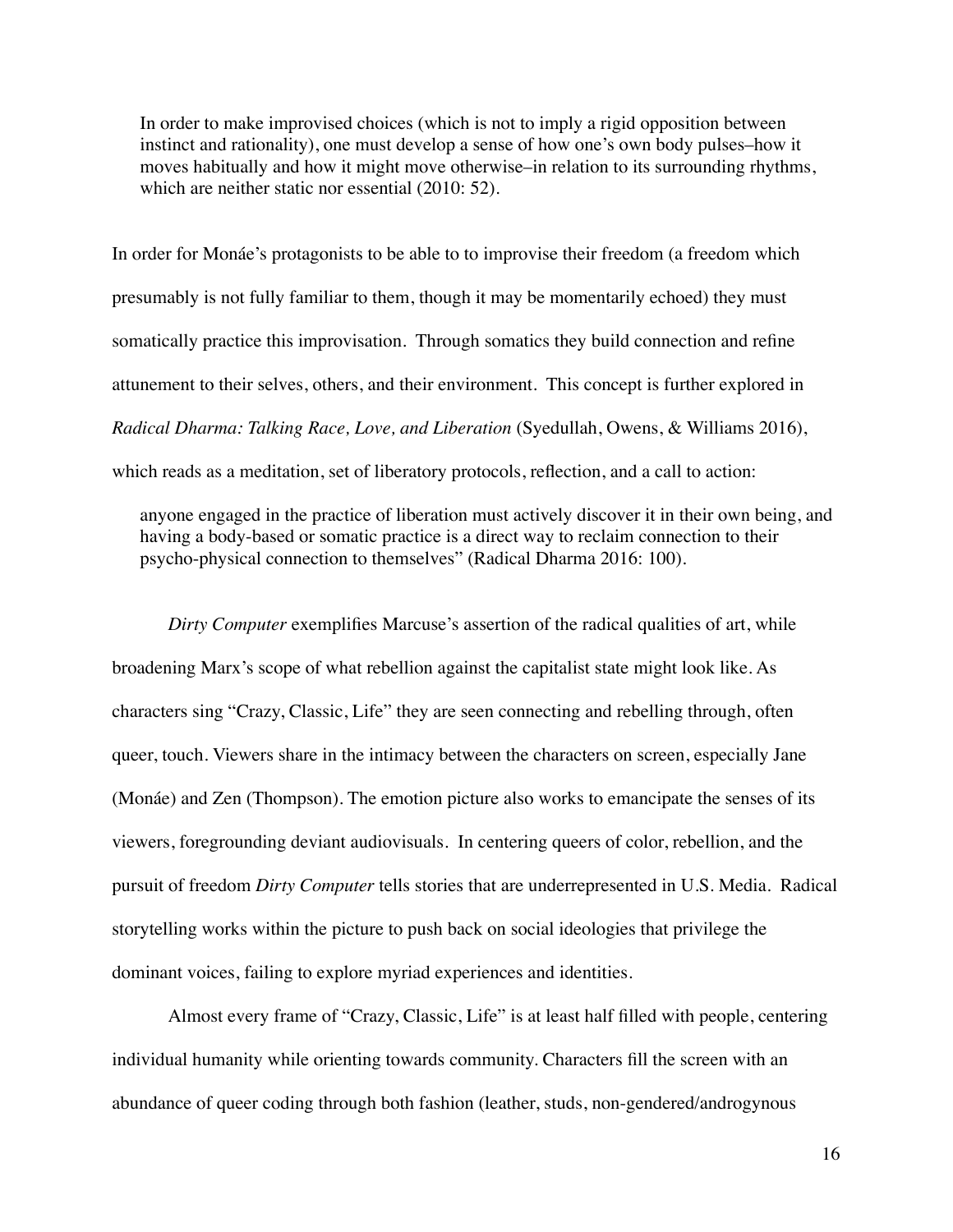dress) and modified bodies (dyed hair, piercings, tattoos etc.). This party becomes quickly symbolic of a relative Utopia within a larger dystopic world. It is a futurism accessible within our imaginary, a close or near future of sorts. This future is not one that the government of Monáe's world wants to repress, shutting it down with a police raid that evokes fear, chaos, and confusion. The practice of freedom in this party scene is a threat that must be neutralized. Emancipation of the senses here bleeds into emancipation from the state, which becomes explicit in the song's bridge:

> We don't need another ruler All of my friends are kings I am not America's nightmare I am the American dream Just let me live my life

The continuation of this, allowing for the emancipation of the imaginary and the envisioning of this as a sense, is central to the narrative that Monáe constructs, and can be clarified when it is read through the work of Muñoz.

# *Momentary Glimpses:*

In his seminal text, *Cruising Utopia: The Then and There of Queer Futurity* (2009), Jose Esteban Muñoz develops a queered understanding of Utopia and temporality. He pushes back on arguments that Utopias must be purely and stiflingly optimistic, instead allowing them a messiness and an intimacy they are not usually permitted to have. Within aspects of the queer canon, Utopic thought is easily dismissed. Karma Chávez, in *Queer Migration Politics: Activist Rhetoric and Coalitional Possibilities* (2013) finds value in some Utopic thought, but argues that it ultimately is a distraction from politics and action. Chávez uses the label "utopia politics" to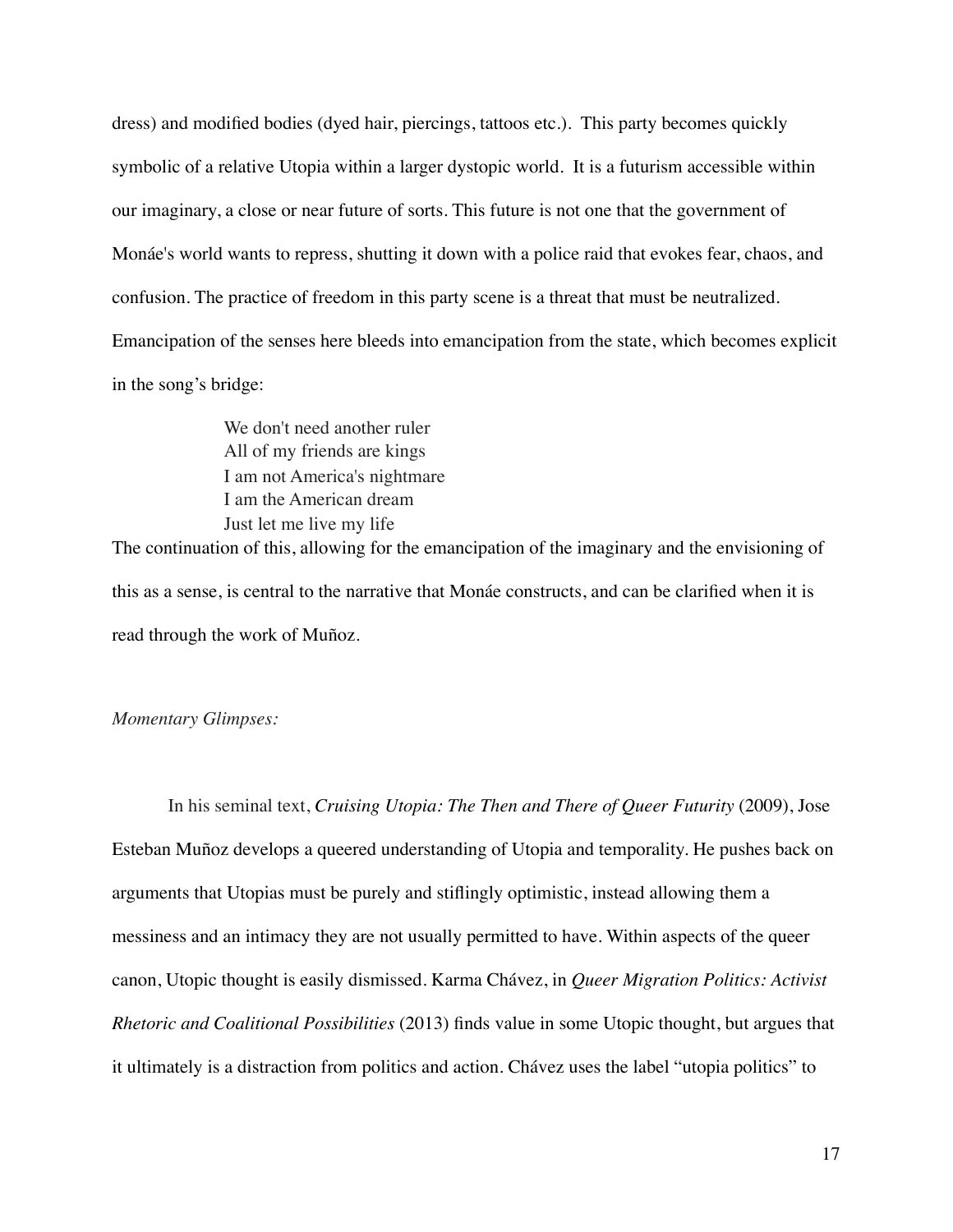describe this phenomenon. In this framework Utopia becomes a fanciful engagement, one that may be aesthetically pleasing, but does little labor to actually offer up radical social systems or antidotes to social plagues. Marcuse's theory of the aesthetic as political and Muñoz's development of quotidian Utopias can serve to interrogate this conclusion. Utopia can be framed alternatively (to Chávez's conception) as a source of fodder for radical ideas and praxis. There is certainly a way to make the production and digestion of Utopic thought radical and actionable. This is especially true when the project is moored by voices on the margins and thinkers in the periphery or the shadows. Envisioning does not need to be the only form of liberatory thought projects, rather it is one of many practices for liberation. It does not need to replace political activism, but instead can serve to build empathy, hope, and vision.

There is also a certain attachment to success within arguments against Utopias, though Jack Halberstam's *The Queer Art of Failure* (2011), articulates the inherent subversiveness and queerness of failure. Utopic thought can make space and room for the failing and depressive, it does not need to be relegated to naive optimism and a lack of the range of human emotionality. Many iterations of Utopia that erase failure and emotionality create eerie, static, and dominative universes. In contrast allowing for the "failure" of a Utopic project (e.g. Lesbian Separatists Utopias) can be inherently queer and seen as Utopic in and of itself, still holding value. Within this failure there is room for growth and exploration, the capacity to adapt and stretch to new futures, presents, and pasts. Halberstam's work is very much in conversation with Muñoz as they both complicate understandings of imagination and emotionality.

Muñoz finds Utopia in the quotidian and the relational, in public sex and in poetry. By performing close analyses of a variety of art, Muñoz threads out the Utopic within the aesthetic. He emphasizes that many of these sites are located within the everyday. The Utopic as quotidian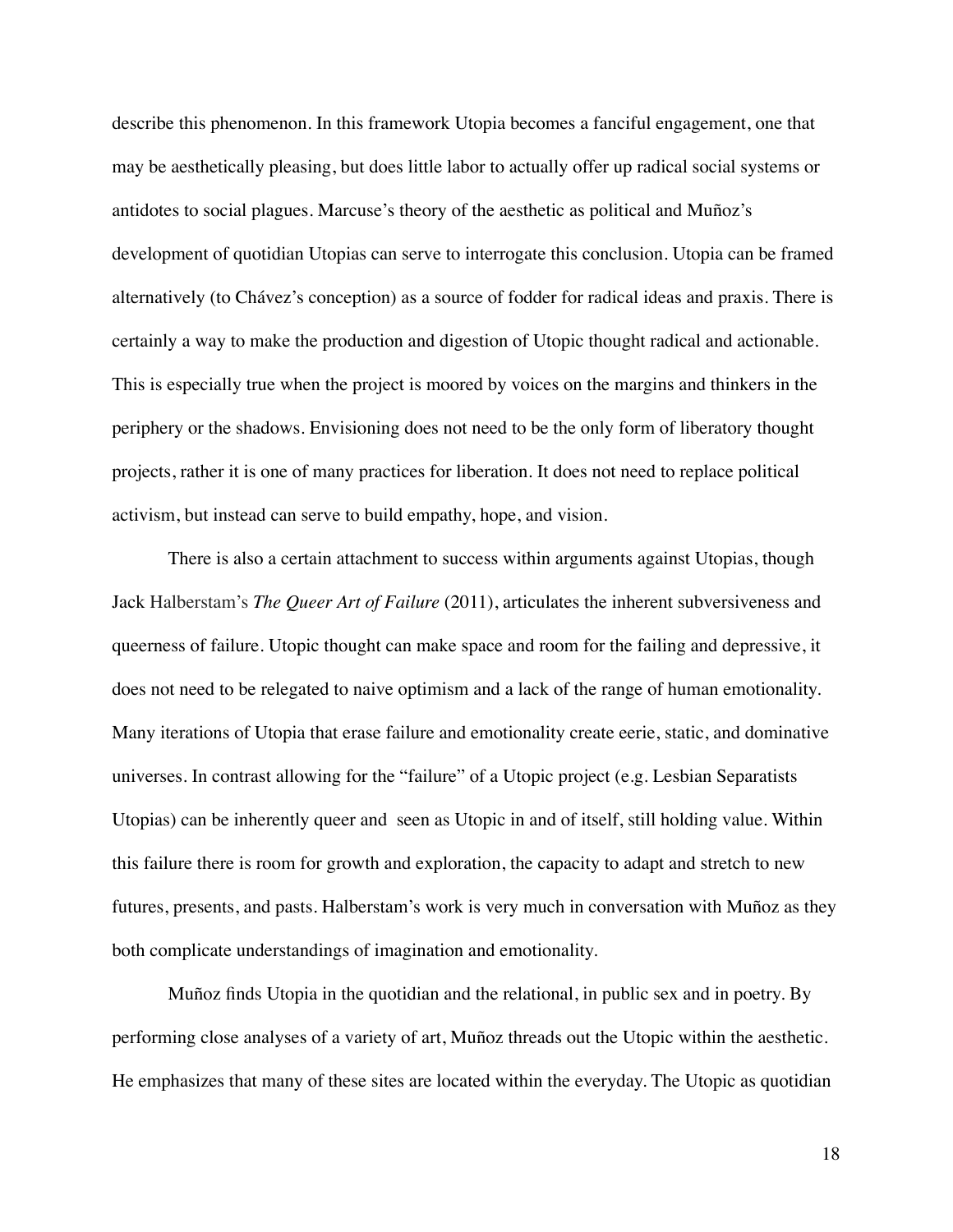allows for a re-imagination of how queer time might be kept. In discussing the purpose of his text, he states:

cruising utopia can ultimately be read as an invitation, a performative provocation. Manifesto-like and ardent, it is a call to think about our lives and times differently, to look beyond a narrow version of the here and now on which so many around us who are bent on the normative count (2009: 189)

The temporality Muñoz refers to is "bent on the normative," restricting itself to linear constructions of time and history. Here Muñoz invites readers to consider through an alternative lens how the everyday and the futurist might weave together and perhaps coexist in a queer time, one which deviates from the normative. How can Utopia serve as an intervention, a performance against and a journey away from the heteronormative? How might it create a certain queer Utopian memory and envisioning that is all at once about love, otherness, subversion, and resistance? Muñoz expands on his conceptions of queerness, viewing it as " not simply a being but a doing for and toward the future," it rejects limiting being to the present, insisting on "potentiality or concrete possibility for another world" (2009: 1). Queer ontology is not reliant on recognition and often locates itself precariously between past, present, and future temporalities. There are limitations of linear thought, which forces the three to be separate from one another, failing to acknowledge the reflection of one within the other. Non-linear, queer, bent time visibilizes the residue of the past left in the present to become and the ways in which it might settle into the future. It witnesses the three happening together; it acknowledges that the future we choose to believe in begins its life in the present.

What I believe Muñoz's work can bring readers towards is an understanding of our present glimpses of utopia. These are the moments that make life livable and the future something worthy of existing for, that Muñoz allows to exist messily and intimately. They are prophetic moments that cast radical possibility, rested upon constellations of relationality. We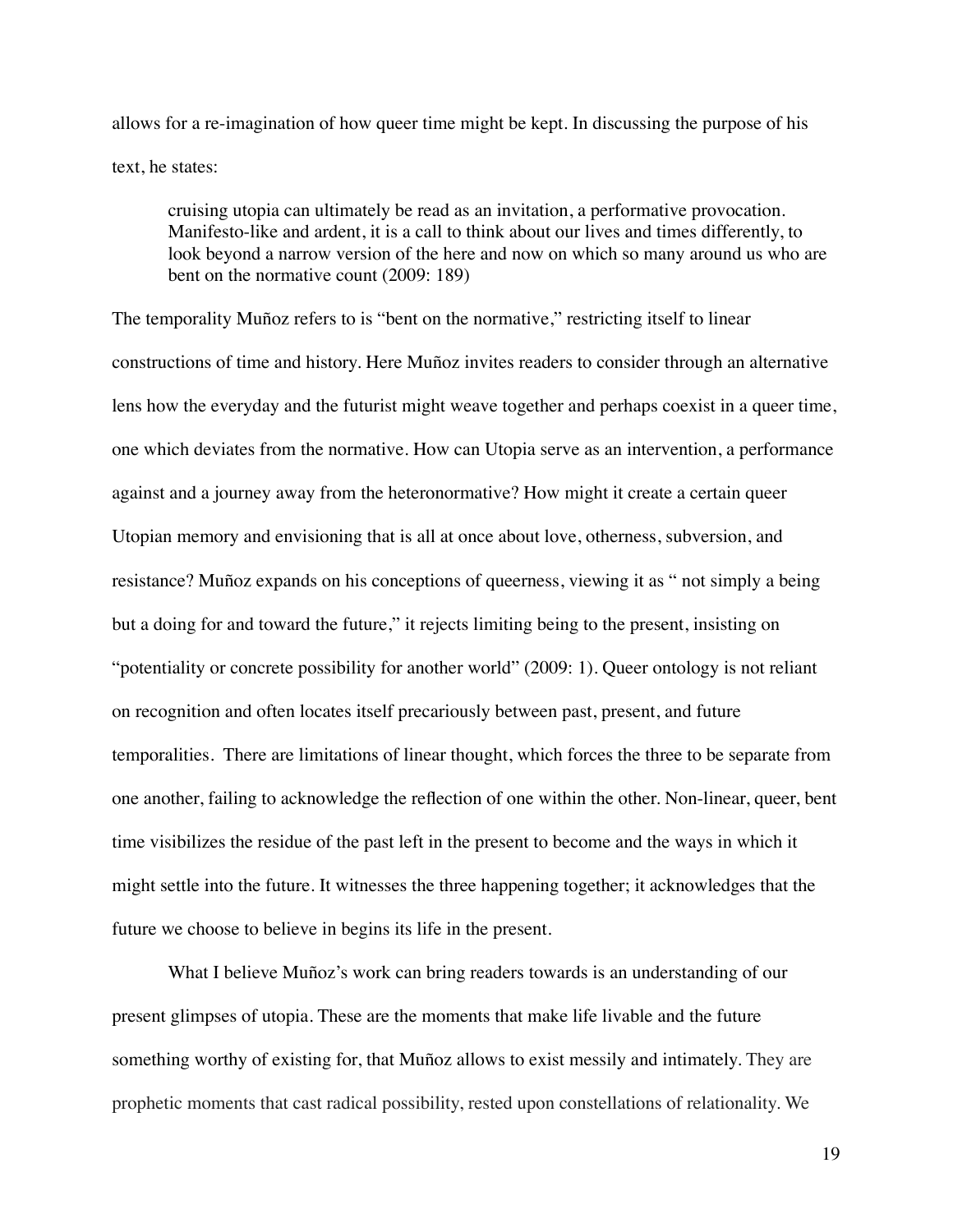mark sacred truths that are in danger of dissolution, finding inspiration for the types of futures we desire for ourselves and one another. As these moments are experienced, they serve as sites to make ethical commitments to telling time through a relationship to being, becoming, and being with. *Cruising Utopia* shows the wealth of loci this act can be found in, ranging from cruising to sharing art. It is in these interactions, whether they are with our own bodies, our surroundings, our minds, or others, that we find our own refracted utopias. Closing my eyes in the woods I listen to the birds and the river, breathing crisp air deep into my lungs; in that moment I can imagine a world without highways and smog, one where organic life is valued over inorganic commodities. In the art of queer fucking, bodies become temporarily liberated from homonormative chains and can begin to conceive of futurities that bend time, love, and being away from the normative as Muñoz writes. It is in these moments that relational memories are formed, a reservoir that can be drawn upon later in hopes to imagine Utopia.

 This intervention of prophetic, refractive, utopic moments remains rooted in Marcuse and Marx's assertions of the need to emancipate the senses. Muñoz queers the notions of time they predicate their theory upon, while reading *Cruising Utopia* through Monáe allows for the centering of glimpses of alternative futurities in the midst of dystopia. Throughout *Dirty Computer* viewers watch as Jane finds reservoirs of resilience in her memory and imaginary. It is not inconsequential that Monáe's fictional authoritarian overlords use the deployment of a noxious, memory-wiping fume as their primary tactic of subjugation. Jane is repeatedly violated as her captors use this "never mind gas" to remove important moments in her life from her conscious mind.

One of these memories is centered around a soft, stylized celebration of women's bodies and networks of femme resistance. This scene, which doubles as the music video for Monáe's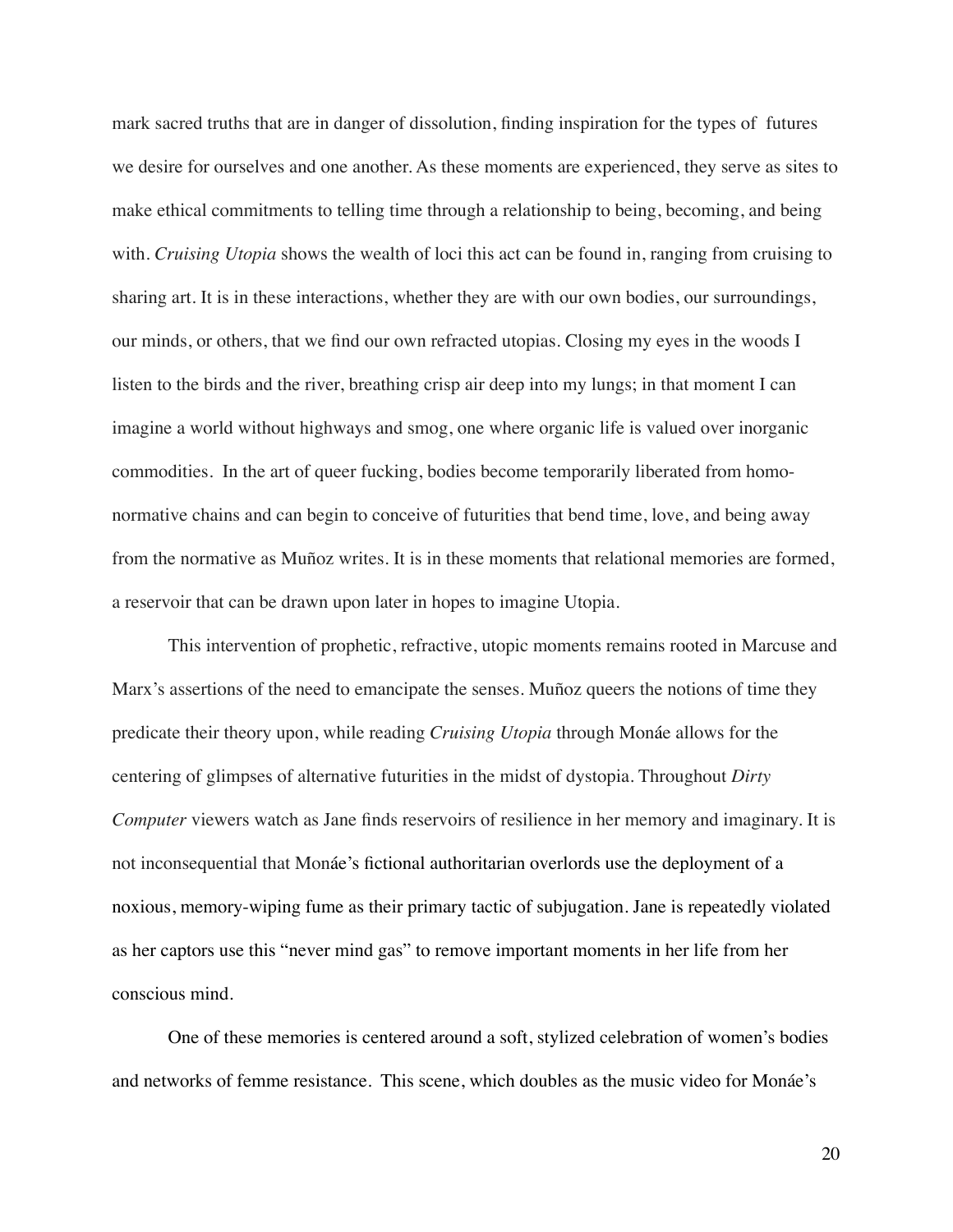song, "Pynk," celebrates black femmes and finds a beautiful paradise in an arid landscape. Monáe locates vitality in the middle of a seemingly barren setting, finding life making in a place devoid of life. The visuals are all strikingly emotional, exuding a joyful, colorful, loving, crush filled, sweet, and resilient energy. Each frame offers up tastes of a radiant version of communal resistance. There is an emphasis on taste (largely through visuals of eating), movement (in dance and touch), sound, and warm, glossed visuals. Monáe sings the refrain: "It's cool if you got blue, we got the pynk." They do not *want* just any Utopia, certainly not one that is patriarchally bent, but rather want their own. Nor do they need to rely upon a surveillance state that uses police force to subjugate part of its populous in the name of "safety." This double meaning of the word "blue" is particularly poignant in the sociopolitical context of widespread police brutality. Monáe points to a truth iterated by many: that the police exist to "protect" certain communities (read: white, wealthy, cisgendered, straight) at the expense of others. One that is heightened in the rest of the emotion picture, which makes explicit the violent racism of U.S. society through both lyrical testimony and narrative parallels. Blue Lives exists to negate the validity of Black Lives Matter, victimizing the police force rather than holding them accountable and creating space for outrage, grief, and pride in the face of brutality. What necessary gendered, racialized implications does this construction rest upon? What would a pynk life look like? And how does this hold within it understandings of care and softness that are present throughout the video?

Throughout the song there is a sense of precariousness; time is uncertain and there is a desire to "make it last." *Dirty Computer*'s time is queered, pulled like taffy to wrap around itself.

Zen and Jane share what is arguably one of the most intimate moments of the film. The tempo slows down. Monáe sings:

I just wanna, I just wanna I just wanna, I just wanna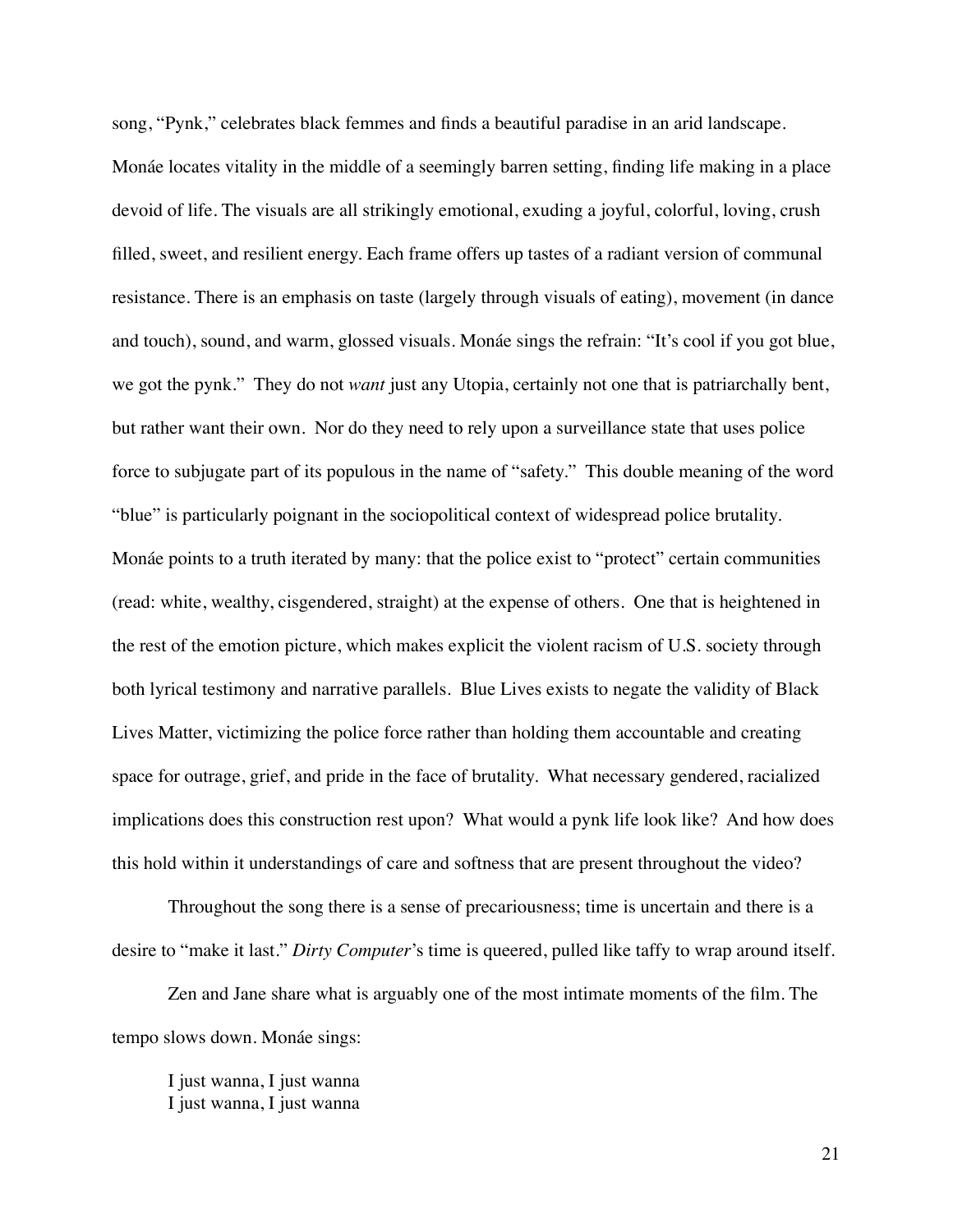I just wanna, I just wanna paint the town I don't wanna hide my love I just wanna hold your hand and be the one that you think of When you need a holiday, when you wanna drink rosé I just wanna paint your toes and in the morning kiss your nose

The emotionality of the scene is evoked not only narratively and lyrically, but through the cinematography. Zen and Jane are cast in pink light while all of the other characters fade away. They exist together in their own universe. Monáe moves away from moments of not wanting that exist in other parts of the picture, and dwells on what she does want. This is Muñoz's queered time, the context for refracted prophesied moments of future sacred spaces. Queer love is at the center of this Utopia. It's because of this moment that Jane resists and knows that a universe where queer black femme love is free and celebrated is possible. What may appear to be misleadingly inconsequential moments have the capacity to change the course of a life. Loving Zen makes Jane's life livable and clarifies a future worth fighting for.

#### *Imagination Battles*

adrienne maree brown in her recent work, *Emergent Strategy: Shaping Change, Changing Worlds* (2017), writes about the importance of imagination. Throughout her work she blends activism, environmentalism, racial justice, and science fiction. She posits that the U.S. has found itself in an "Imagination battle" (brown 2017: 18). Implicit in this battle are questions of who gets to imagine, what kind of things get to be imagined, and what the stakes of imagining are.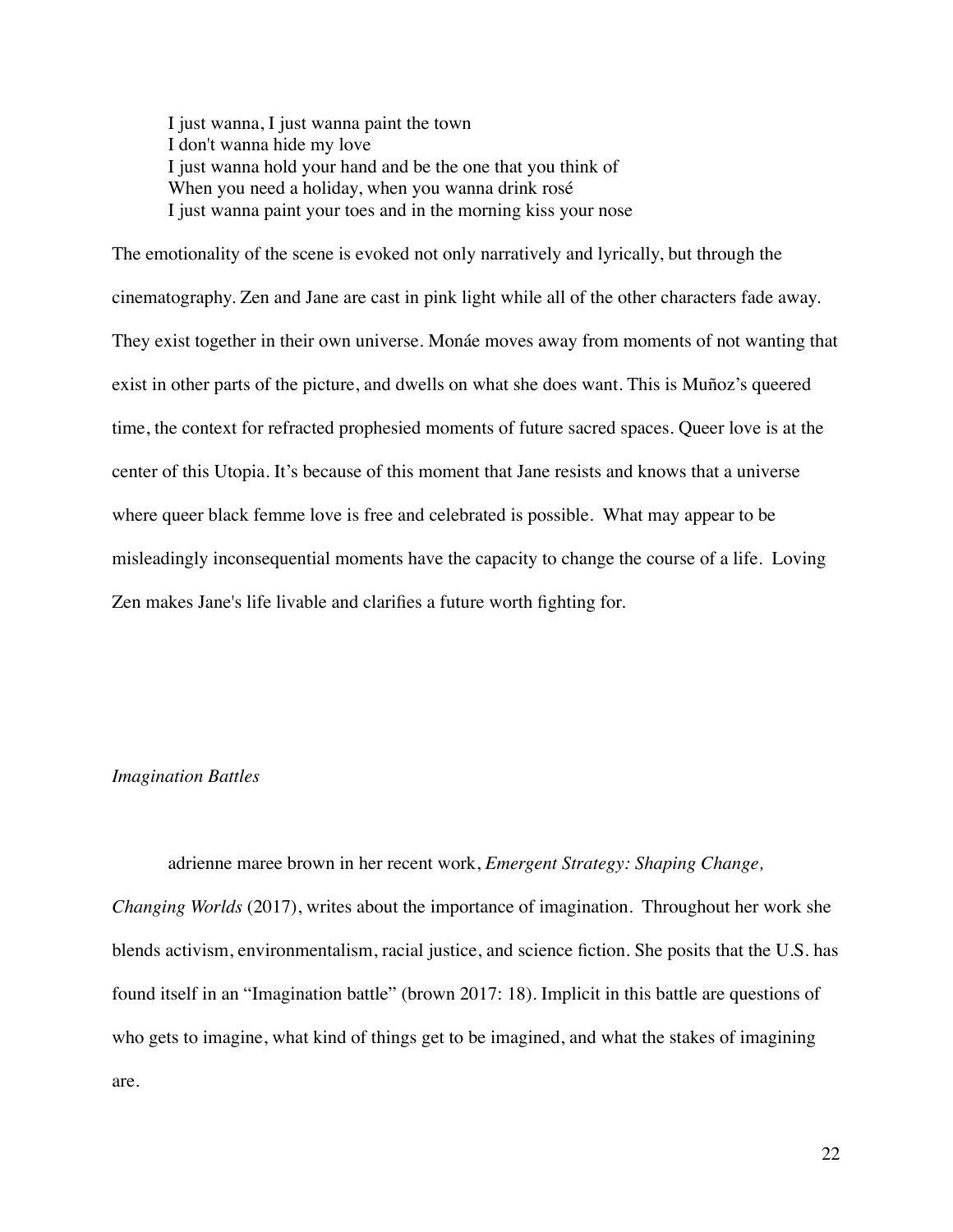Trayvon Martin and Mike Brown and Renisha McBride and so many others are dead because, in some white imagination, they were dangerous. And that imagination is so respected that those who kill, based on an imagined, racialized fear of Black people, are rarely held accountable. Imagination has people thinking they can go from being poor to a millionaire as part of a shared American dream. Imagination turns Brown bombers into terrorists and white bombers into mentally ill victims. Imagination gives us borders, gives us superiority, gives us race as an indicator of capability. I often feel I am trapped inside someone else's imagination, and I must engage my own imagination in order to break free. All of this imagining, in the poverty of our current system, is heightened because of scarcity economics. There isn't enough, so we need to hoard, enclose, divide, fence up, and prioritize resources and people. (2017: 18).

Terming an aspect of the context this thesis exists within as an imagination battle has a deep connection to its stakes. Radical Utopic thought projects are not only just about imagining for the sake of imagining, nor are they solely to practice a sustainable future, but they exist in part oppositional to other futures. brown places the concepts in this thesis within a larger sociological understanding. She acknowledges the horrific types of imaginations that have been allowed to exist over time and names their very real consequences. Expanding imaginaries is a necessity, though it is also a privilege, one that is foregrounded by danger. My own stakes in the project are both individual and communal. They are my whiteness and the ways it perpetrates racial violence, the way my feet root in the soil and crave life on concrete sidewalks, my mother's latinidad and my own, queer love and gender exploration, the bills that pile up and the anxiety that accompanies them. The mythos of scarcity works to create a worldview moored by individualism and fear. Through this thesis I work to articulate my own plentiful imaginary from which to draw on in addition to theorizing how this practice is both necessary and valuable. In actuality there are infinite possible futures and as brown says, "if we can't articulate more viable futures, and adapt, our human future is pretty hopeless " (2017: 17).

 There are many imagined that are *not* socioenvironmeontally viable. This is articulated exceptionally well in Vandana Shiva's framing of mechanistic versus organic paradigms, the two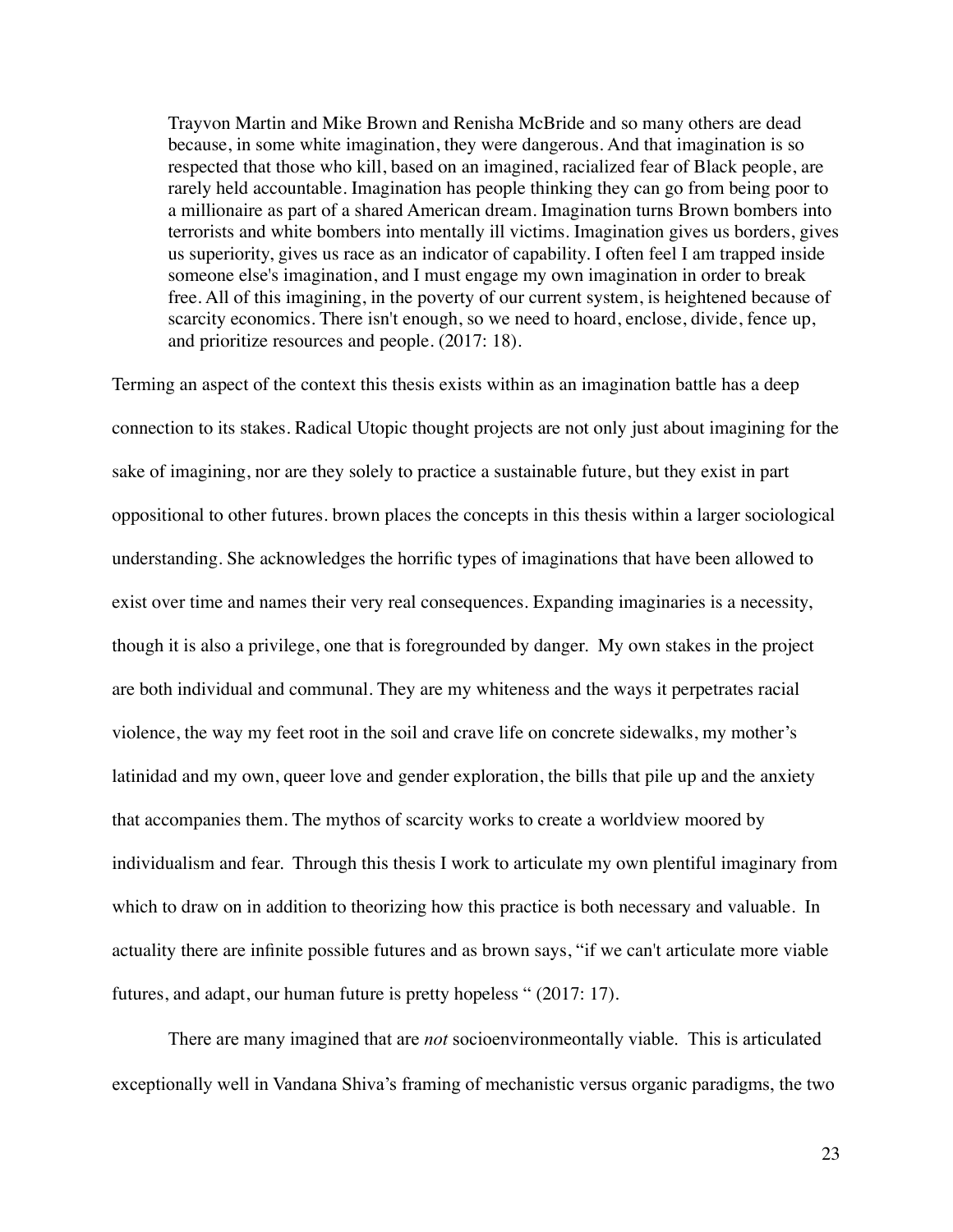being caught in an imagination battle in her book: *Soil Not Oil* (Shiva 2007). The technological Utopias envisioned by many minds is one which is strikingly desolate in a multiplicity of senses. They tend to incorporate many of the destructive tenets of capitalism, notably including an acceptance of dominionism and the abuse of the earth as a necessary means as achieving progress (which throughout them is often conflated with increased capital gain or the linear accumulation of time). Shiva opens *Soil Not Oil* by presenting three major global issues as a triple crisis: climate chaos; energy crisis and peak oil; food injustice and insecurity. These crises, according to Shiva, not only will have a disastrous impact on our collective global future, but are already violently affecting communities. The urgency of these issues cannot be easily lost on her readers. The situation is life or death. For animals, for people, for the livelihood of our planet. Shiva argues that we must "power down energy and resource consumption" and "power up creative, productive human energy and collective democratic energy" if we wish to survive and eventually thrive (2007: 4). She makes clear that the path to human destruction has been paved by fossil fuel driven societies which exist wholly within a mechanistic (read: commercial, focused on massive energy consumption, and wasteful of resources) paradigm, held up by the infrastructure such a paradigm designates necessary. Shiva explains how this one imagination is so deeply assumed that it is taken for granted, going, in many but not all spheres, uncontested. She describes this system as being an allopoetic one; it derives power from external sources (2007: 4**)**. She highlights the difference between this type of allopoetic system and a living, organic system:

 Mechanically organized industrial systems are designed externally. They are structurally uniform and functionally one-dimensional. Mechanically organized systems do not need to heal or adapt; they break down under stress. When a twig of a tree breaks, the branch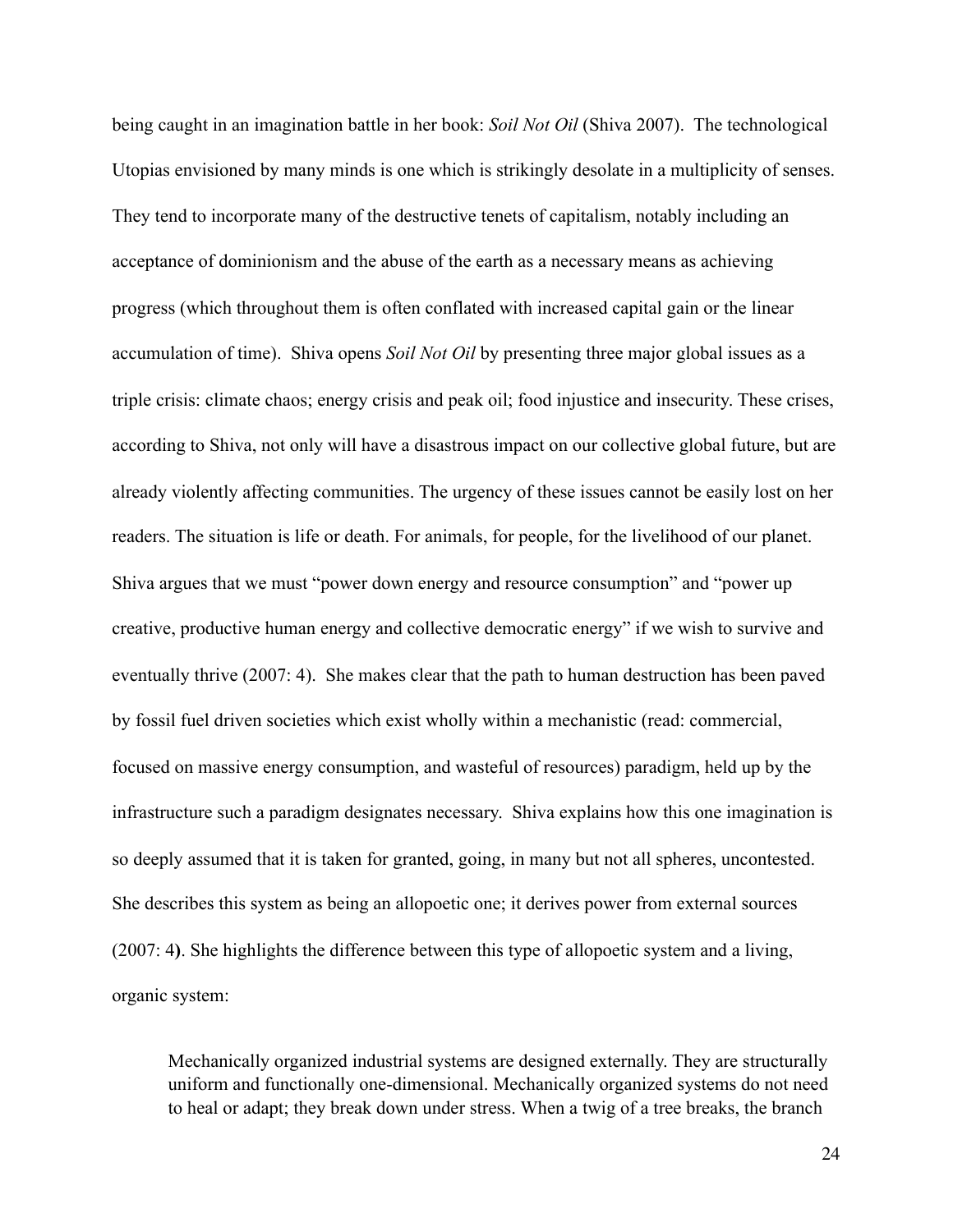heals itself. When a part of a car breaks, the car cannot repair itself. It must be taken to the mechanic. (2007: 15)

In this work Shiva engages in imaginative theorizing, drawing on indigenous, working class, agrarian, and natural ideologies to develop frames which allow a Utopic potentiality to exist. An imagined, and reflected, organic socio-economic system exists in radical opposition to a mechanistic reality or futurity, locked in battle.

At the center of brown's work is a primary strategy of fighting against oppression and working towards just futurities. She terms these: emergent strategies. "Emergent strategies are ways for humans to practice complexity and growth of the future through relatively simple interactions" (2017: 20). These are planning and acting within connections. They premise themselves on relationality found in nature. brown looks to these with admiration and gratitude, a sentiment echoed by case studies of witchcraft and environmentalism found in chapters Two and Three. She says:

Together we must move like waves. Have you observed the ocean? The waves are not the same over and over—each one is unique and responsive. The goal is not to repeat each others motion, but to respond in whatever way feels right in your body. The waves we create are both continuous and a one-time occurrence. We must notice what it takes to respond well. How it feels to be in a body, in a whole—separate, aligned, cohesive. Critically connected. I would call our work to change the world "science fictional behavior"—being concerned with the way our actions and beliefs now, today, will shape the future, tomorrow, the next generations. We are excited by what we can create, we believe it is possible to create the next world. We believe (2017: 16)

There are infinite worlds possible, the question is what world do you want to exist in? And what are the ways of moving towards it? Thought projects are central to answering these questions. "A visionary exploration of humanity includes imagination" (2017: 17). brown acknowledges the impact of sociology within this, explaining that "imagination is shaped by our entire life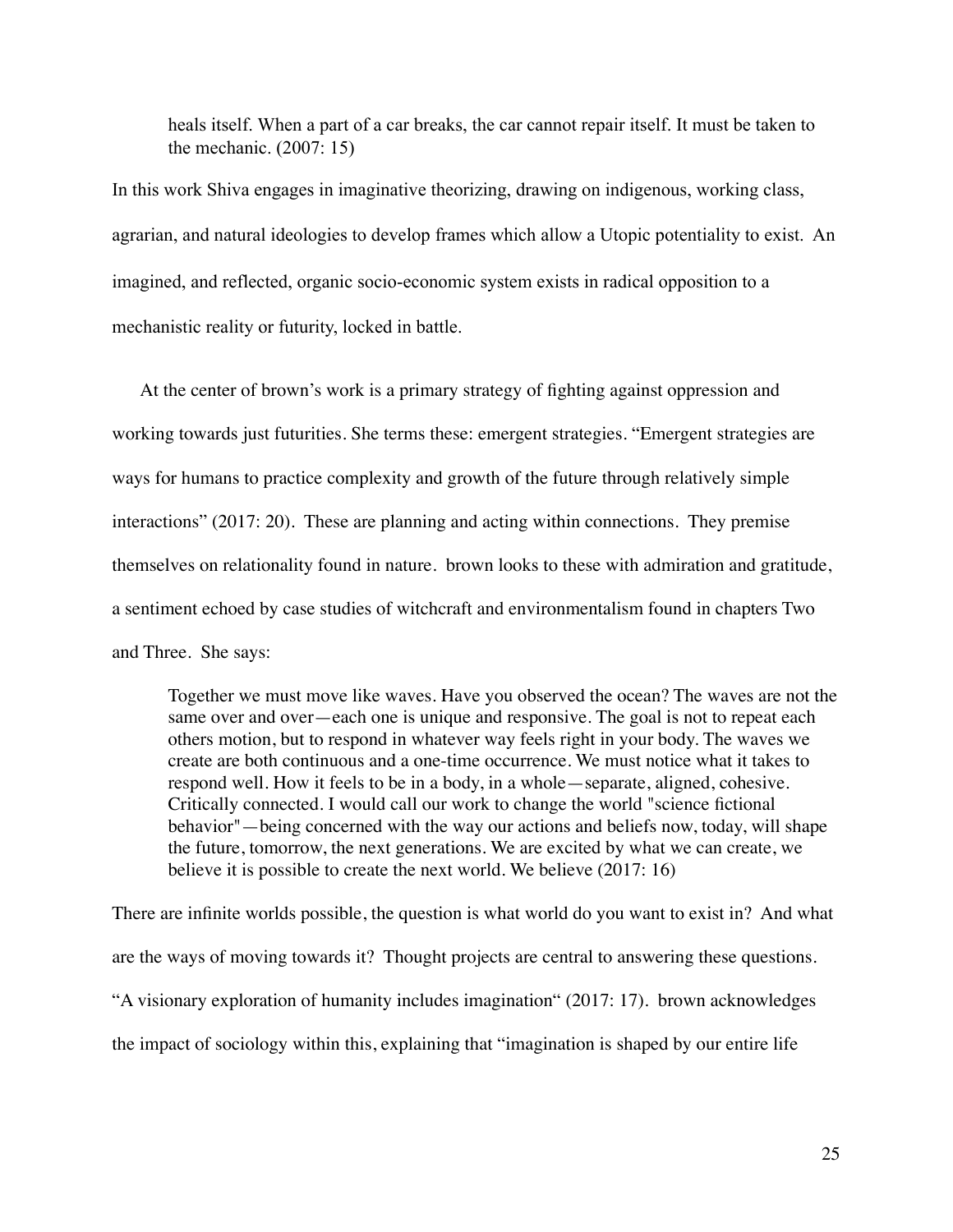experience, our socialization, the concepts we are exposed to, where we fall in the global hierarchies of society" (2017: 17).

brown's theorizing of emergent strategies and placing of Utopia within a natural order begins resolving (or accepting) the inherent contradictions in Utopia-building. As Libby Falk Jones and Sarah Webster Goodwin write in *Feminism, Utopia, and Narrative:*

Dreamers of utopia have a particular problem with diversity, since every utopia must account for the disorder, the conflicts and fissures, that it wants to resolve into some orderly harmony. A disorderly utopia is an unstable one…Utopia is traditionally a genre associated with gaps: between what we have and what we'd like to have; between what we would like to have and what someone else would prefer; between our apprehension of possibilities and the words we find to construct them." (ix)

adrienne maree brown does not negate this, but her work can be used to begin addressing some of these problems while reifying Jones and Goodwin's characterizing of Utopia. Firstly, by establishing a theory of imagination battles, brown posits that Utopias need not all be in collaboration with one another and that failing to imagine simply allows dominant imaginations to go unfettered. Secondly, considering Utopic interventions within the natural world allows both order and chaos, there is a certain amount of collaborative harmony in nature, though it exists in a larger realm of disorder. Thirdly, brown, and the other theorists enumerated in this thesis, embrace living in the gaps. It is in these spaces of in-betweeness (a concept explored further in Chapter Two) that Utopia takes on a radical posture—one that pushes back against the what-is, moving towards all of the what-could-bes.

Imagining cannot exist in a vacuum, nor can it exist on its own. It must work collaboratively, engaging with both its situational context as well as with the imaginaries of others. They are thought *projects*. These begin to serve as work. They are active as both the channel and the channeling. This is only the very beginning of the work. It must move through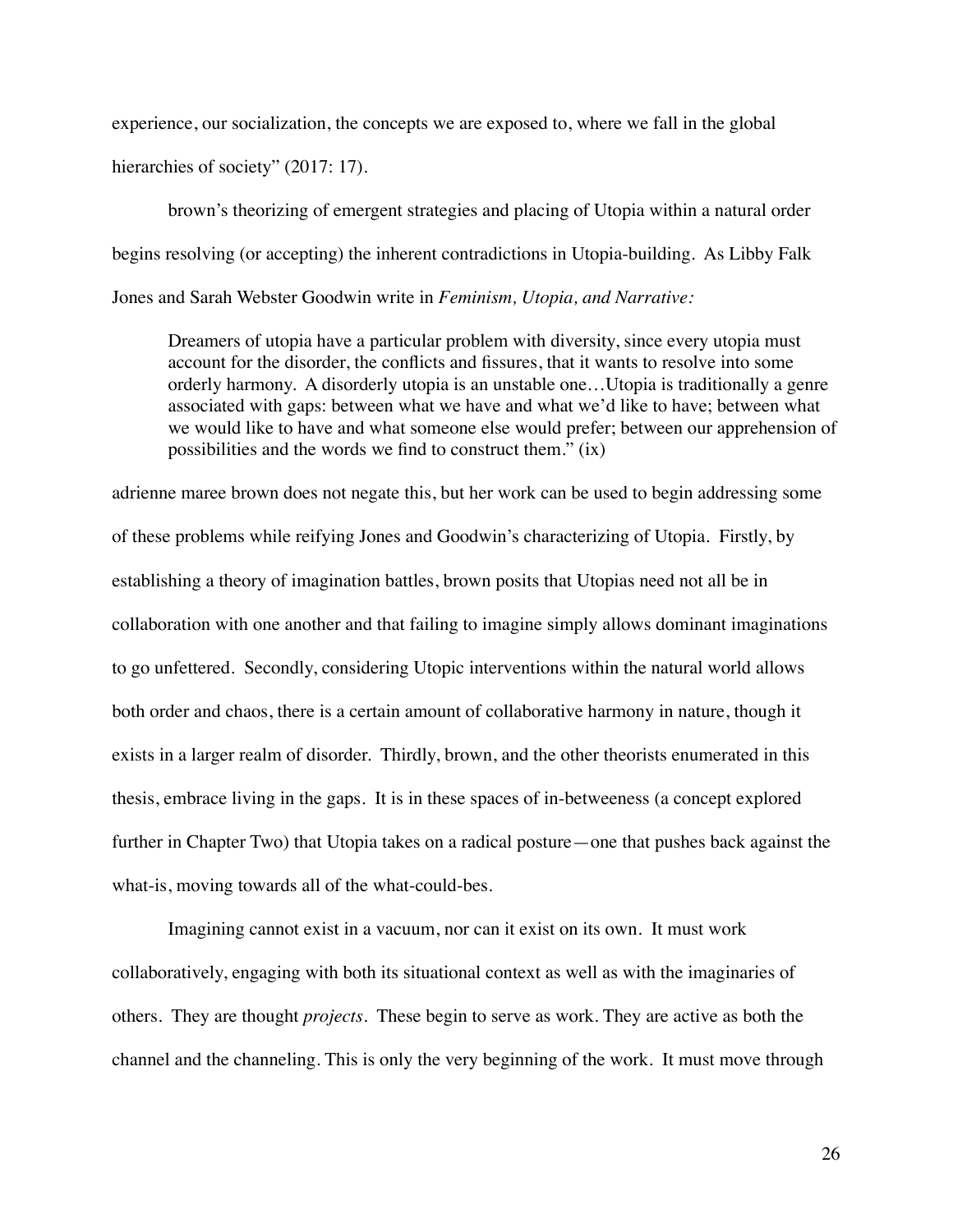activism and scholarship, find itself in classrooms as well as bedrooms, channeled through speech, feeling, and movement.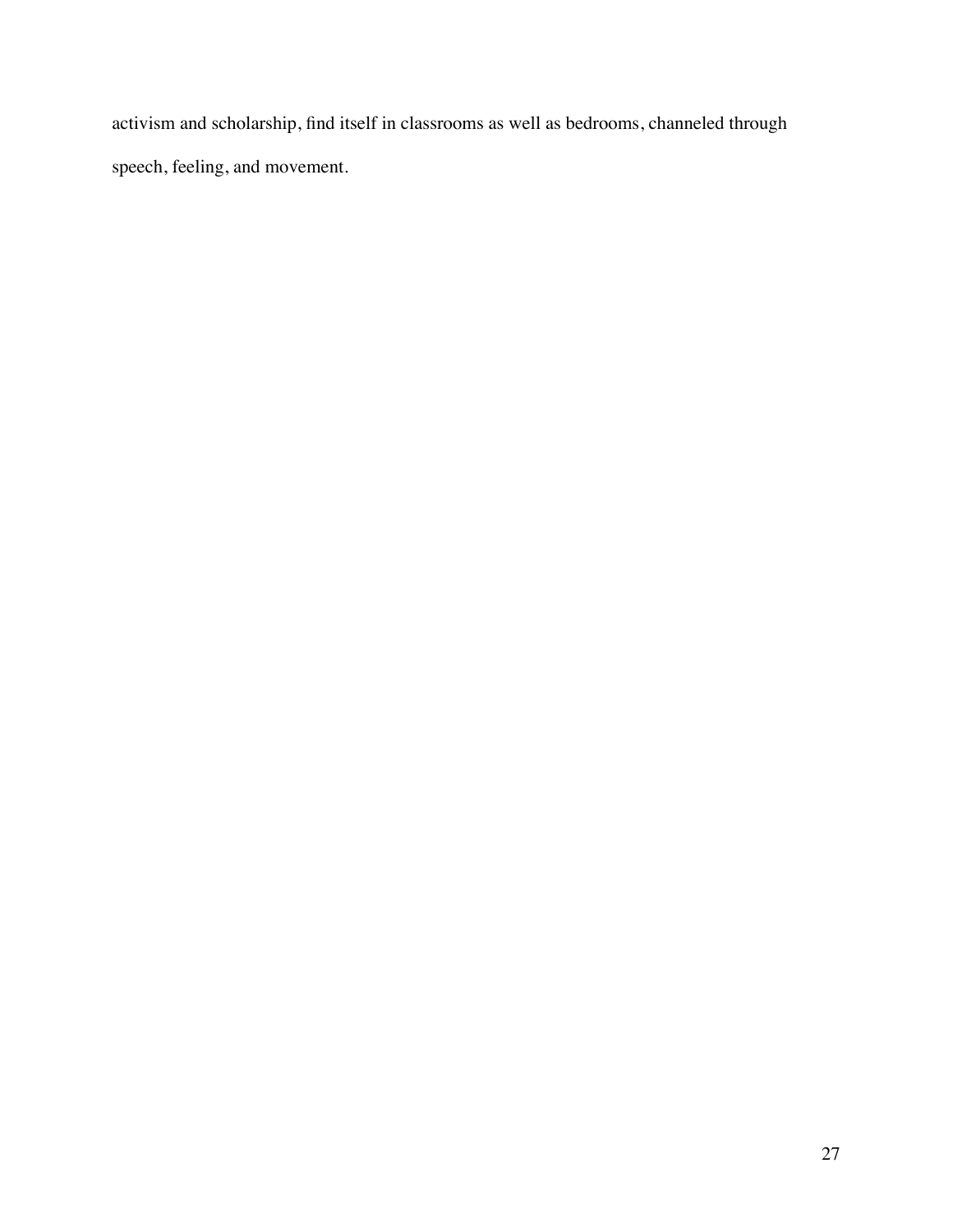"If you do away with the yoke of oppression, with the pointing finger and malicious talk, and if you spend yourselves in behalf of the hungry and satisfy the needs of the oppressed, then your light will rise in the darkness, and your night will become like the noonday. The Lord will guide you always; he will satisfy your needs in a sun-scorched land and will strengthen your frame. You will be like a well-watered garden, like a spring whose waters never fail. Your people will rebuild the ancient ruins and will raise up the age-old foundations; you will be called Repairer of Broken Walls, Restorer of Streets with Dwellings."

 —Isiah 58

"It is not incumbent upon you to complete the work, but neither are you at liberty to desist from it" —Avot 2:16

# **CHAPTER TWO: SPIRITUALITY & PROPHETISM, SPELLS & PRAYER**

*Introduction*

Radical Utopic thought exists within a larger tradition of Utopia-making. There are numerous iterations of Utopia throughout history in different spiritual practices. This chapter centers itself on these by exploring the evocation of Utopia in religious discourse and spiritual practice. I begin by looking at visions of the Promised Land, particularly in the Black Christian tradition. The first case study is of Martin Luther King Jr.'s use of the Promised Land in poetic speeches and writing. Through this, King brings into question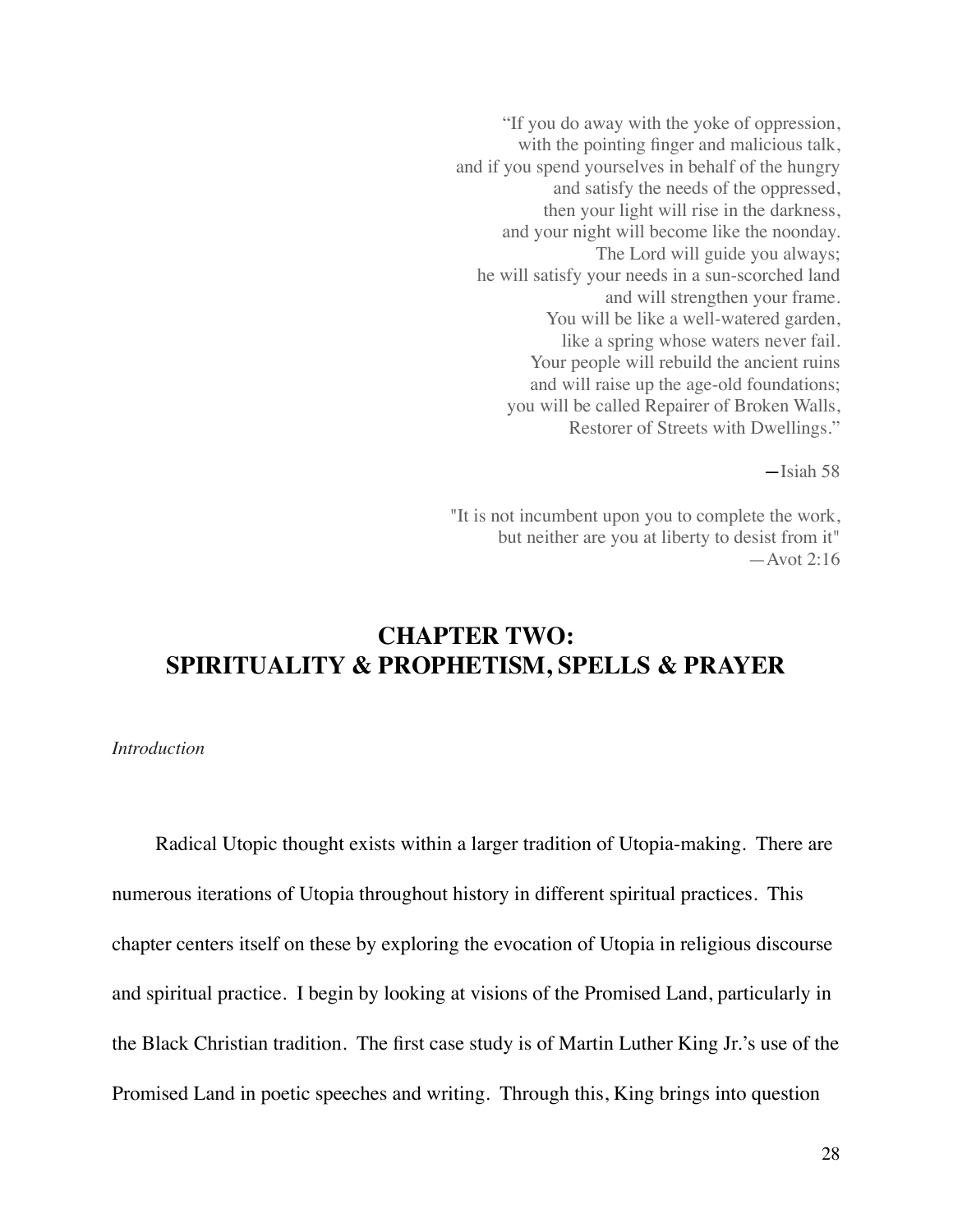where thoughts are leading society temporally and whether or not futurity can exist as a place. The intuitive prophesizing of the futurities we want, explored earlier by Muñoz, is brought to life in King's work. The second case study of Harriet Jacobs' *Incidents in the Life of a Slave Girl* (1861**)** opens up the pragmatism and spatialization done by King's work by exploring Exodus in fugitive time and the Promised Land as not as a place, but as something else—maybe a feeling, an idea, a dream. Reading these questions not only through moments in the Black prophetic tradition but also through the Wiccan tradition allows conceptions of Utopia to live in spiritual magic, finding resonance in realms easily dismissed. Throughout this chapter scenes from *Dirty Computer* illuminate how and why Utopia, in memory, imagining, and radical propensities threatens established systems of power.

# *The Promised Land*

Visions of the Promised Land have been iterated countless times within the Black Christian Tradition. In this section and the following I will be looking at the writing of Martin Luther King Jr. and Harriet Jacobs to shape an understanding of prophetic visions of Utopia. Through these usages and evocations of biblical symbolism, King and Jacobs articulate movement towards liberation and imagine freedom even when faced with the painful reality of complete subjugation. Fugitive temporalities, narratives of Exodus, and prophetic leadership serve as sites and moments of freedom.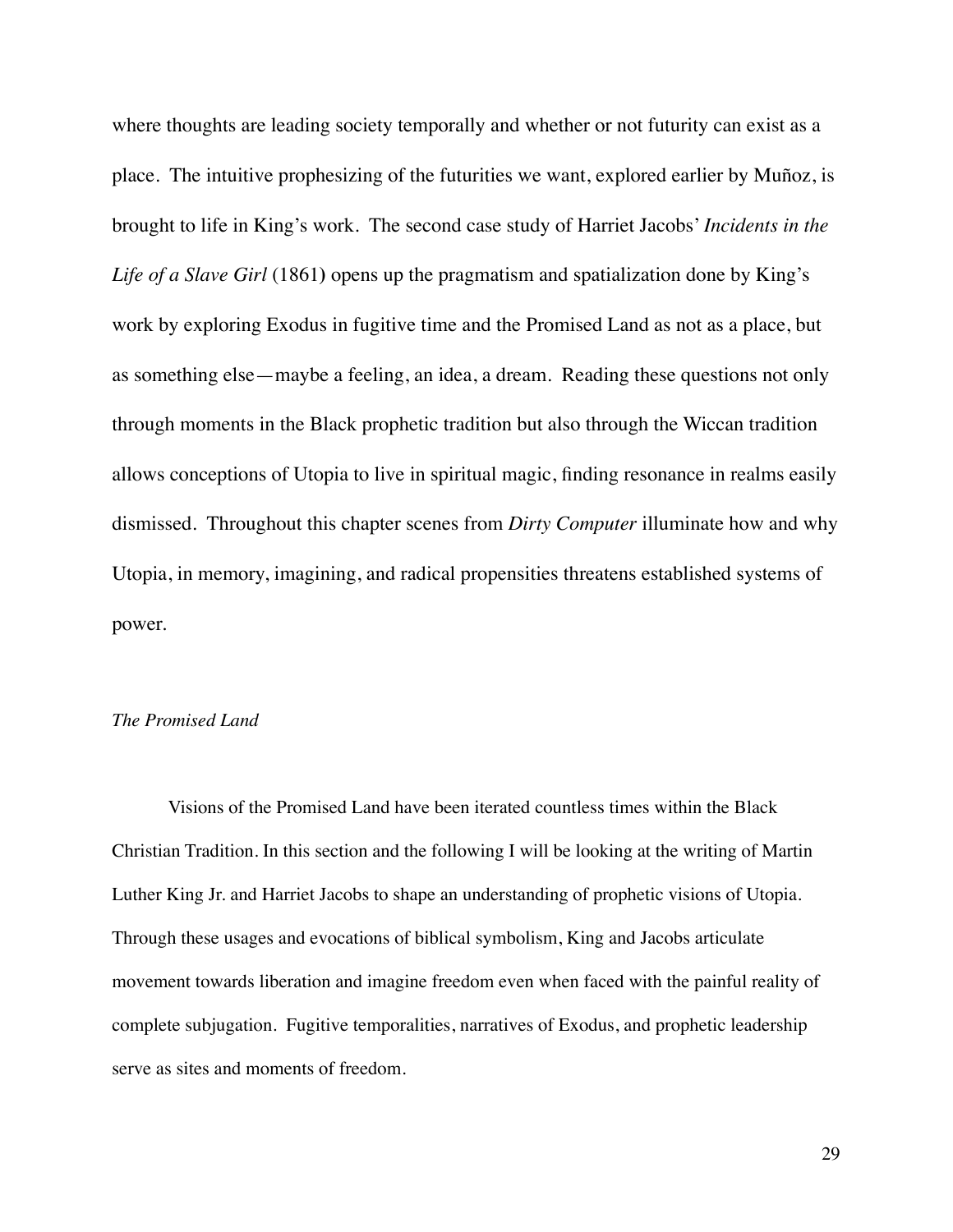Dr. King draws on familiar biblical narratives, utilizing them pragmatically through spoken and written word. He uses conceptions of the Promised Land as a means for political mobilization in the midst of the Civil Rights. The story of Exodus, which tells of the Israelites in Egypt grappling for freedom from enslavement and struggling to then learn how to live in this new freedom, works to nourish both action and hope. It is useful to consider King's compelling usage of Utopic thought within an understanding of Exodus. Eddie S. Glaud Jr., in *Exodus!: Religion, Race, and Nation in Early Nineteenth-Century Black America (*2000*)*, writes that:

No other story in the Bible has quite captured the imagination of African Americans like that of Exodus. The story's account of bondage, the trials of the wilderness, and the final entrance into the promised land resonated with those who experienced the hardships of slavery and racial discrimination. **(**Glaud 2000: 3**)**

The general themes present in Exodus as they are chronicled in the Torah are as follows: Moses coming to terms with his role as prophet and fighting for his people; the Israelite's escape from Egypt through the Red Sea and the wrath of God on the Egyptians; the Journey to Mount Sinai, the reception of the Ten Commandments, and the descent into the worship of false idols; the punishment of wandering forty years, lost in the desert; and finally the arrival to Canaan, the Promised Land given unto the Jews by God. As the Israelites flee, the Egyptian Army is trapped and killed in the once-parted Red Sea. Kings use of these themes is at once moving, prophetic, and effective.

In *Why We Can't Wait* (King 1963), Martin Luther King, Jr. chronicles a critical moment in the civil rights movement in Birmingham, Alabama. The text provides insights into the complexities of King's mind, voice, and actions. A self-evidently charismatic, influential, and rousing leader, Dr. King speaks directly to the reader, adeptly writing for a variety of audiences. *Why We Can't Wait* echoes the biblical language commonly present in King's speeches, drawing upon the Baptist minister's religious knowledge and spirituality. In this way and through his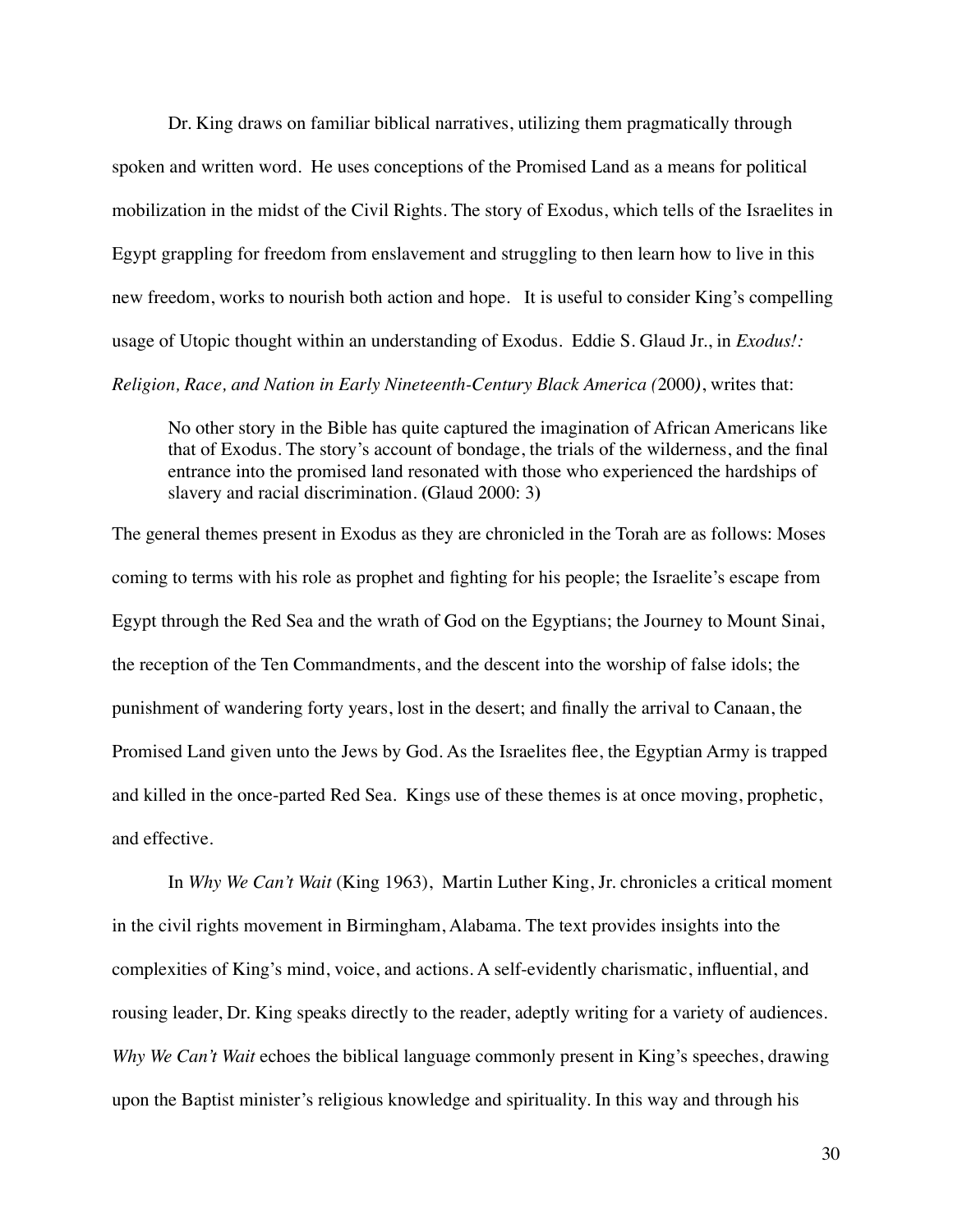impeccable ability to take the pulse of a nation (and as importantly, his own community), King begins to take on a prophetic nature.

The trope of the prophet, in the Judeo-Christian tradition, is rooted in close readings of the Torah and the New Testament. Throughout these texts, those figures labeled prophets (e.g. Moses, Elijah, Ezekiel etc.) have a commonality of experiences, characteristics, and abilities. The traits denoting a prophet include: *being chosen by God* (e.g. hearing direct messages or demands from God); *a sense of obligation* (this may be to God, to community, to the world at large etc.); *adept leadership* (often an ability to unite people, articulate messages, skillfully orate); *being of mixed identity* (the prophet may access hybrid experience, e.g. Moses simultaneously accessing Jewish and Egyptian identities); *possessing a contagious or ecstatic energy*; *having visions* (from God or other divine sources, e.g. the burning bush); and *being reluctant* (the prophet may not want to accept a task from God, as seen in the story of Jonah and the City of Nineveh).

Many of these tropes are salient aspects of Martin Luther King Jr.'s public persona. He undeniably commands attention, through his vocal tone, physical presence, and lyricism. This lends itself to his contagious and ecstatic energy—an ability to rouse, gather, and excite vast crowds and to lead large masses of people in marching on Capitol Hill. The energy, tactical expertise, decision making ability, and success evident in King's activist history exemplify his more-than-adept leadership capabilities. In his commitment to civil rights and to the church, his obligation to community, God, and the nation's Black population is more than evident. In both speeches and written work (notably in the famous "I Have a Dream" speech) King references telling visions and dreams. There is a sense of urgency in this work, of timeliness and of being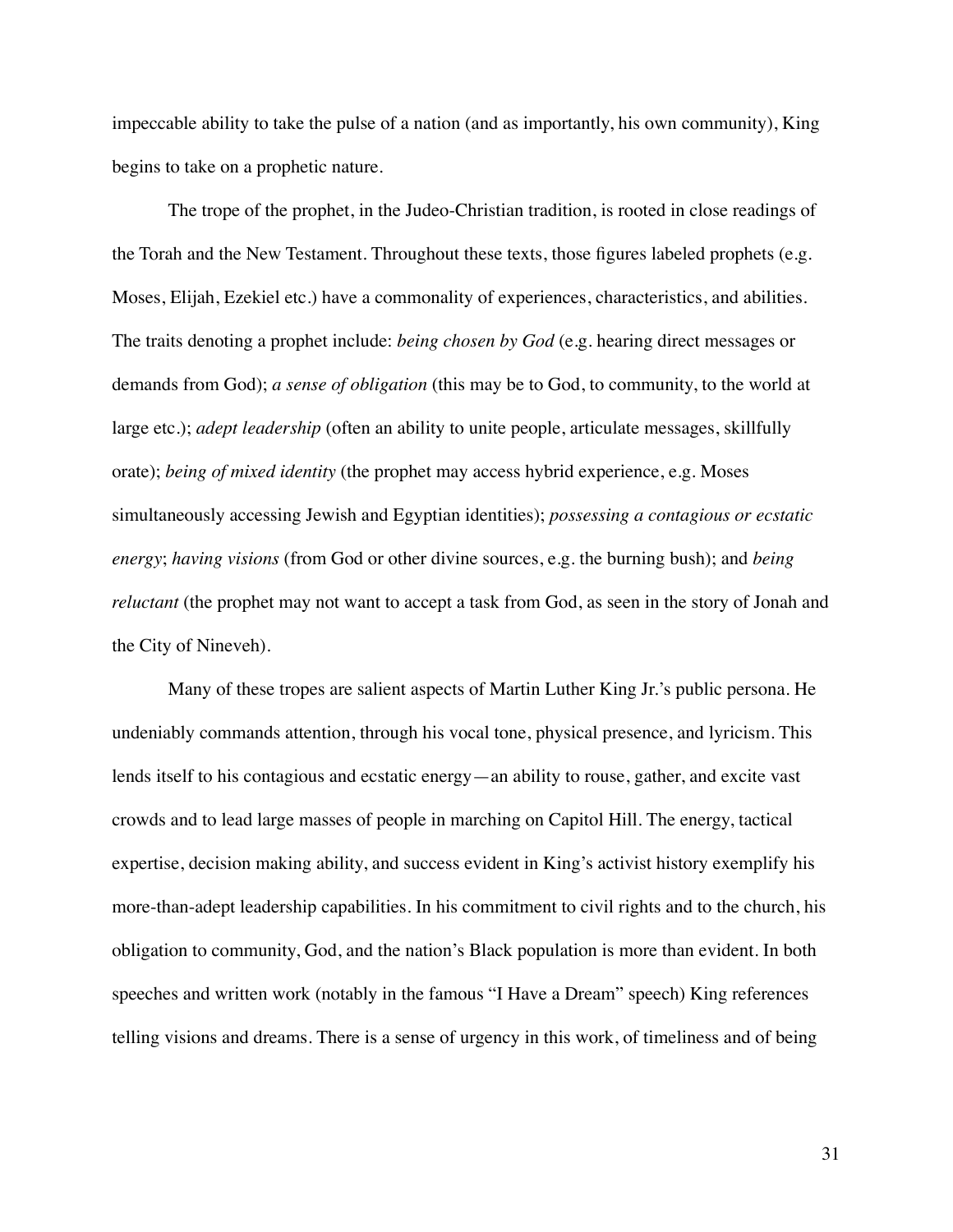able to identify, articulate, and bend a temporality. King calls on Utopic ideologies of the Promised Land as a prophet to move (emotionally, politically, and actionably) his audience.

In *Why We Can't Wait*, King describes a particularly poignant vision. It comes as he is considering whether or not to join fellow protestors in a Birmingham jail after "announc[ing] [an] intention to lead a demonstration on April 12 and submit to arrest" (1963: 78). King describes weighing his options:

I walked to another room in the back of the suite, and stood in the center of the floor. I think I was standing also at the center of all that my life had brought me to be. I thought of the twenty-four people, waiting in the next room. I thought of the three hundred, waiting in prison. I thought of the Birmingham Negro community, waiting. Then my mind leaped beyond the Gaston Motel, past the city jail, past city lines and state lines, and I thought of twenty million black people who dreamed that someday they might be able to cross the Red Sea of injustice and find their way to the promised land of integration and freedom. There was no more room for doubt. (1963: 80)

This moment is striking, especially in its description of this moment of clarity and its invocation of religious symbolism. The vision is an essential experience of the prophet. In this case King is able to see all those he feels responsible for and to, and in doing so is brought to his decision. This decisive nature of the prophet is clearly an important attribute for a leader and especially necessary in key moments of any social justice movement. It is this ability to recognize a turning point or a need for unwavering faith ("no more room for doubt") that allows a leader to move beyond historical temporalities and towards newly imagined realities. In this context King frames this alternative future, or progressive goal, within the Judeo-Christian tradition, referencing Exodus and the Red Sea. Vision, in this moment, gazes beyond immediate surroundings and expands to the entirety of the nation, moving through the Red Sea and towards the Promised Land.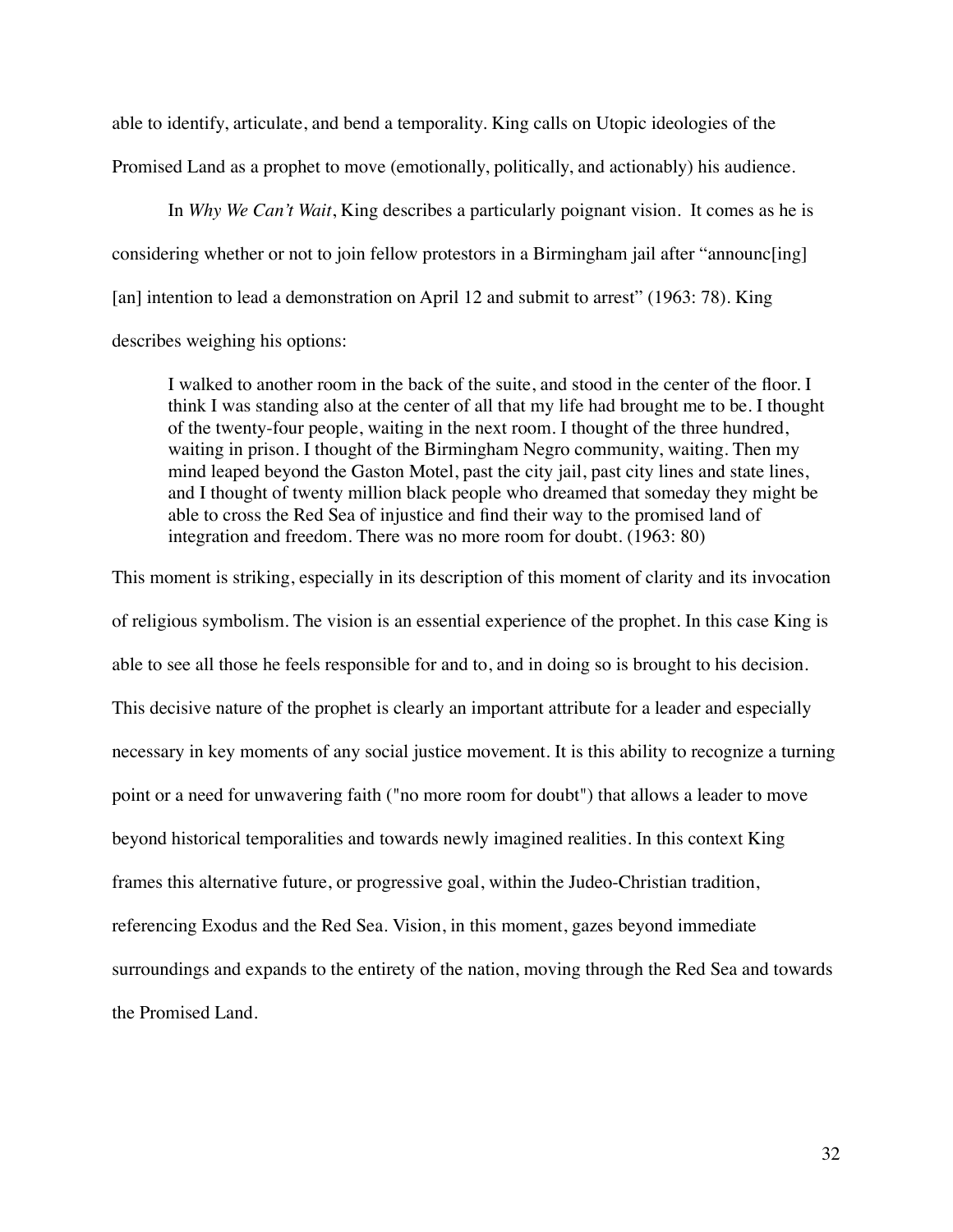The usage of Utopic language is particularly affective in this context, artfully calling upon the Judeo-Christian canon. There is an emotional draw in positioning the Black American experience within a narrative of Exodus, past the "Red Sea of injustice" to the Promised Land "of integration and freedom." This language evokes a sense of hope and healing, uniting readers within a (potentially) shared religious framework and a (potentially) shared experience. Imagining a social Utopia within the context of the Promised Land also begins to articulate imaginings about Utopia as both location and destination.

What does considering Utopia as a locus mean for Utopic thought? Is the Promised Land meant to be a destination we (or some) may arrive to as King asserts? This idea of Utopia as a somewhat established place is questioned and reworked by Afrofuturist works I will explore in the latter sections of this project. A Black Christian framing of Utopia allows us to imagine paths and journeys to more socially just futures. Perhaps some will get lost in the wilderness along the way. And perhaps not everyone will be able to see this future, as Monáe implies in her film. Moses makes it to Mount Sinai, but is not allowed into the Promised Land when his people finally arrive.

There is a strong, obvious sense of messianism throughout the story of Exodus. Judaic waiting and projecting exist simultaneously. There is a coexistence of always having been waiting for the Messiah to come, knowing that the Messiah never will come, and the necessity of being ready for the Messiah's arrival, unsettling linear or one-dimensional time.

The understanding that not all will see the Promised Land they have worked towards resonates in Martin Luther King Jr.'s final speech before his assassination. "I've Been to the Mountaintop" (1968) was delivered to a few thousand listeners at the Mason Temple in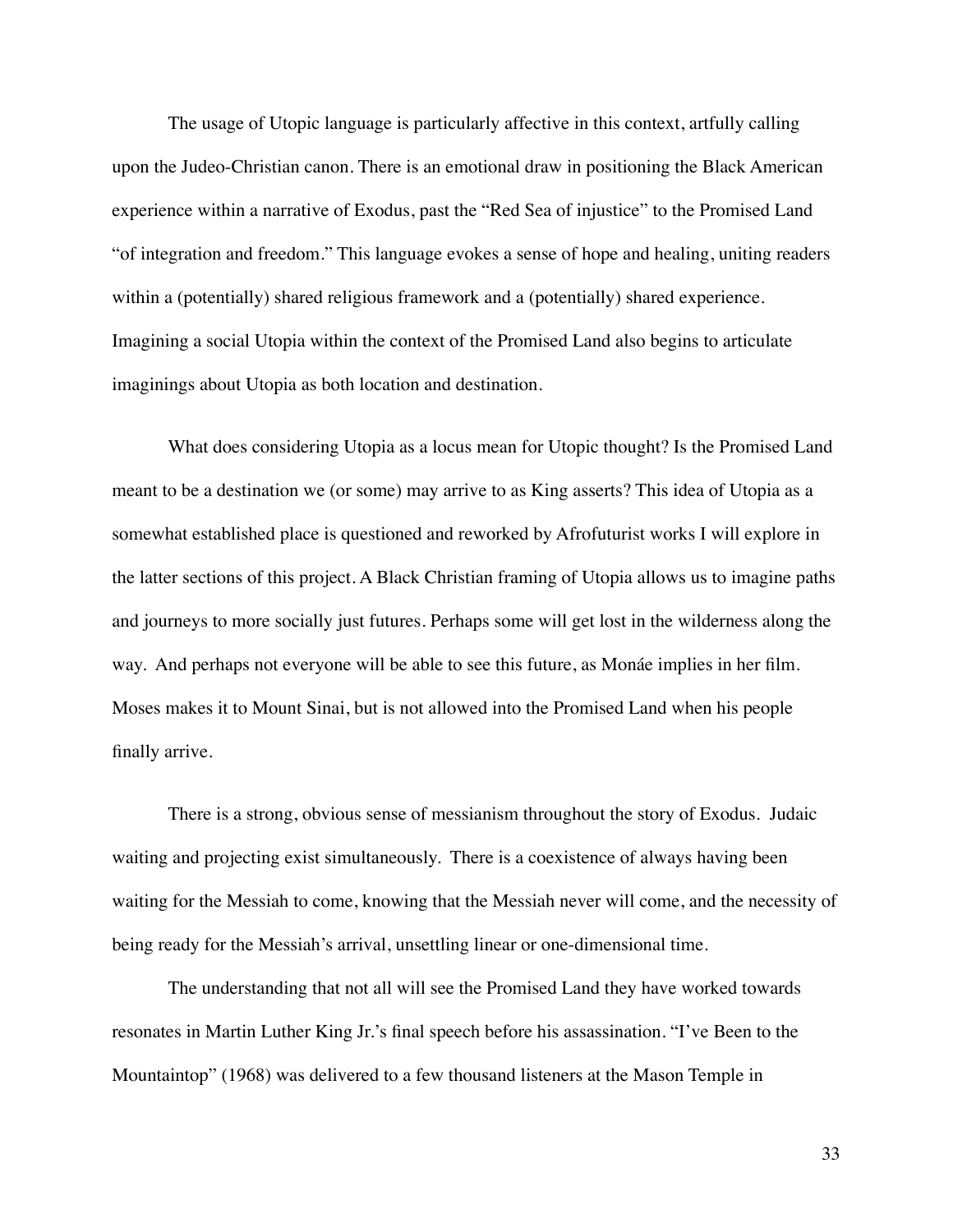Memphis, Tennessee just a day before King was shot and killed at the Lorraine Motel. Originally King was not planning to speak. Due to increasing frustration within the movement regarding nonviolence, a climate of uncertainty, or perhaps "the actual storm brewing outside, the crowd was thin, with far fewer present than had seen King speak in the same hall mere weeks before" (Keeley 2008*).* There is unwavering strength and determination in King's presence, both physical and auditory. The speech begins by discussing time and Exodus:

And you know, if I were standing at the beginning of time with the possibility of taking a kind of general and panoramic view of the whole of human history up to now, and the Almighty said to me, "Martin Luther King, which age would you like to live in?" I would take my mental flight by Egypt (Yeah), and I would watch God's children in their magnificent trek from the dark dungeons of Egypt through, or rather, across the Red Sea, through the wilderness, on toward the Promised Land. And in spite of its magnificence, I wouldn't stop there. (King 1968**)**

Again imagery of this Biblical narrative is brought to the fore and draws on the collective

imagination of the audience. This is used to frame and structure the speech as a whole, as King

moves through different concepts of time and the realities of racism in America. He continues:

*Well, I don't know what will happen now.* We've got some difficult days ahead. But it really doesn't matter with me now, because I've been to the mountaintop. And I don't mind. Like anybody, I would like to live a long life. Longevity has its place. But I'm not concerned about that now. I just want to do God's will. And He's allowed me to go up to the mountain. And I've looked over. And I've seen the Promised Land. *I may not get there with you. But I want you to know tonight, that we, as a people, will get to the promised land!*

And so I'm happy, tonight. I'm not worried about anything. I'm not fearing any man! Mine eyes have seen the glory of the coming of the Lord! [Emphasis mine]

(King 1968)

Here King clearly references Moses's trip to the top of Mount Sinai and parallels it to his own enlightenment. He has prophetic sight and is able to envision the Promised Land to come. Like Moses, King knows he may not be able to access this Utopia. Not only might King not make it,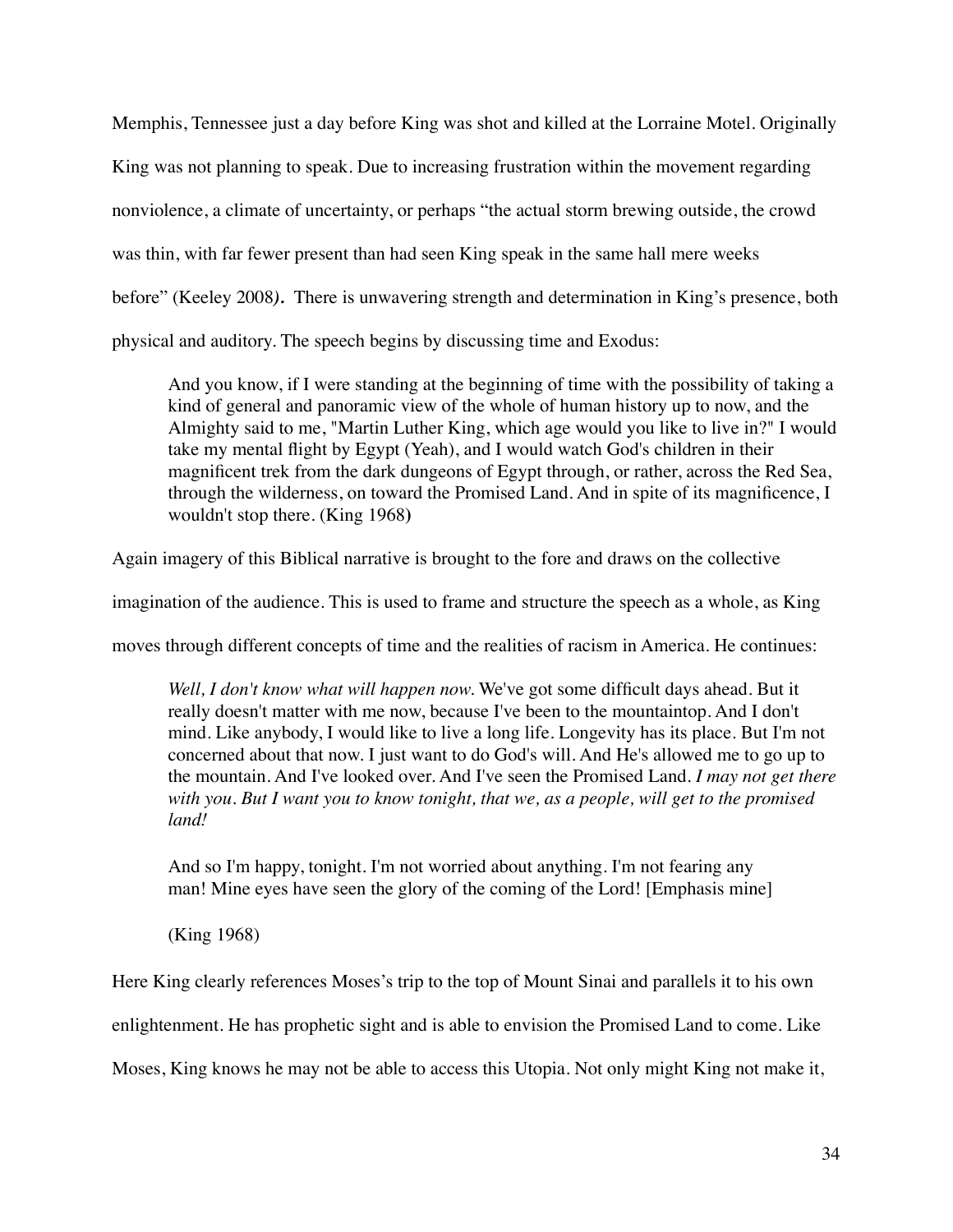but the Utopia may not be accessible to his oppressors either. When read in tandem with the ten plagues preluding the Exodus and Monáe's escape in *Dirty Computer*, King's work points to the limiting nature of the Promised Land. It is not meant for everyone, but for the chosen, a fate which the Bible implies will not include the oppressors. King's insight that he may not get to the Promised Land is particularly uncanny in light of the tragedy of the following day. In this view of Utopia, the individual does not work towards their own futurity, but rather for the sake of the collective. It becomes acceptable to have wavering clarity on the present or of the path towards Utopia, when there is such certainty in one day reaching a better future. This articulation asserts value on its own, without being tied to a "successful" journey to the Promised Land. The imaginative and healing power of prophetic foresight is reiterated in King's "Dream" speech, having become a key part of his political and activist legacies.

#### *Fugitivity in Exodus*

The Exodus narrative present in Dr. King's work is one that can be read over antebellum abolition narratives, particularly those of individuals fleeing enslavement and attempting to find freedom. In her autobiography *Incidents in the Life of a Slave Girl,* Harriet Jacobs chronicles her life, detailing enslavement in North Carolina, her fight to emancipate her children, and her experience as a fugitive. Jacobs creates for herself a fugitive existence, one in which she lives in the loopholes, both figuratively and literally. She writes of the degradation and suffering she endures at the hands of her master and the larger system of chattel slavery. These hands which work to viciously and repeatedly tear her apart, ripping control away from both her own being and her family.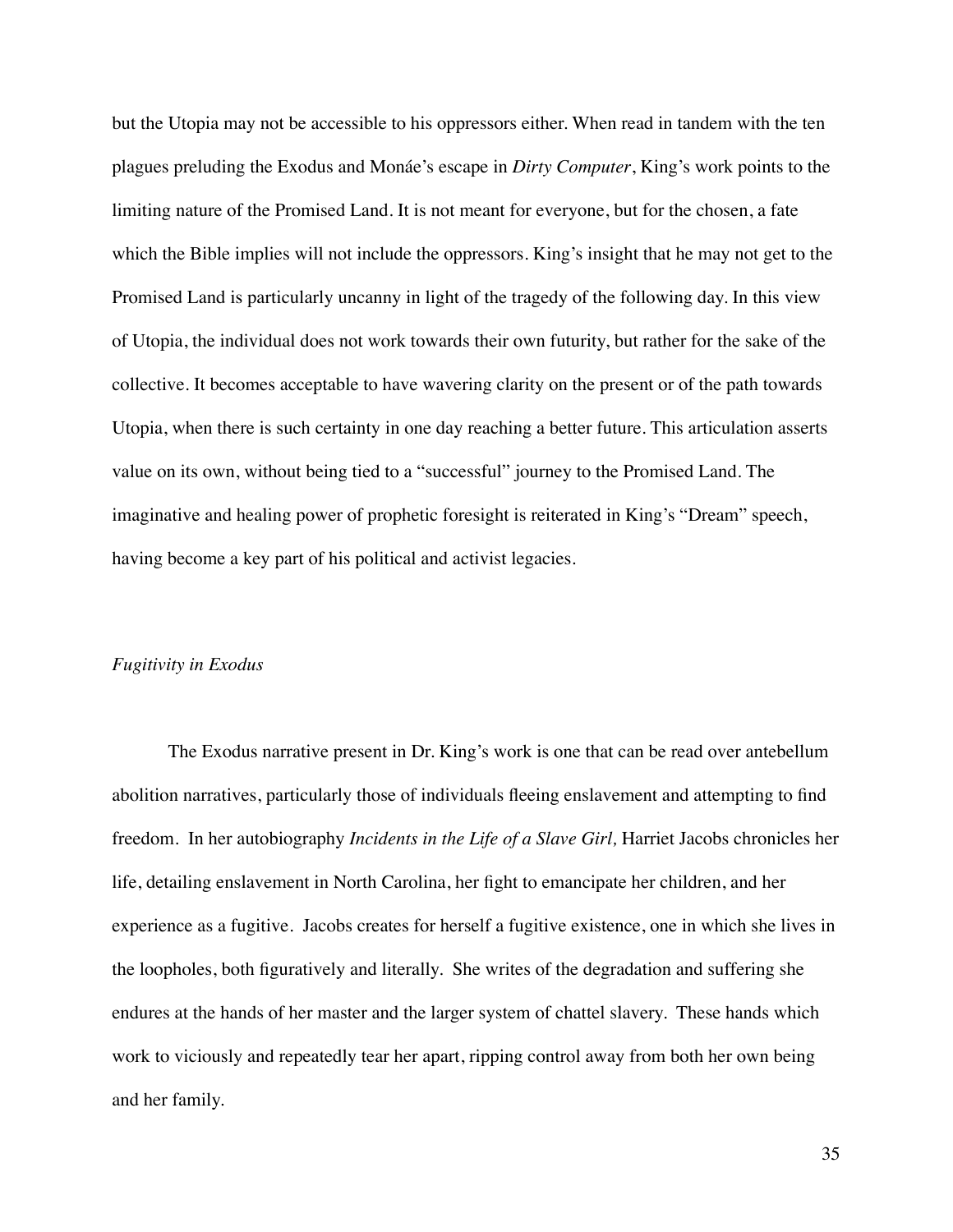Harriet Jacobs' exodus does not follow the protocols of Exodus as it is classically understood. As the Israelites fled Egypt, she flees from her captors, though she does not have a Promised Land to run to. She describes, instead, the garret space she lives in for *years*, evading her captors in (almost) plain sight:

A SMALL SHED HAD been added to my grandmother's house years ago. Some boards were laid across the joists at the top, and between these boards and the roof was a very small garret, never occupied by any thing but rats and mice. It was a pent roof, covered with nothing but shingles, according to the southern custom for such buildings. The garret was only nine feet long and seven wide. The highest part was three feet high, and sloped down abruptly to the loose board floor. There was no admission for either light or air. My uncle Phillip, who was a carpenter, had very skillfully made a concealed trapdoor, which communicated with the storeroom…The air was stifling; the darkness total. (Jacobs 1861: 128)

Her space of refuge holds within it a whole other host of captors. She lives here with the rats and mice, unable to exercise her limbs or to call out to her children who play nearby unaware. It is in the garret that she must develop her own time. The days bleed into one another and stretch out into years of stifled solitude. This loophole of retreat (as she terms it) is a liminal space: one which is in-between freedoms and captivities. Miranda Green-Barteet in her article *"The Loophole of Retreat": Interstitial Spaces in Harriet Jacobs's Incidents in the Life of a Slave Girl* (2015) writes: "Jacobs's garret is interstitial because it exists literally between other spaces of her grandmother's house and because it is undetectable to those who are unaware of its existence" (Green-Barteet 2015: 54). She goes on to describe how this "in-between status [and] very interstiality" is what makes this space so useful for Jacobs. The in-between space Jacobs occupies is not only physical, but also emotional. In her account Jacobs details both the joy and sadness of being able to hear her children. She is comforted by their presence and by their somewhat safe, though still precarious, positions. Simultaneously, however, she feels the pain of longing and knowing that she cannot contact her children despite being within their reach. This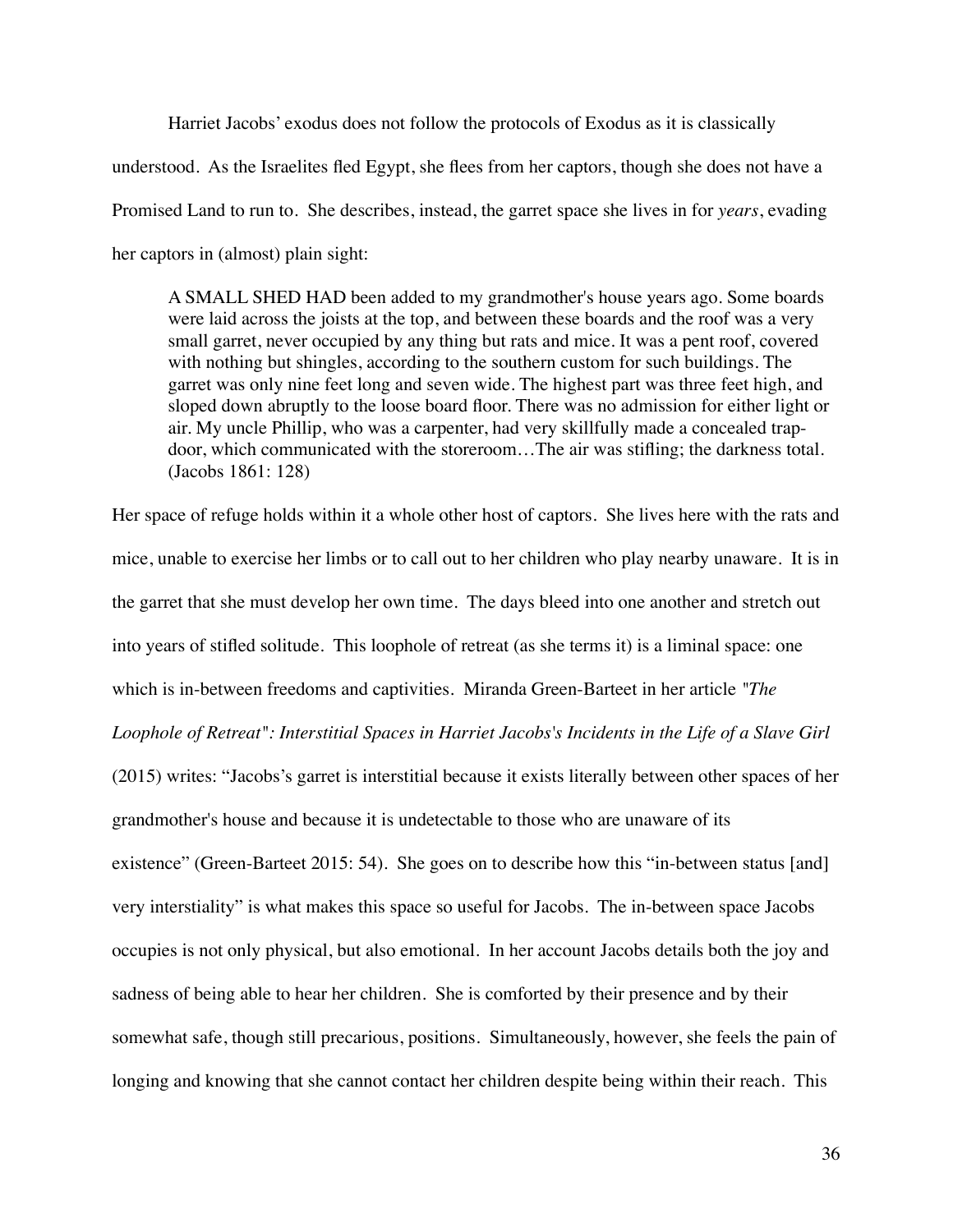pluralistic interstitiality (between house and roof, freedom and captivity, and joy and sadness) is where she is able to theorize Utopia, its stakes, and the necessary social shifts necessary to provide her true freedom, something that escaping physical captivity failed to provide her. Dr. Jasmine Syedullah, who has guided and overseen this thesis, in her dissertation: *"IS THIS FREEDOM?" A political theory of Harriet Jacobs's loopholes of emancipation, argues:* 

The perspective she gains in the loophole of retreat is not only the will to overcome the tyranny of her master then, but the realizing sense that her possessive investments in freedom were not about her or her children's safety alone, but would require the abolition of the whole social relation of mastery to slavery to make the kind of future she imagined for herself to be realized. (Syedullah 2014: 74)

Bound to a space that further restricts her senses (in the ways that Marx and Marcuse theorize), she can only emancipate her imagination. She exists in this space for such a significant amount of time, able only to think to herself. Here she gains both the will to resist and to identify her own nuanced modes of resisting. Jacobs develops an imagined future for herself in this interstitial space. The act of expanding futurities for herself is deeply rooted, as Dr. Syedullah discusses, in her own embodied safety as a formerly enslaved woman subjugated to gendered and radicalized violence as well as in her love of her children. The Promised Land ceases to be a real place, the Northen States or the Land of Canaan, but becomes something other. Utopia might not be a physical space (though it can be) and perhaps might not even be a future time, but rather a mental spacetime. Harriet Jacobs finds a means for concurrent temporalities, existing in the loopholes while pursuing a more hopeful futurity, one in which Jacobs and her children are liberated.

This imagining is a reiteration of an earlier moment in *Incidents in the Life of a Slave Girl* where Jacobs has a prophetic vision of her children. She has found a brief refuge in a house after running away from her captor. She writes: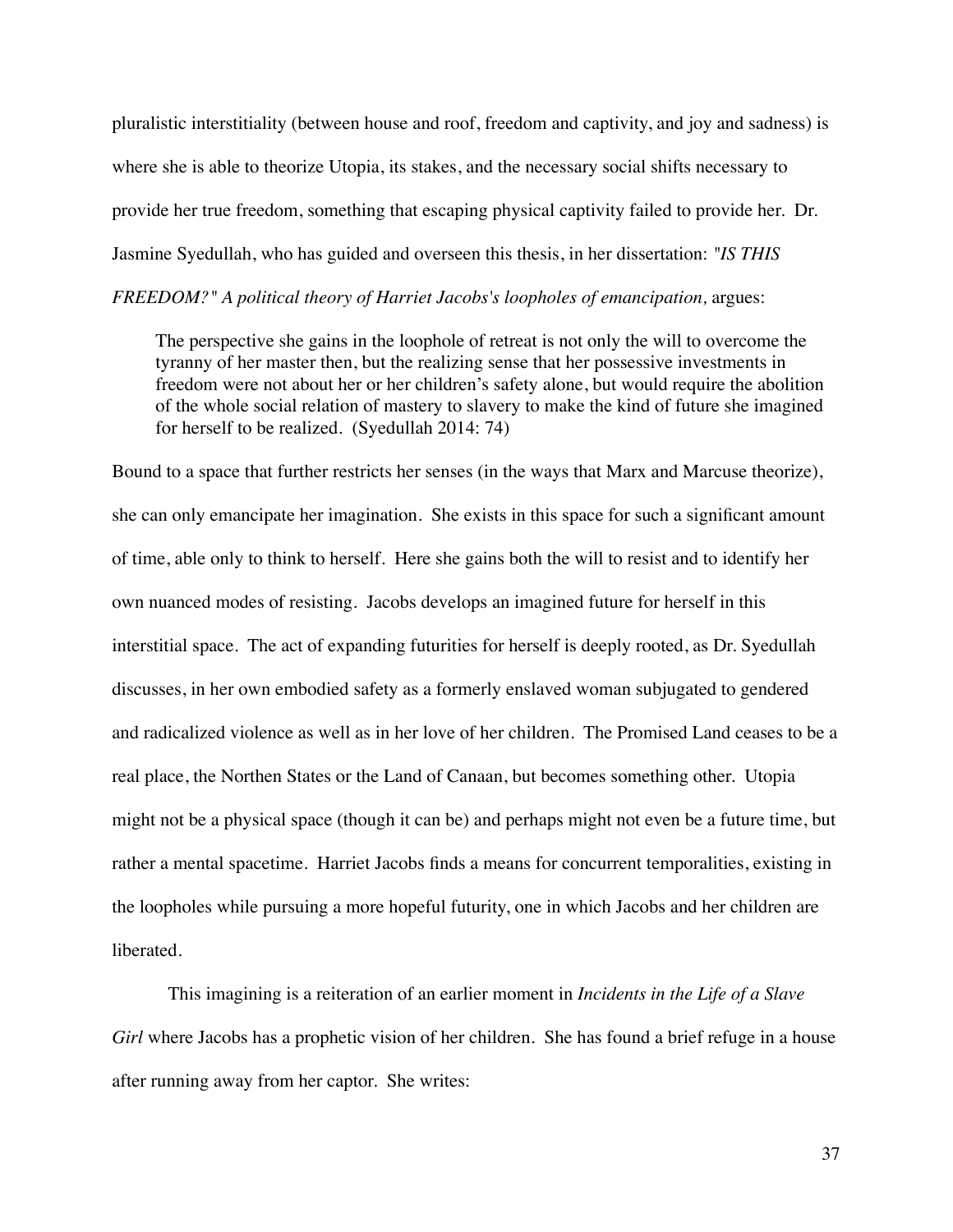I sat there thinking of my children, when I heard a low strain of music. A band of serenaders were under the window, playing "Home, sweet home." I listened till the sounds did not seem like music, but like the moaning of children. It seemed as if my heart would burst. I rose from my sit- ting posture, and knelt. A streak of moonlight was on the floor before me, and in the midst of it appeared the forms of my two children. They vanished; but I had seen them distinctly. Some will call it a dream, others a vision. I know not how to account for it, but it made a strong impression on my mind, and I felt certain something had happened to my little ones (Jacobs 1861: 121)

This vision is pulling on relational memory, like that emphasized in *Dirty Computer.* Jacobs is called to her children and to protecting her family. Imagining her children in danger clarifies her need for resistance throughout the text, while imagining a free future for them continues to strengthen Jacobs' modes of resistance.

Imagination is both necessary and enhanced within the interstitial space of Harriet Jacobs' garret. It creates a new understanding of time-keeping and meaning-making which is deeply connected to protocols for liberation. Jacobs' account of her vision is not only prophetic, but borders on the magical. There is an unknowable-ness to her dreaming that is at once a manifestation of her fugitive exodus and a clarification of a Utopia worth surviving through years of subjugation.

### *Witchcraft & Wicca*

Witchcraft has a long and muddied tradition, existing in the mysterious world of spiritualism, ritual, and magic. This realm provides means of seeing the Utopia already in the world provided to us by the Earth and deities. Witches often root themselves in rites of the socalled past, allowing them to exist in present and future temporalities. Through these they shape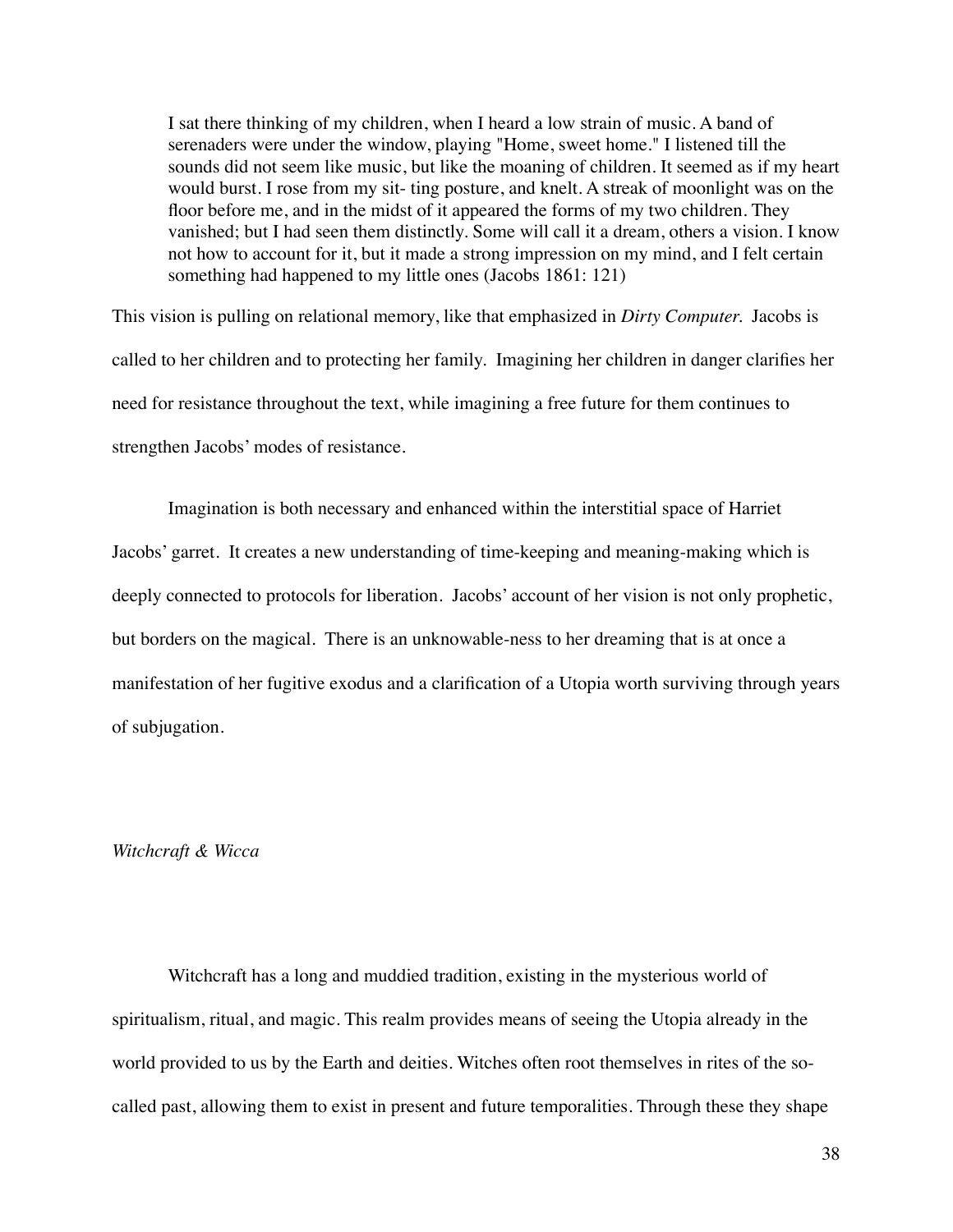systems of care for the individual, the community, and the Earth. Magic is ripe with imaginations of Utopia and practices for realizing them.

Historically witches have lived in opposition to or outside of capitalist and colonial projects. Examples of this can be seen in many hegemonic interactions with witchcraft, notably European colonists' weaponization of witchcraft and indigenous religiosity to other and dehumanize as well as in English witch hunts following the enclosure movement, which predicated sentencing of, most often, women in the peasant class. Silvia Federici, in her recent work: *Witches, Witch-Hunting and Women* (2018), delves into the latter.

Frederici details the state sanctioned genocide of women as a means of repressing dissent, controlling bodies, and propping up the underpinnings of the capitalist system. Within this capitalism is seen as a continual process of expropriating capital—requiring only necessary forms of reproduction and elimination of opposition. Demonization of magic and witchcraft (the efficacy of the practices notwithsatanding) became a tool to target peasant women resentful of the loss of the commons and of policies of social care (e.g. local government ensuring food for the hungry). A contemporary Italian Marxist, Frederici's work is in conversation with Marx's theories regarding alienation and the emancipation of the senses. This anchoring allows Federici to theorize about the capitalist class' goals to demystify the body and disrupt matriarchal/ ancestral knowledge production of medicine and magic. Witches were threatening in the way their craft empowered and relied upon the collective. The capitalist project of suppression rested upon attempted domination and restriction of uncontrollable ephemera (magic, bodies, touch, herbalism, sensuality, etc.) at a very real cost (2018: 20). Witchcraft pushes back against this, opening up a host of imagined social alternatives. Federici writes: "[Witchcraft] was a world that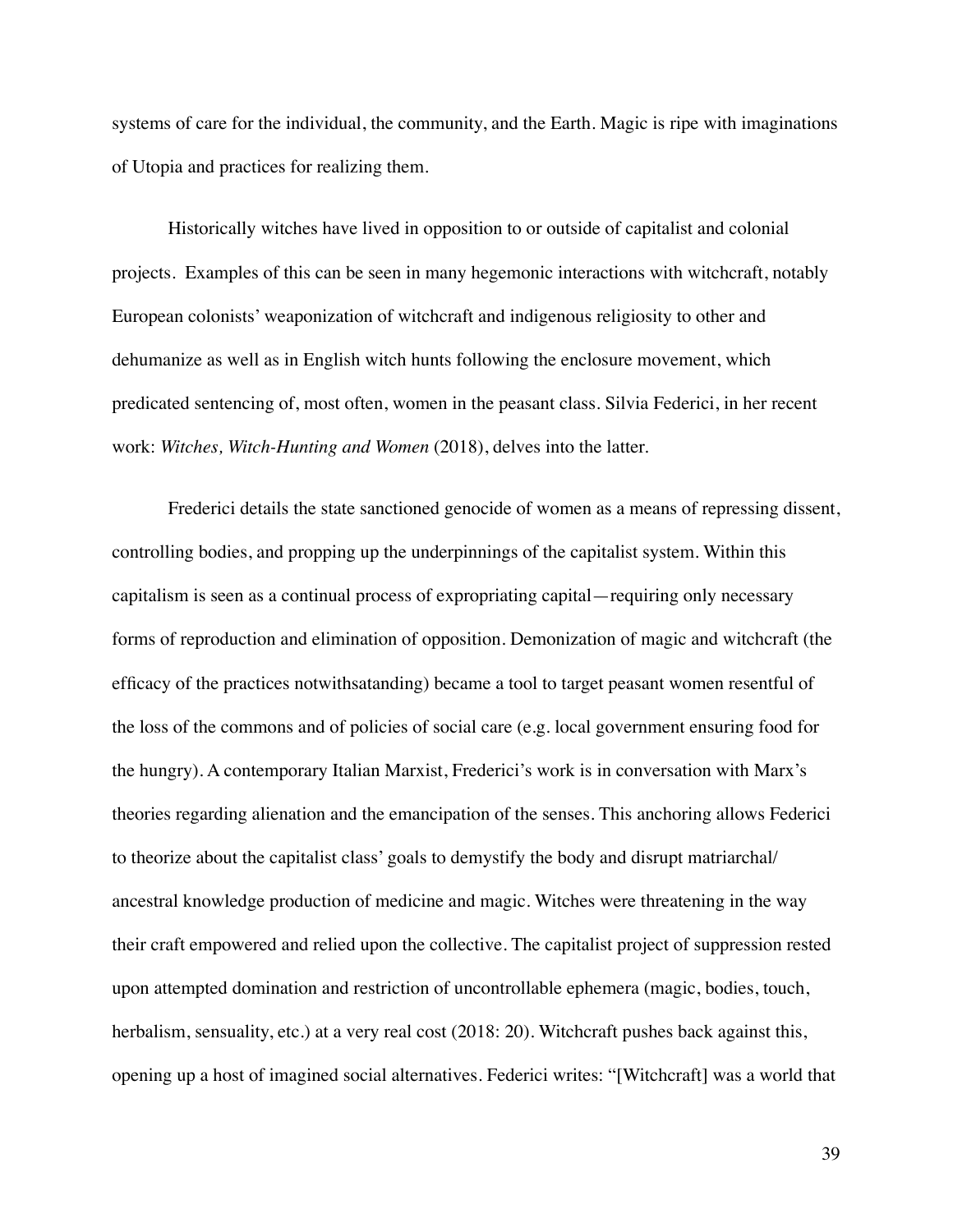we now call superstitious but that at the same time alerts us to the existence of other possibilities in our relationship to the world" (2018: 21).

Witches create a divergent imaginary, an opposition to phallic, capitalist, racist, etc. imaginaries, that invites practitioners to consider intimacy, pleasure, envisioning, and actualizing as the core of a central ethos. These tenets exist within an emphasis on the self, the community (or coven), and the larger world. Magic asks us to think about how we touch another: the mystery and unknowable nature of queer intimacy and pleasure within dominant social systems. Touch, despite co-opting attempts, is inherently rebellious and forges resistance of witches in the shadows. Witches are invited to experience multitude, reshaping singular or binary paradigms of time. This exists in experiences of pleasure, or identity, for example.

A framing based upon multitudes and increased perception opens practitioners up to notice and feel Utopia more in their daily life. The gratitude central to Wicca in particular, especially in regard to the natural world, intensifies this opening up to and acknowledging of Utopic energies. In *Living Wicca: A Guide for the Solitary Practitioner* (1993), Scott Cunningham explores definitions and practices of Wicca, focusing on the 21st century. Cunningham writes that "there is not, and can never be, one 'pure' or 'true' or 'genuine' form of Wicca… Because of this healthy individualism, no one ritual or philosophical sateen has emerged to consume the others" (Cunningham 1993: ix-x). He goes on to explain an interpretation of Wicca that remains in flux, though rooted in appreciation and attunement of energies, allowing it to push boundaries and ask witches to be intentional in their religion. In this view Wicca asks for a reconnection or acknowledgement of existing Utopia, before delving into actualizing Utopic visions through magic.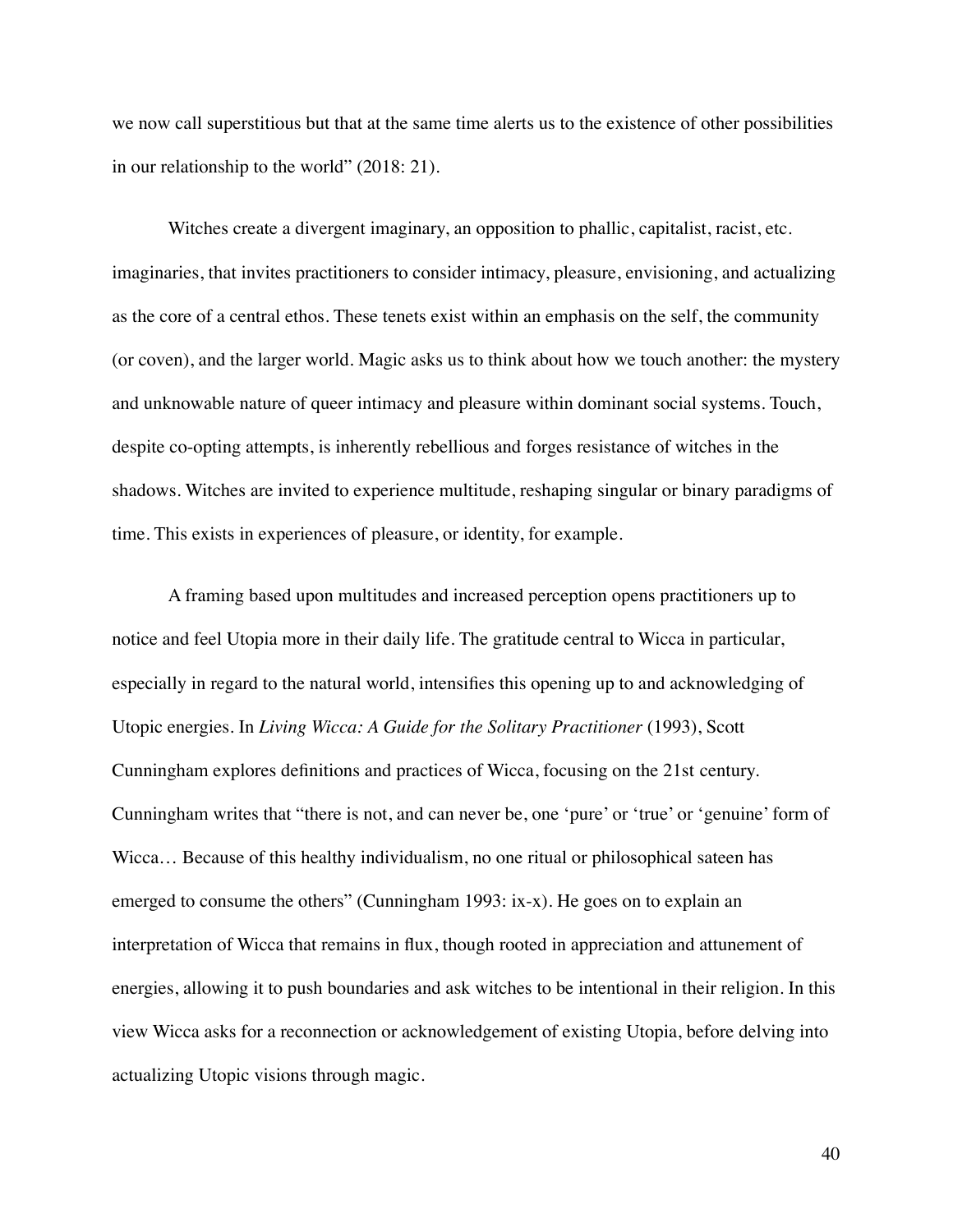Like Wicca, magic is a concept difficult to pin down. Starhawk, in their essay from the collection *Reweaving the World: The Emergence of Ecofeminism* (ed. Diamond & Orenstein: 1990), shares a compelling, potential definition.

What Witches and Pagans do is practice magic. I like the definition of magic that says, 'Magic is the art of changing consciousness at will.' I also think that's a very good definition of political change...And one go the things we learn when we practice magic is that the results don't necessarily happen immediately. They unfold over time, and they always unfold in surprising ways, which is why we talk about our spiritual tradition in terms of mystery rather than answers and dogma and certainty. (1990: 76)

Magic is, if anything more unknowable by nature than any other aspect of witchcraft, though clearly imbued with embodied experiences of intimacy. Spell-casting, in certain instances, tries to give form to and bring into being desires, intentions, and visions of a better world. Spells seek actualization of Utopic aspects. They put out an energy and a vision, moored to the Wiccan ethos.

The potency of Witchcraft lies not only in this understanding of magic, but in its emphasis on a particular praxis. Practice rooted in rituals is active and requires full engagement of the practitioner. It also asks covens/solitary witches to revise and adapt their practice critically. This serves as a foundation for the expectation of community, self, and global care. Witches must not only be grateful for, but actively care for that and those around them. Active care, of course, is intrinsic to social justice work and grassroots activism.

Later in Starhawk's piece, they use poetry to exemplify an understanding of an embodied Earth and magic: its promises about time and change. Their poem ends:

> Out of the bone, ash Out of the ash, pain Out of the pain, the swelling Out of the swelling, the opening Out of the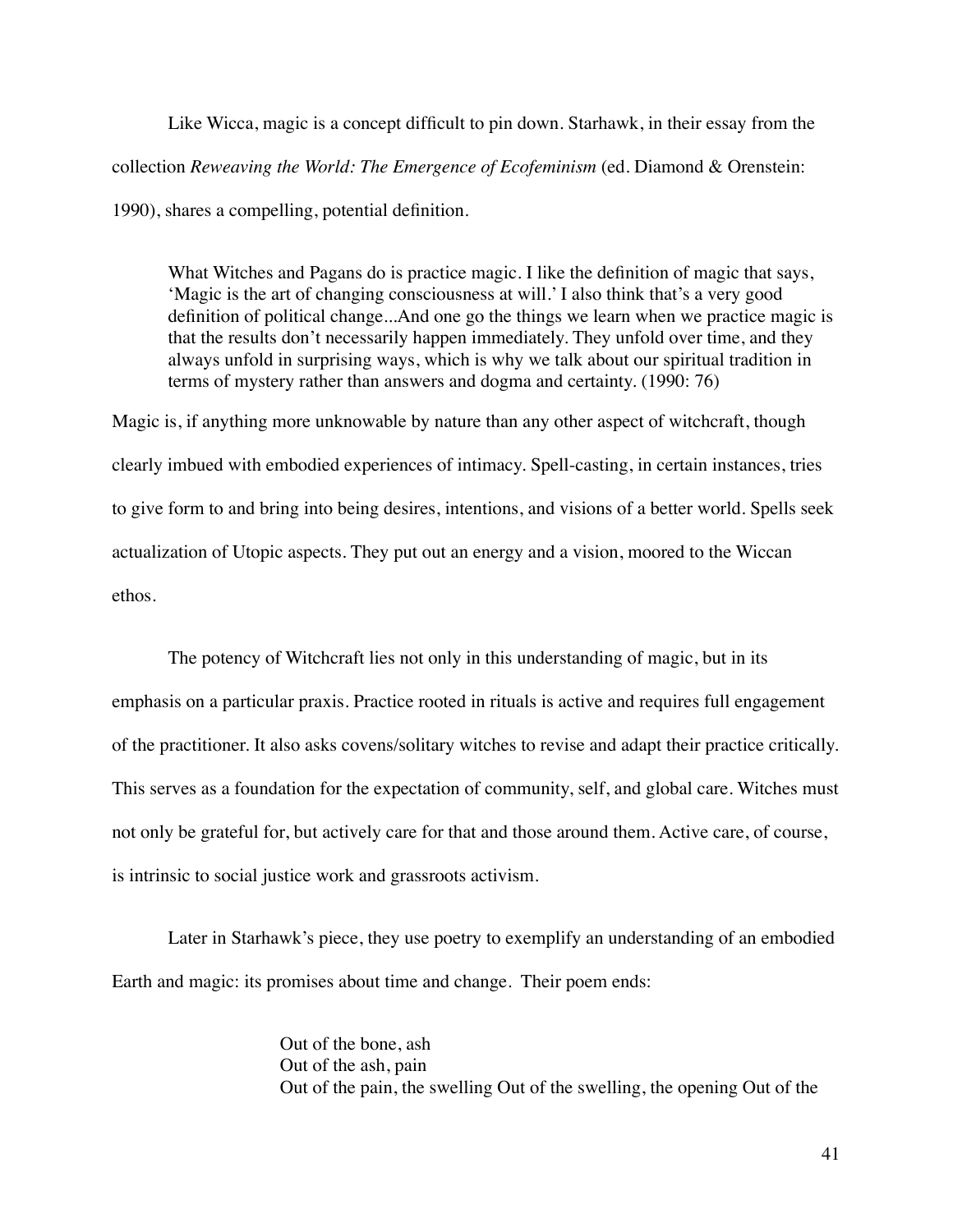opening, the labor Out of the labor, the birth Out of the birth, the turning wheel

the turning tide (1990: 86)

Here there is an emphasis on labor pains and birth, but from that birth a "turning tide." Through this Starhawk provides some hope and solace. Movements towards social and environmental justice *will* be painful and *will* have casualties, but the faith that they will generate a new tide is what makes them worth fighting for.

### *Conclusion*

There are moments during "Crazy, Classic, Life" juxtaposed with colorful, nightlife scenes, that center Zen (portrayed by Thompson) performing a variety of rituals. She holds people together, standing above them as she gently shaves and paints their heads. It is in one of these moments that Jane (Monae) first sees Zen, or at the very least first really *sees* her. Monáe injects ritualism and ceremony, allowing it to be a central part of her narratives of resistance and of loving. The practice of these—as I show through witchcraft, Exodus, and Black Christian Tradition—projects practitioners into different imaginaries. This work of mental-emotional expansion is an act to emancipate thought. Jane performs a ceremony of her own, reifying that magic and spiritualism can exist individually, flexibly, communally, and interconnectedly as from two goblets she pours water that washes down the shimmering, golden beings that kneel at her feet. The practitioners are then seen seated at the table together, evoking imagery from the Last Super as well as emanating power and presence. This party is ended with a police raid, throwing celebration into chaos, an act that is allowed in the state of exception the film locates itself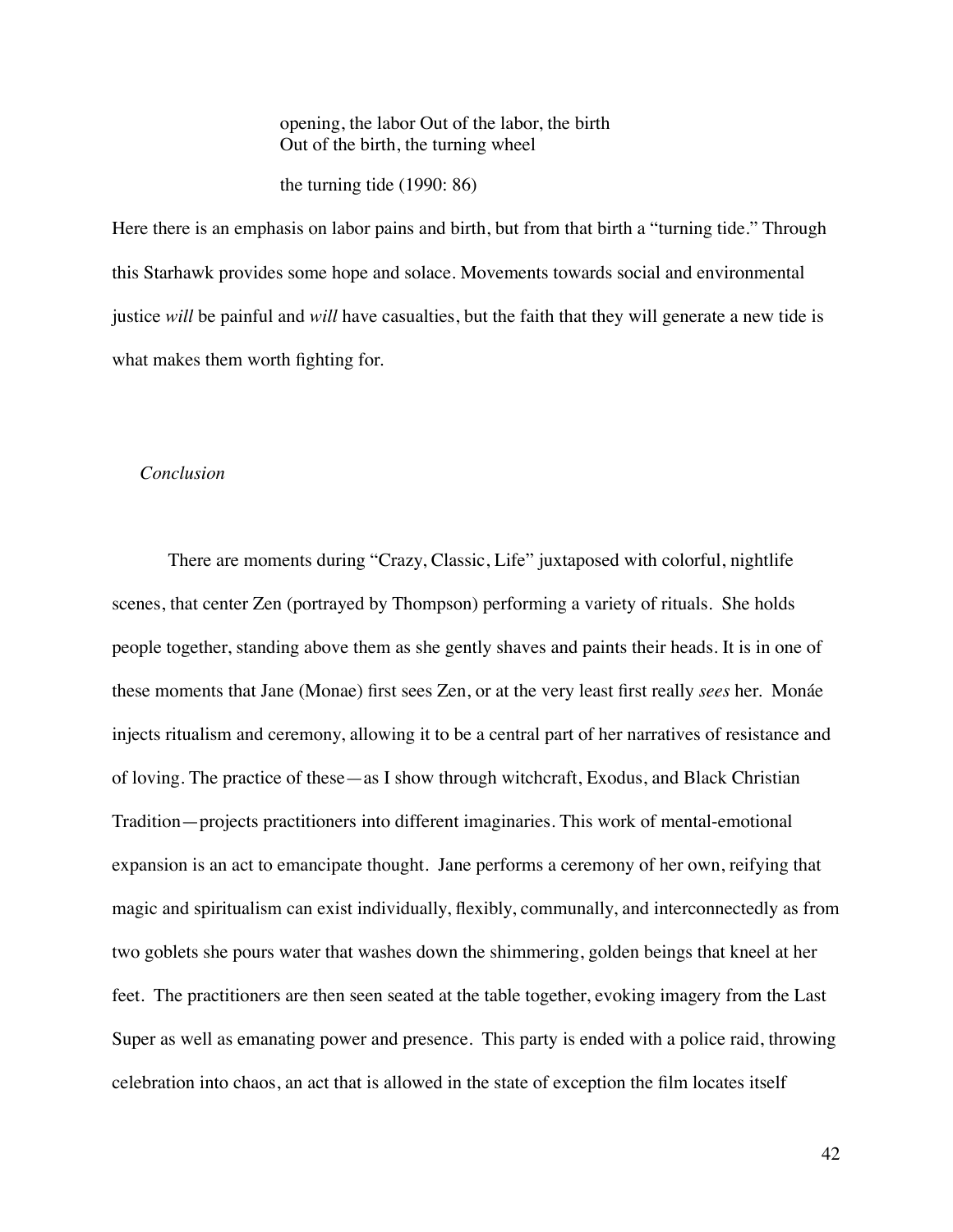within. Community building around identity, rebellion, and spiritualism is a direct threat to the state, one that must be neutralized or destabilized. It works to reclaim all that the state has attempted to wipe clean, throwing biases and double standards back in their faces.

Monae intervenes in the notion of Utopia as a place, positing in many ways that while there are real spaces of celebratory resistance. Utopia might not be a literal place and that we can simultaneously be both already there and not there yet. She uses a King-like voice in "Americans," who in a resonant voice states: "Until Latinos and Latinas don't have to run from walls / This is not my America / But I tell you today that the devil is a liar Because it's gon' be my America before it's all over." There is a use in conceiving of a promised land, but it doesn't have to be a distant land. We can move through the loopholes on some bastardized exodus holding on to those we love and the futures we want for them. We can move towards new ways of thinking, feeling, and being.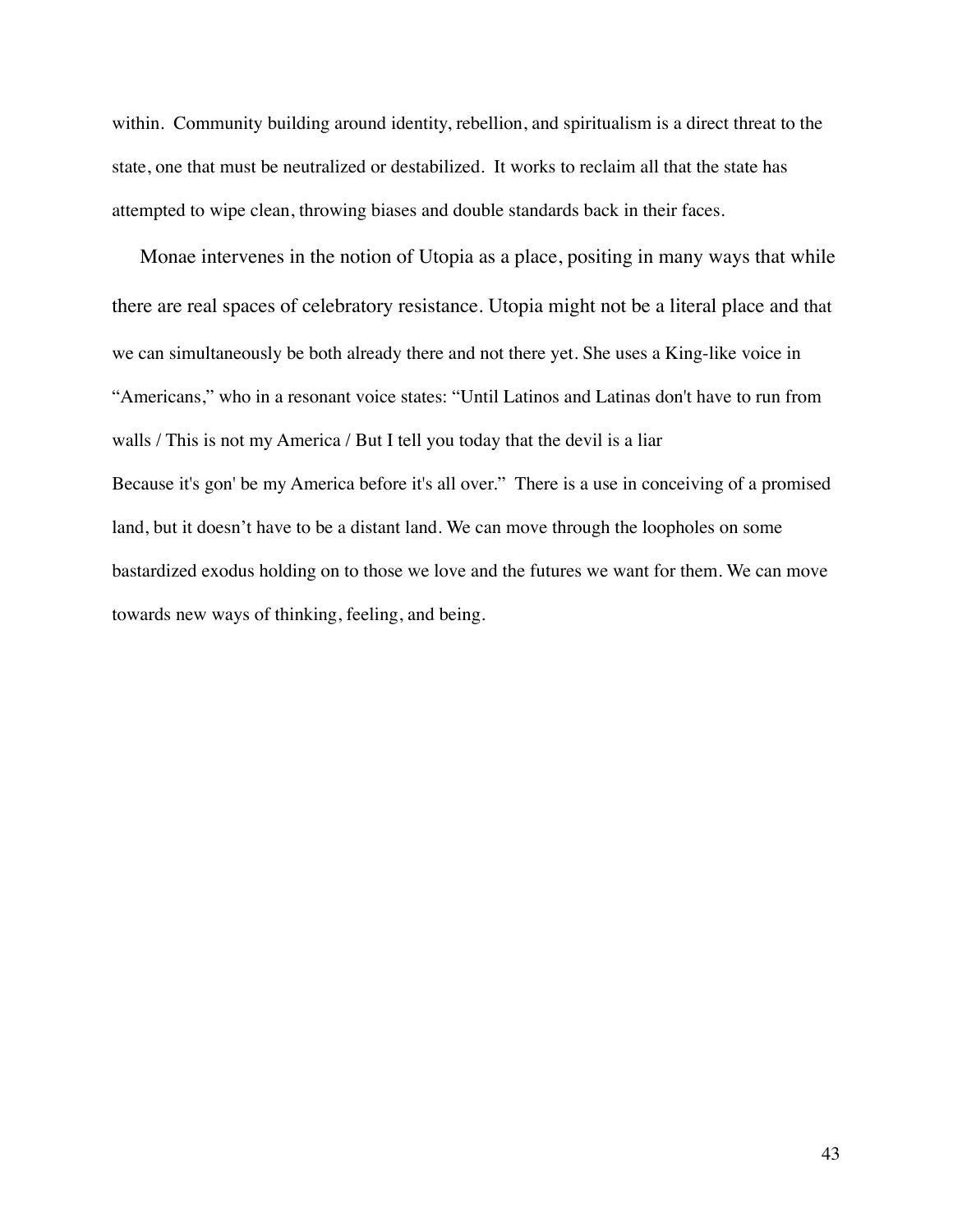"Science fiction is simply a way to practice the future together."

"This is a time-travel exercise for the heart. This is collaborative ideation what are the ideas that will liberate all of us? "

—adrienne maree brown

# **CHAPTER THREE:**

# **SCIENCE FICTION, DOUBLE FEATURE**

# *Introduction*

As a genre, science fiction predicates itself on rule breaking. It creates new worlds, that often reflect concurrent experiences, while pushing imaginative bounds. Once rules are broken notions about time, space, and society are all up for grabs. At its most compelling science fiction weaves stories of love and resistance in with looming dystopia or social commentary. In such an unstable genre, themes of Utopia exist in flux. The following chapter will look at a novel (*Parable of the Sower,* Butler 1993) and an anthology (*Octavia's Brood: Science Fiction Stories from Social Justice Movements,* eds. Ishamara & brown 2015*)* that exemplify the expansive capacity of science fiction when read through and as social theory. *Parable of the Sower* is particularly connected to religious narratives, as it parallels a version of Exodus and reimagines both God and religion. *Octavia's Brood: Science Fiction Stories from Social Justice Movements*, as it's title implies, positions itself within a broader social justice understanding of activism.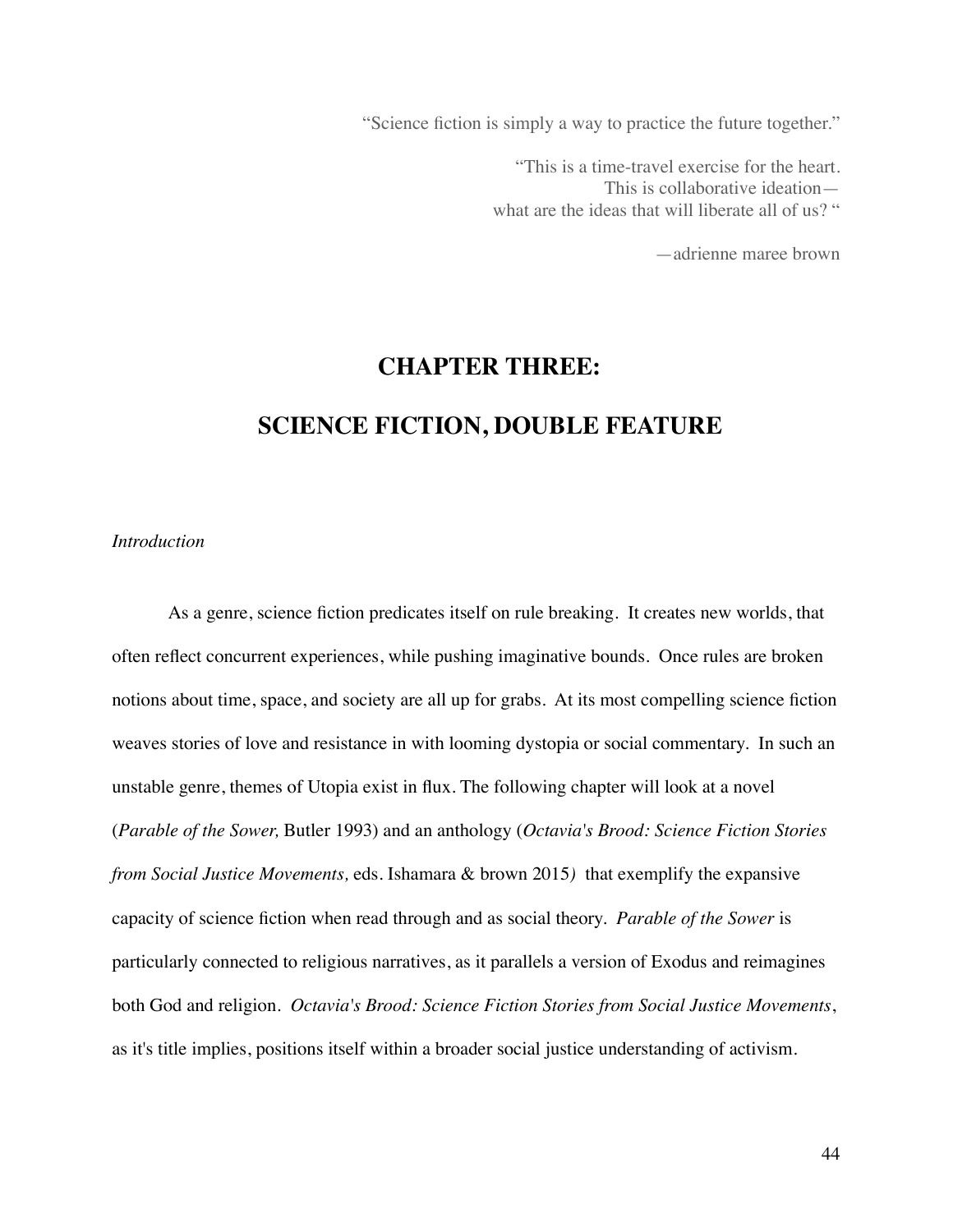Relationality, practice, and time travel are dominant themes in these works, tying them in to my analysis of both *Dirty Computer* and case studies of spiritual radical Utopic thought.

# *To Root Among the Stars*

Some of the most radical Utopic thought sprouts from the harshest of soil. Within violence, struggle, and subjugation Black thought has continually produced and found, remembered, and imagined temporalities of hope and beauty. This remains true throughout many narratives created by Afrofuturist writers. In dystopian worlds the protagonist can reach for Utopia, beginning to articulate freedom and change, amidst uncertainty and chaos. Octavia Butler has notably developed various vivid Afrofuturist worlds to bring her readers into. One of the most influential and respected novelists of her time, Butler's work was groundbreaking within the canon of science-fiction literature—being of the first to decenter white, male experience and instead asserting powerful social critique and foreground voices from the margins.

*Parable of the Sower* (Butler 1993**)** serves as a poignant example. The text situates itself in an unspecified future time in which California (and the U.S. at large) has fallen into chaos following environmental and social catastrophe. Butler's protagonist is Lauren Olamina, a teenage black girl, who lives in a closed community with her family (including her preacher father). The book is written entirely as a journal kept by Lauren, centering a voice that is not typically centered within science-fiction.

Olamina is relatable and accessible in her struggle towards understanding, which is portrayed here not as a sudden jolt of knowing from above but rather as a grappling with loss and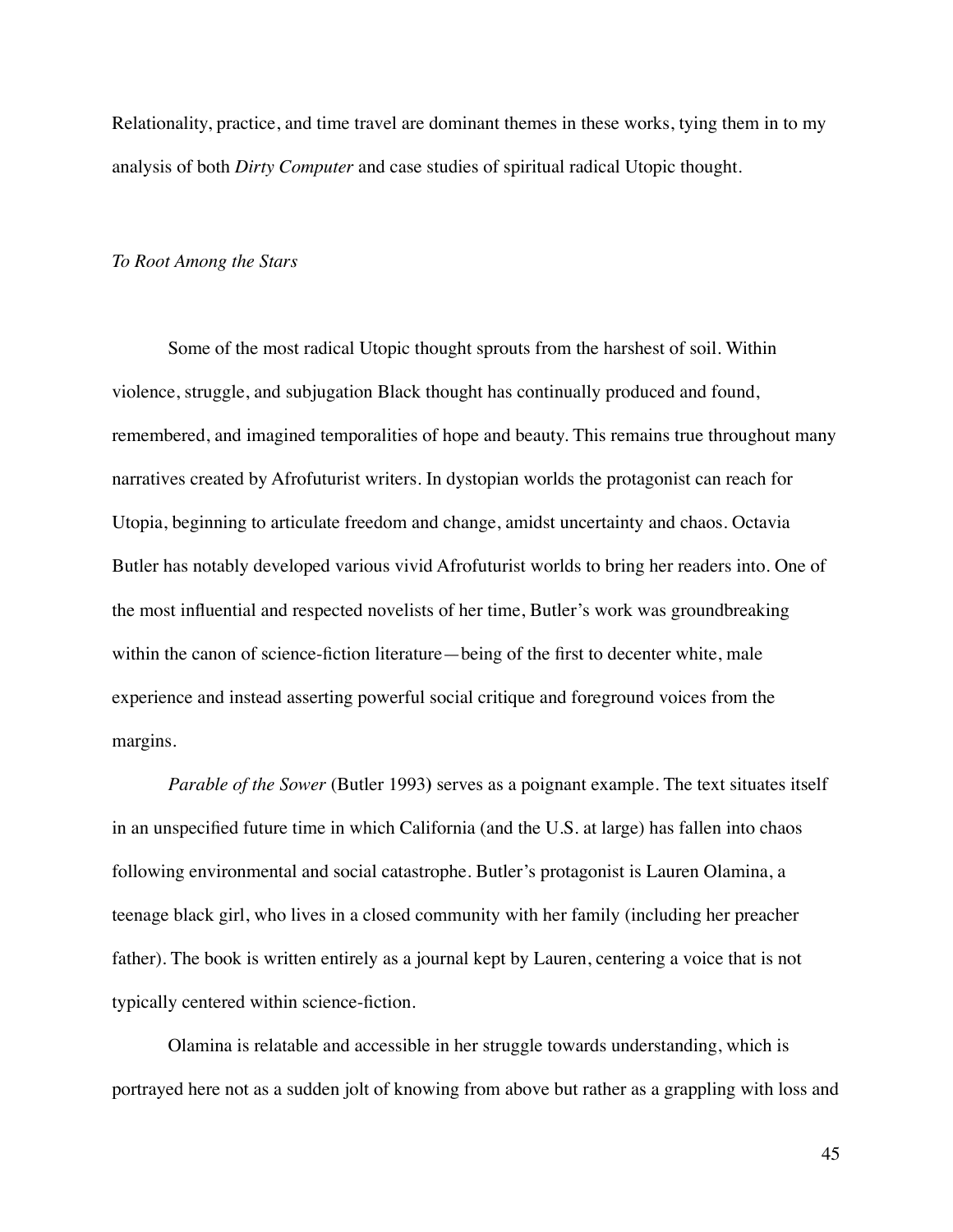meaning. Questions of God for are central for Olamina, along with questions about what time it is for her and her community. She wants to know how to survive, how to move on and away from this community when it is no longer sustainable (a time which she senses is drawing near). These questions are not met with passive contemplation, they are urgent, demanding, and ongoing. She begins to record her process of grappling. Following a loss in her community she writes:

I need to write about what I believe. I need to begin to put together the scattered verses that I've been writing about God since I was twelve. Most of them aren't much good. They say what I need to say, but they don't say it very well. A few are the way they should be. They press on me, too, like the two deaths. **(**1993: 30**)**

Here it becomes clear to Lauren that testifying and chronicling her own experience is vital. This need weighs on her, like the loss of those around her. The need to testify, to write down, to articulate roots itself in a knowledge that in writing her thoughts and letting them grow and twist and shape out of and beyond what she is being taught she can unlock something special. She does not shy from the pain nor does she accept her father's teachings of God, she instead decides to collect her own. These verses become a central part of the text and later cumulatively become a new religion or set of beliefs, known as Earthseed: The Books of the Living, very much centered around the idea that God is change. Olamina's growing faith that God is flux and growth are paralleled by her own growth and flux. As she explores this vision of God, she explores her own place in the world and her own relationships to her family, independence, sexuality, and ability to lead. It is this that makes her the ideal protagonist in this text as a hyperempath who is changing and growing in a world full of chaotic suffering.

The idea that God can be change is also extended into understandings of Utopia and the Promised Land. If God can be change and if everything can be change, then perhaps Utopia can be as well. Within this framework, Utopic thought is not static, but flowing. Morphing and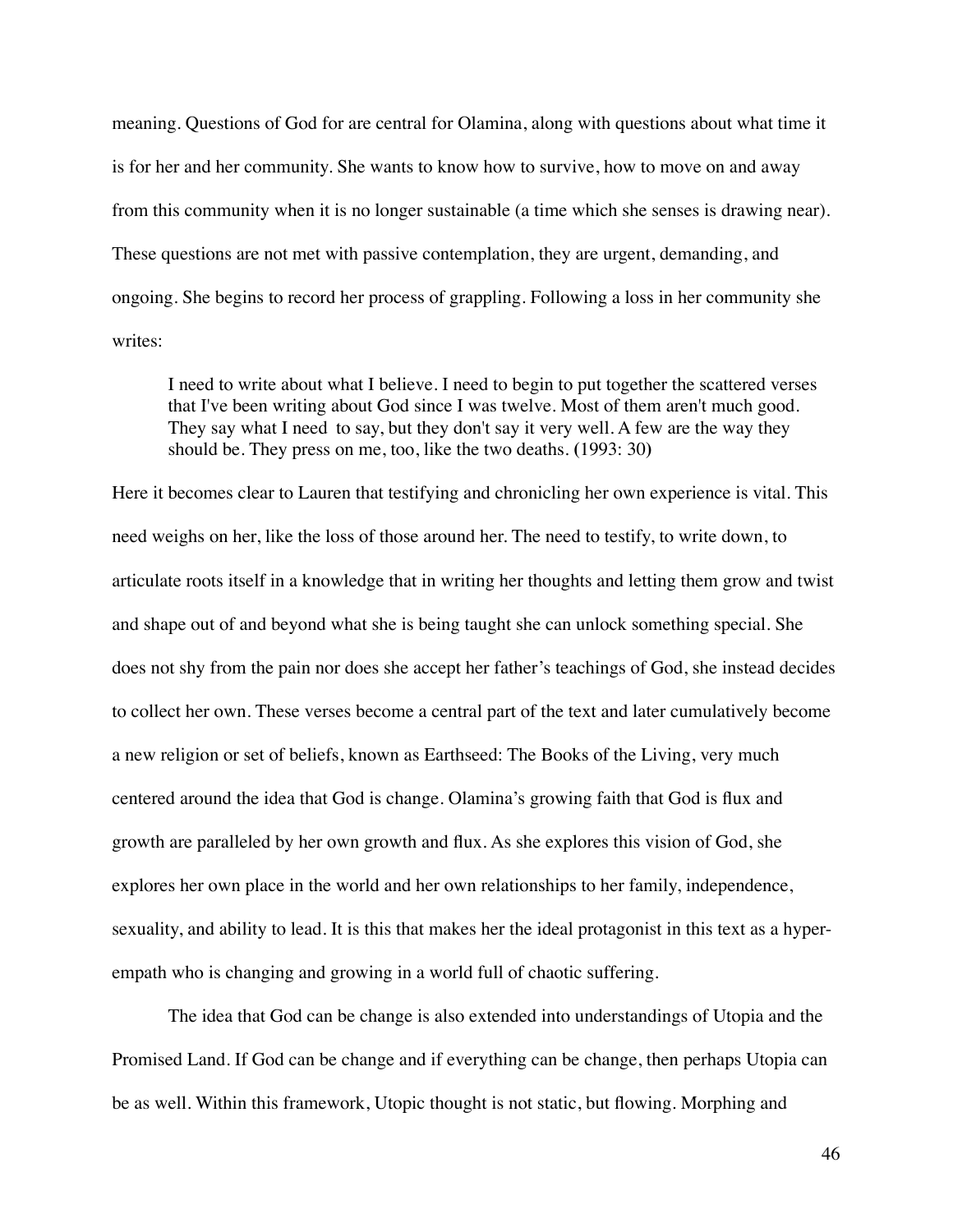shifting as it encounters new minds, new times, new realities. It adapts to meet needs as they too are changing. This liberates Utopia from being a fixed conceptual location, allowing it it's own freedom. The use of Utopic thought is not necessarily vested in an arrival to the Promised Land, but rather in the practice of articulating and re-articulating a radical imagination.

Lauren asserts the necessity of critically considering the time she is in and the temporality she wants to move into. She reaches this conclusion early on in the novel, writing:

God is Change, and in the end, God prevails. But God exists to be shaped. It isn't enough for us to just survive, limping along, playing business as usual while things get worse and worse. If that's the shape we give to God, then someday we must become too weak-- too poor, too hungry, too sick-- to defend ourselves. Then we'll be wiped out. *There has to be more that we can do, a better destiny that we can shape. Another place. Another way. Something*! [Emphasis Mine] (1993: 151**)**

There is a clear understanding of shared stakes and impending doom here. "It isn't enough for us to just survive." Freedom is deserved and needed. There is a time, a moment, when the status quo must be disrupted and overturned. The alternative in this case is death. Lauren desperately seeks something better. It may be a place to journey to, it may be a way of living, it may be something else entirely, but it must be something better.

Right after this realization, Lauren writes a new Earthseed verse. These are scattered

throughout the text, building off of one another, poetically and increasingly more determined.

The verse is as follows:

We are all Godseed, but no more or less so than any other aspect of the universe, Godseed is all there is-- all that Changes. Earthseed is all that spreads Earthlife to new earths. The universe is Godseed. Only we are Earthseed. And the Destiny of Earthseed is to take root among the stars. (1993: 85)

Lauren locates herself and all of humanity within a vast universe. There is a destiny, a determination, a settled fate. She does not articulate the path or even the place, but knows what it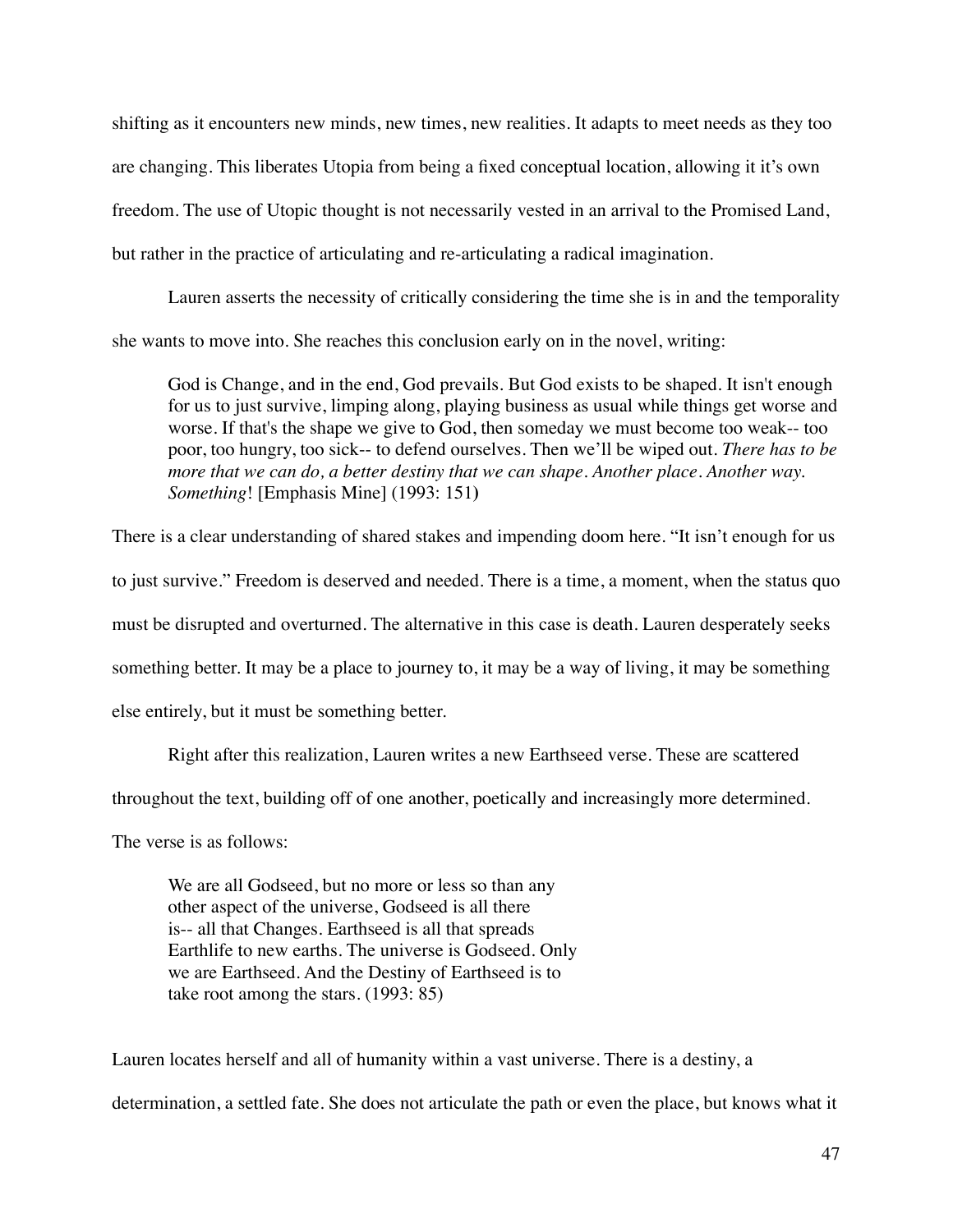will take root among. Through analyzing this verse there room to acknowledge that Utopias may be inherently unstable or unsustainable. Humanity may not literally reach outerspace, but that doesn't change the necessary beauty in fating ourselves for something better.

The faith that emanates from Lauren and within her verses fuels her journey throughout the text. She aims for a tangible destination other than the stars, deciding to travel North along the West Coast. It is belief in Earthseed and in the possibility of better that allows her to keep going. Olamina is prophetic in her clarity and attracts other travelers along her way. As she leads she continues to develop tenets of Earthseed and protocols for her group, allowing community to shape her understandings as they go. She goes on this Exodus of sorts to a Promised Land (the farm property of one of her group and later her lover), always moving towards something else, always embracing change. Earthseed at it's core is change which allows Utopia, at least in the context of *Parable of the Sower*, to be change as well. In working to articulate Utopias the fact of its own changing nature does not become excluded, rather the articulation can seek to follow and stay with change, to heighten awareness of time-keeping and identifying.

The mode Butler uses to articulate these ideas is significant. Science fiction literature as an art form works to envision futures by captivating the minds of their audience. Marcuse's frame of identifying the connection between art and radical praxis in future envisioning is key here. It reifies how Butler's work can be read as a creative social theory, a reinterpretation of religious text, and/or a series of liberatory protocols. Not only does it envision, but it works to share this vision with its readers. adrienne maree brown says: "Science fiction is simply a way to practice the future together" (brown 2017: 19). This practicing is sensorially embodied, not only through visual processing but through mental imaging. Her colleague Walidah Imarisha coined the term "visionary fiction" **"**to describe the work of people who use fiction to advance justice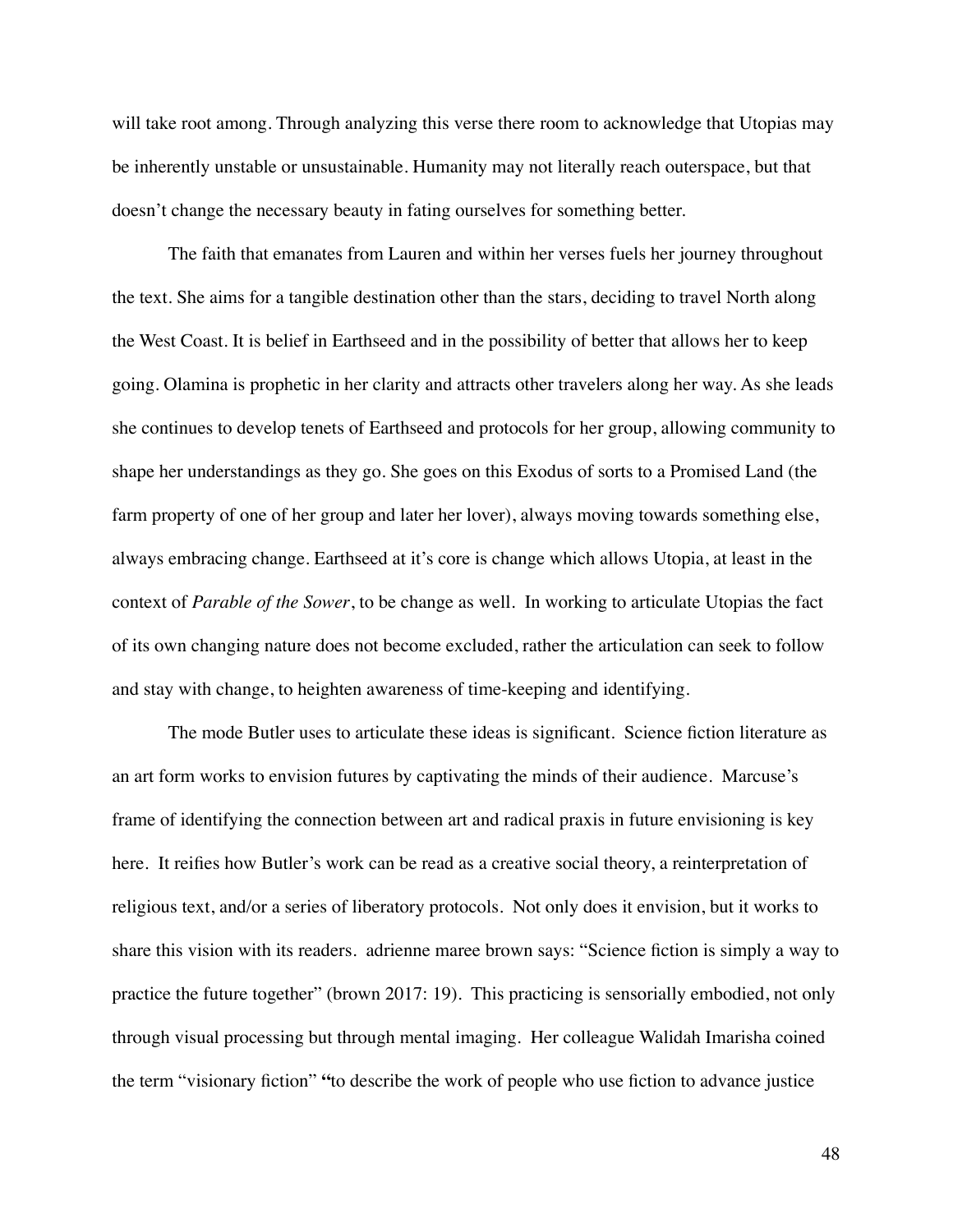and liberation " (2017: 27). brown discusses *Parable of the Sower* as an example of such visionary fiction. "Woven throughout her work are two things: 1) a coherent visionary exploration of humanity and 2) emergent strategies for being better humans" (2017: 17). Conceiving Butler's work as a practice of emergent strategies begs the question: How do we practice destabilizing? Destabilization of our environment, imaginaries, social constructions, communities, and self identities is a necessary aspect of liberation. This is made clear in Jacobs' autobiography or Monáe's emotion picture. Something must shift. As Butler posits a fluctuating imagining of utopia, she allows it to once again exist in the in-between temporally, theoretically, and spatially. Butler and Olamina show readers what flux can look like and what things (love, friends, family, growth, spirituality) can serve as anchors in the storm.

In her development of Lauren Olamina as her protagonist, Octavia Butler articulates a Utopic hope that there is another *something*. The stakes are too high. The world may be ending and turning in on itself and Lauren knows that the time for change has come. There is no other option and forfeit is unacceptable. She knows that there is a destiny to root among the stars. Utopia will be worked and reworked until we get close or closer than we once were.

### *Fearless Flesh, Fearless Touch*

To Octavia E. Butler, who saves as a north star for so many of us. She told us what would happen—'all that you touch you change'—and then she touched us, fearlessly, brave enough to change us. We dedicate this collection to her, coming out with our own fierce longing to have our writing change everyone and everything we touch. (ed. Walidah Imarisha and adrienne maree brown 2015: X**)**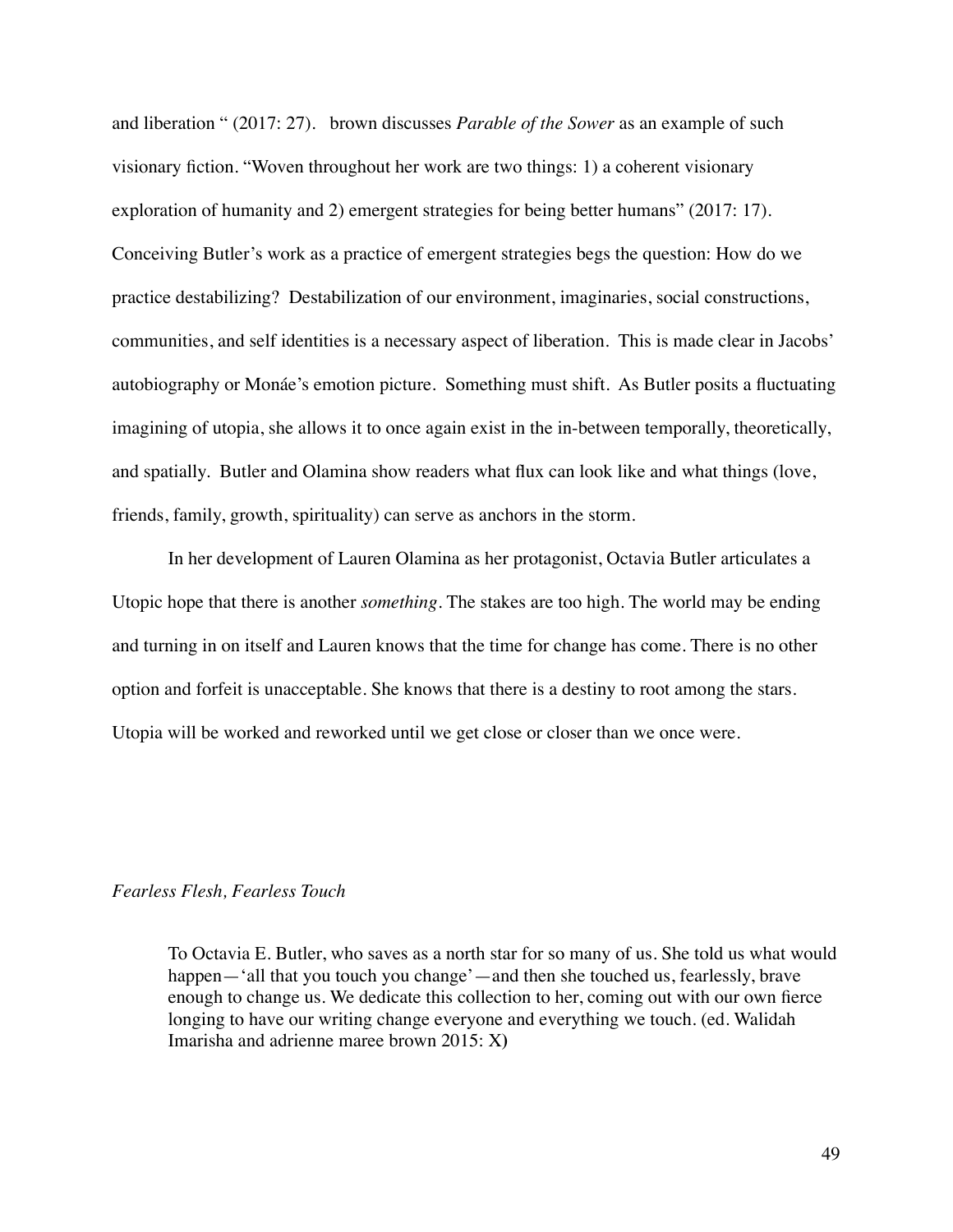Butler's worked touched and changed many. *Octavia's Brood: Science Fiction Stories from Social Justice Movements* (2015*)*, collects the writing of many of these people, named in her honor. By merely existing, the collection attests to Butler's influence and legacy. It is a touching, intimate, and brave legacy. This testament reads like a Black feminist theory of the flesh, reifying an insistence that writing has a radical capacity to and for social change.

"Evidence" by Alexis Pauline Gumbs is one of many short stories featured in the anthology, centering around themes of time travel, community, oppression, silence breaking, Utopia, and hope. The story unfolds in pieces of "evidence" each from different moments in time and reaching back through an ancestral history. As the piece evolves it becomes clear to the reader that some sort of rupture has occurred, a breaking of silence, and after that has come an age (and society) of peace and equity. It is from this Utopia that Gumbs' protagonist, Alandrix, writes their ancestor Alexis. At age 12 they find it hard to imagine that people were afraid and that things were once uncertain: "I have to remember that no one knew that things would get better, and that even people who were working to make it happen had to live with oppression every day" **(**2015: 34)**.** The time that Alandrix lives in is free of that oppression, centered around community, choice, and love. Alexis was working towards that futurity without knowing it would one day arrive. Though Alandrix writes, "It seems like maybe you knew about us. It feels like you loved us already. Thank you for being brave" **(**34**)**. This piece of evidence is incredibly moving and striking as it positions two people tied through relation, who, though missing a shared relational memory, share in love and gratitude. It puts forth a Utopic vision in feeling, without an explicit set of protocols, boundaries, or coordinates. Alandrix honors optimism in the face of uncertainty that holds within it the instability of Utopia. They explain the contrasting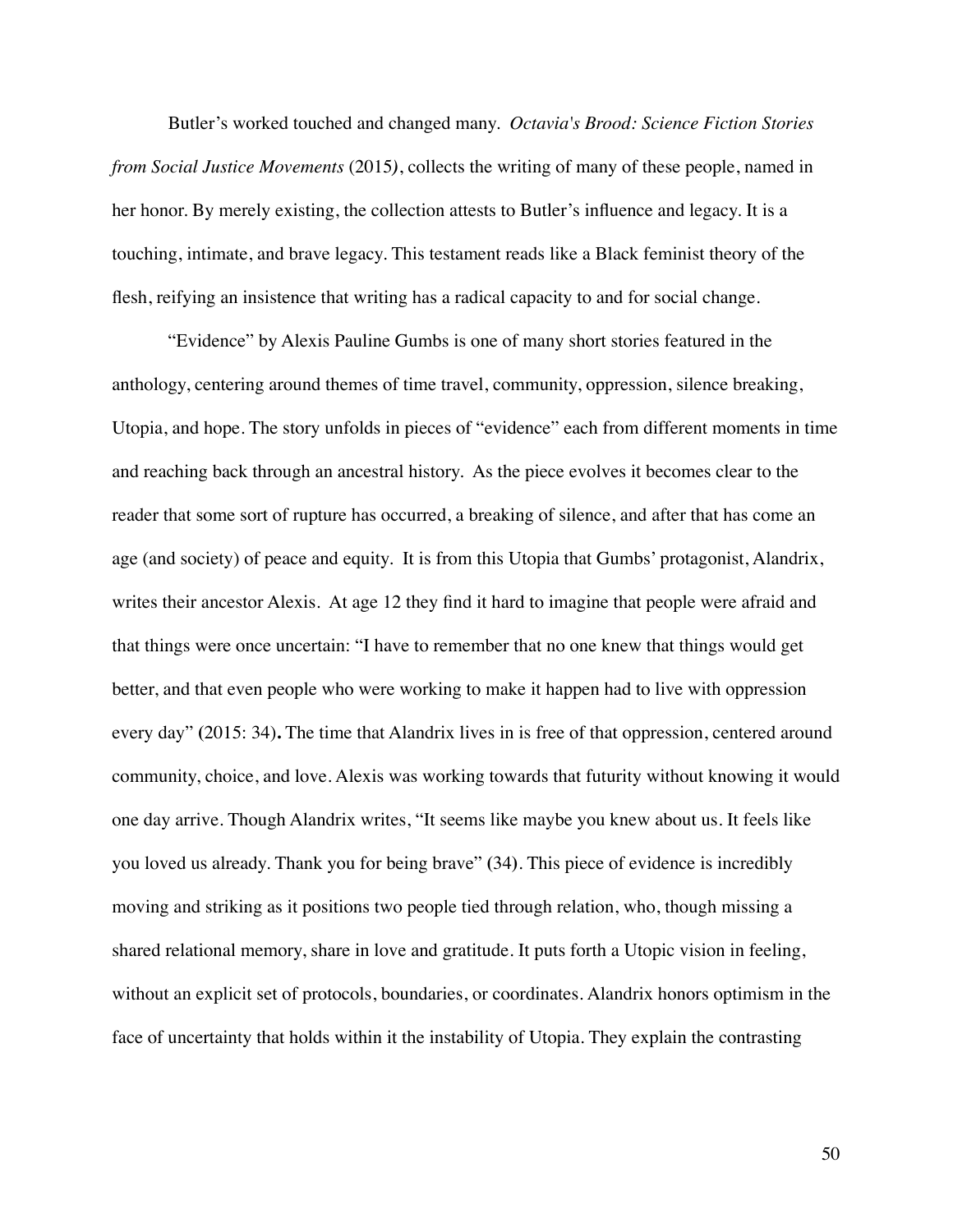temporalities that they and their ancestor exist within and perhaps hint towards how to create

rupture within oppression:

People broke a lot of things other than silence during your lifetime. And people learned how to grow new things and in new ways. Now we are very good at growing. I'm growing a lot right now and everyone is supportive of growing time, which includes daydreams, deep breaths, and quiet walks. **(**2015: 35**)**

In the Utopic dream of Gumbs, there are "hope holders and healers" (2015: 36), growth, support,

and breath.

Exhibit E of *Evidence* is a "letter from Alexis after capitalism to Alexis during

capitalism" (2015: 39). Gumbs uses a form of Black feminist time travel is a disruption of linear

Western temporalities and normative story-telling. She outlines a beautiful Utopia:

Now life, though not exactly easier, is life all the time…Here in the future we have no money…technology is the brilliance of making something out of anything…We have the world we deserve and we acknowledge everyday that we make it what it is. Everybody eats. Everybody knows how to grow agriculturally, spiritually, physically, and intellectually…Each everything is an opportunity and we are artists singing it into being with faith, compassion, confusion, breakthroughs, and support... even though our experience breaking each other apart through capitalism has left much healing to be done. We are more patient than we have ever been. And now that out time is divine and connected with everything, we have developed skills for how to recenter ourselves. We walk. We drink tea. We are still when we need to be. No one is impatient with someone else's stillness…Everybody is always learning how to grow. (2015: 39)

In this description Gumbs acknowledges that even in a more Utopic reality, there will be many wounds to be healed. Learning to be free may not be easy and there may be forty proverbial years of being lost in the wilderness first. But, Gumbs allows everyone to grow and to be still. This Utopic thought also serves to outline and name the problem of capitalism, without lingering in it's time. Instead, she moves into writing different iterations of freedom and Utopia, each found in small and large details she provides (spanning from singing, to community support, to food justice, to drinking tea). This Utopic thought allows one to imagine: What does it mean to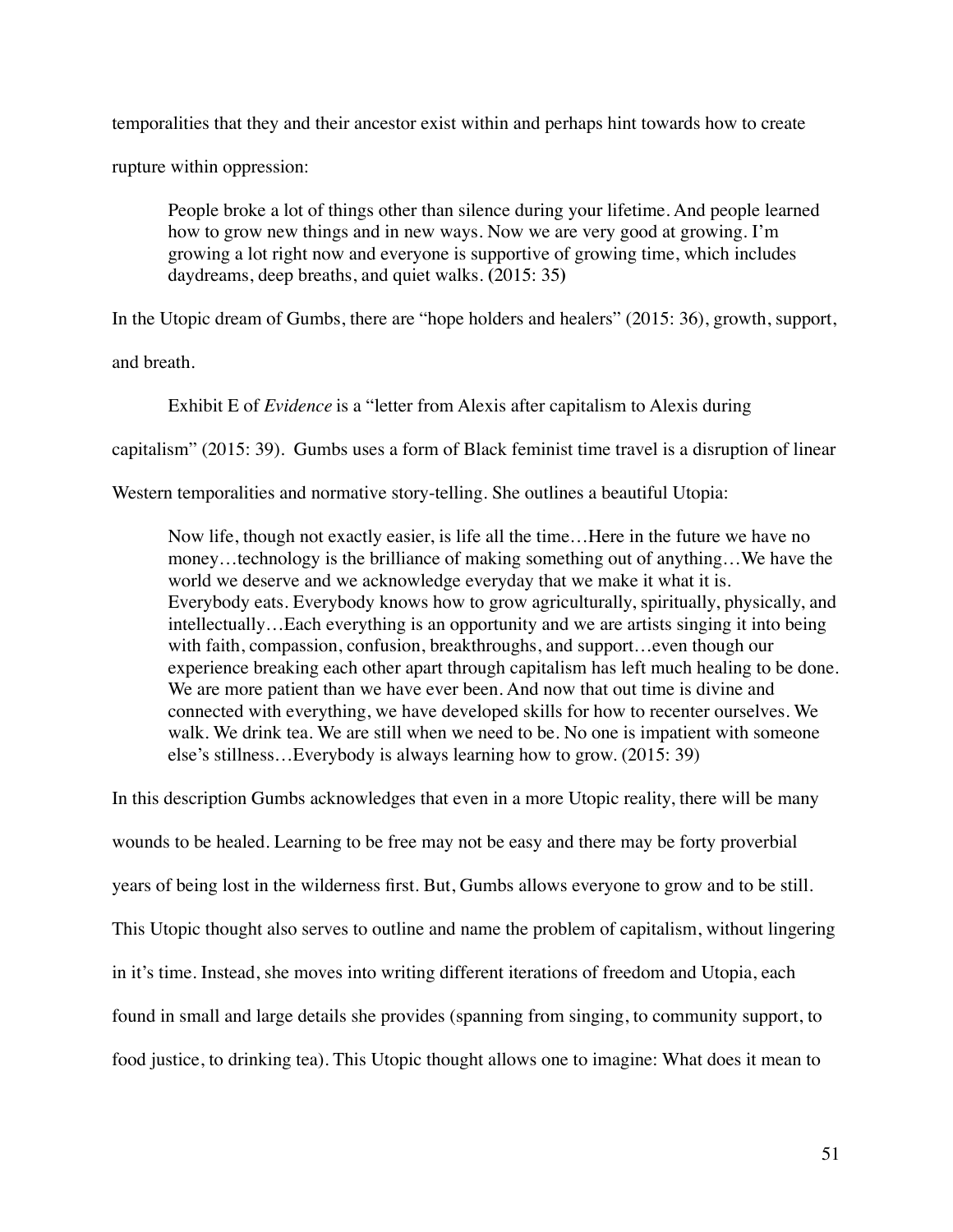reassure yourself with certainty? To time travel to and from yourself to say "breathe deep, baby girl, we won" **(**2015: 39-40**)**?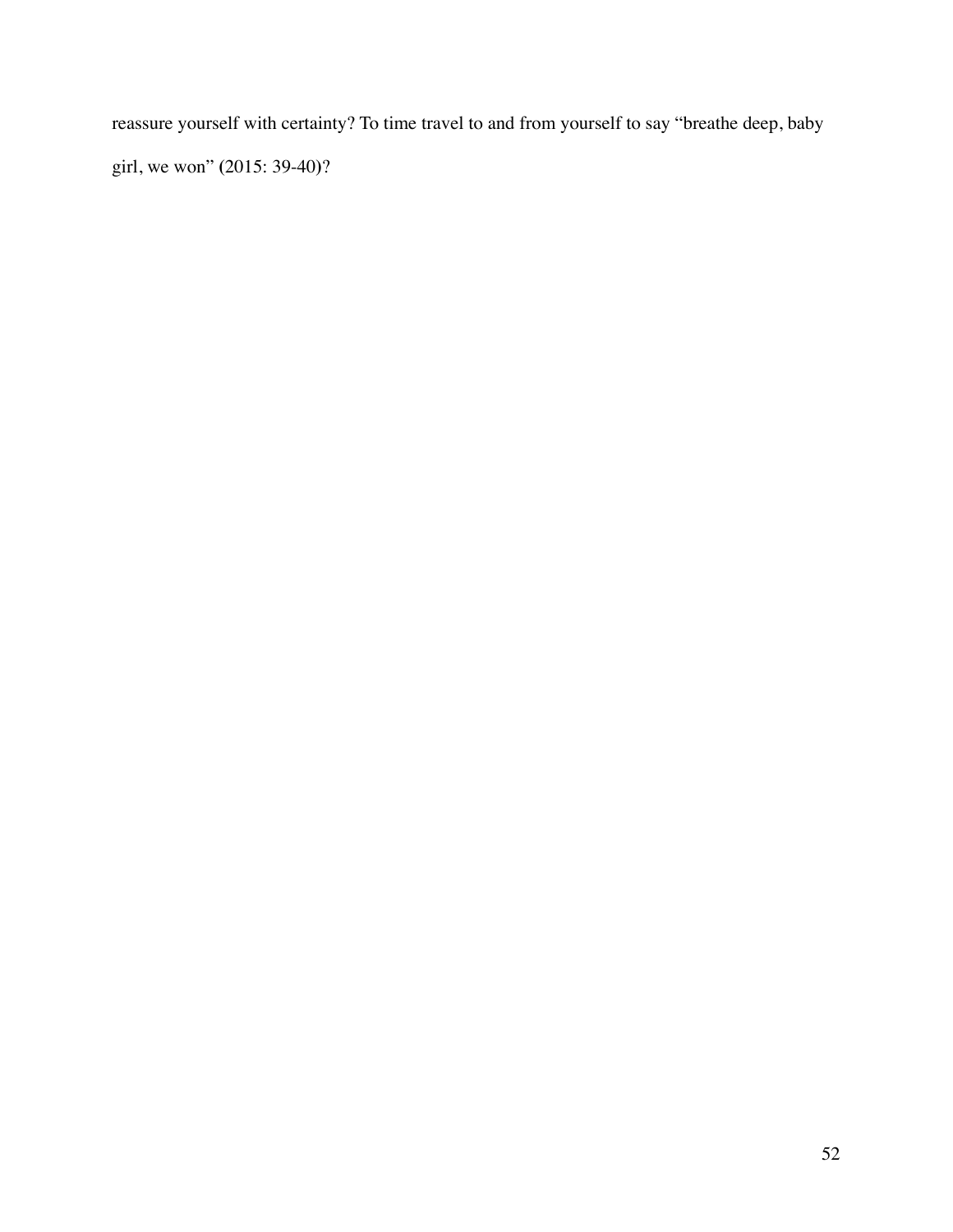There must be a better way, to escape my scenery Don't want to look to far and waste my energy Traveling down the same old street There must be a doorway leading to the pretty blue Don't have to turn no key to get there, just a little thought of you Oh, there's a beautiful place Somewhere way beyond the trees Don't have to wish it down Like it's too hard to reach I'm already there in my dreams

(Already There, Emily King 2016)

# **CONCLUSION**

With the temperatures and tensions rising I cannot help but wonder if it is too late. Too late to change, let alone to imagine changing. And if it is too late does it matter? Is it still worth knowing what time it is if we might not have enough time left? I don't think the stakes of these projects exist alone in any stagnant temporality. Imagining for later is not enough if we don't allow our radical Utopias to permeate the present. We engage in a continuous practice, shifting the epicenter of our spheres of conception over and over and over again. Consistent, complex, expansive oppression necessitates consistent, complex, expansive, and caring resistance. Activism cannot be only about tearing down, it must construct and nourish. As I find our world in increasingly dire states of emergency I look to the emergent strategies and protocols of care outlined by the authors highlighted in this text. They overlay messily and unstably, just as I imagine utopia to be.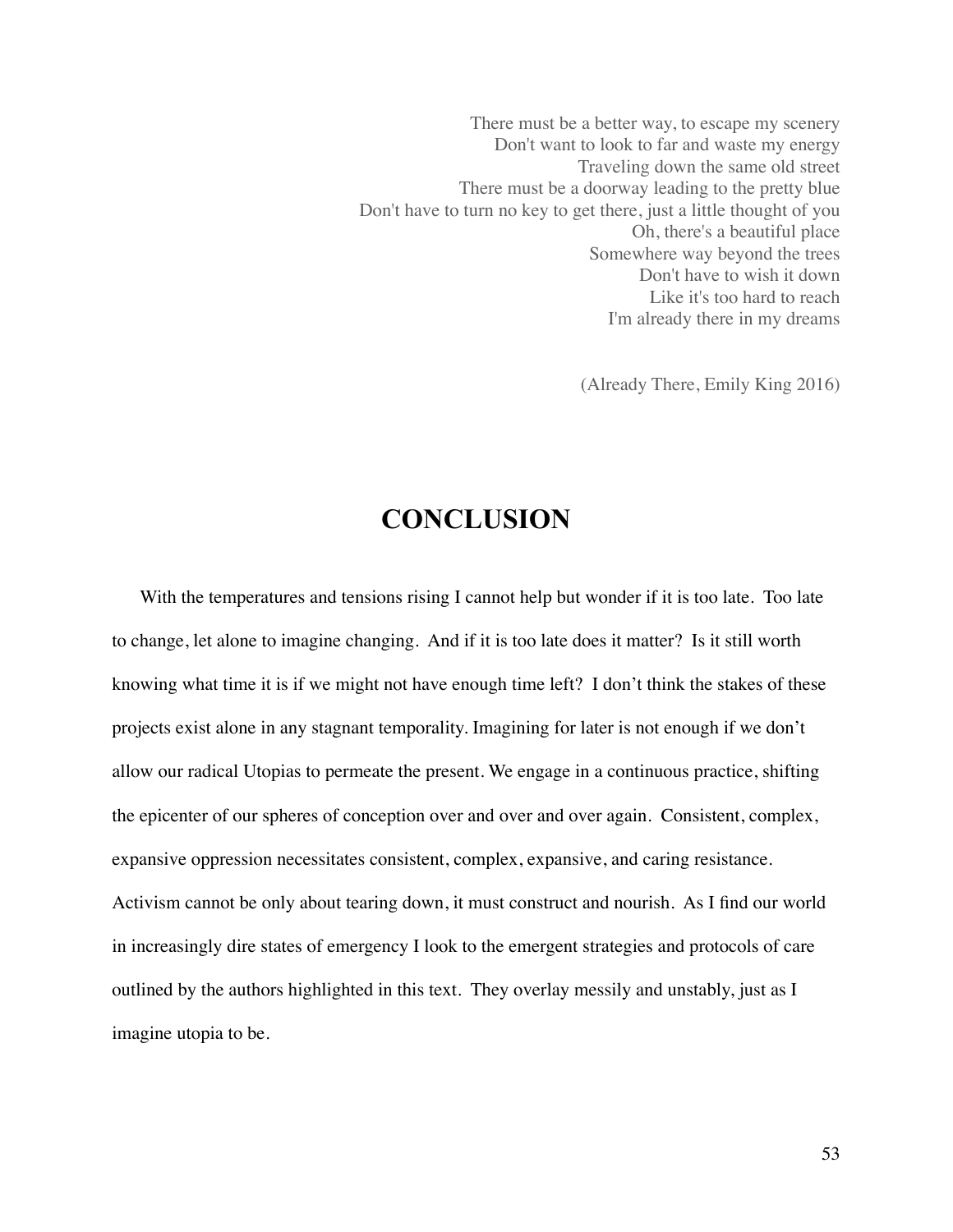*Water*

I am seeking revelatory spaces that may not be universalizable. I find my way to them in channels while I feed bodies of water new(ish) thoughts of my own. I do not think there are pure bodies of water left and must accept that the sites I am drawn to might be polluted, contaminated and yet in order to do this work I have to rely upon all of them. I have to flood myself with these projects that aim to work through and articulate social plagues. By this I mean that we all find different modalities of communication, the streams, and that to search for perfect thought projects will no only be limiting but is an ultimately fruitless pursuit. Instead I think it is necessary to find sites that are compelling, ones that trace and expand our own passions and sensibilities. These may weave their way through public speaking, literature, music, activism, video, art, movement, love, or theory. And it is in these sites that we find the ideologies, tools, and networks to sustain social change and pour this work back into our own channels (interpersonal, professional, individual, and communal).

### *Cruising*

This past week I went to a panel discussion held by NYU Tisch Center for the Arts. It commemorated the re-release of Muñoz's *Cruising Utopia* featuring Barbara Browning, Ann Pellegrini, and Nao Bustamente (a simultaneous collection of performance artists/queer theorists/ friends of Muñoz). Pellegrini opened the panel discussion by speaking to the recent re-release of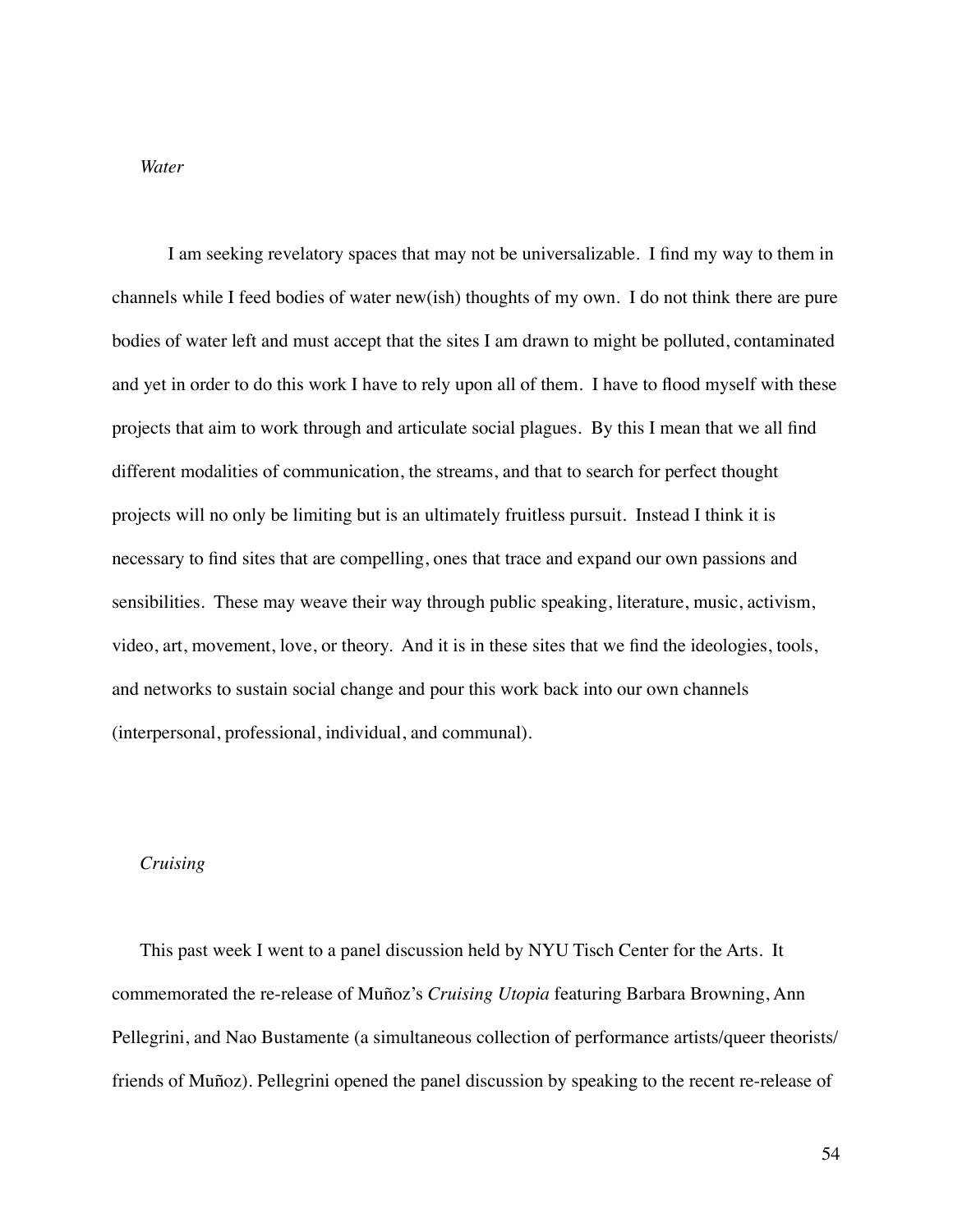*Cruising Utopia*, drawing out threads of Muñoz and casting them into the room. She viewed social movements as lovers, acknowledging the mis-appointments and disappointments we face with our love objects. Perhaps it is not that we need to give up our excessive reach toward Utopia, she mused, but rather we need to give up the belief that Utopia will be realized. It bears negation in its own naming (meaning no place). It is a not-yet-here time. It is also an alreadyhere time. There is a necessary rejection of the here and now, moving instead to insist on potentiality. She and the other panelists worked to articulate hope in the midst of grieving their lost friend and colleague. She said that Muñoz had left them care instructions in his work. The aim of this thesis has become to identify these instances of care and to weave together varied notions of instructions; the case studies within each explored evoked imaginaries.

In introducing Barbara Browning, Pellegrini read the following from the recent

# (re)publication:

After Muñoz's death, his friend and colleague Barbara Browning issued a call for people to inscribe the following passage from the book's opening paragraph in a paradigmatic location of queer cruising, the bathroom stall: "Some will say that all we have are the pleasures of this moment, but we must never settle for that minimal transport; we must dream and enact new and better pleasures, other ways of being in the word, and ultimately new worlds" People sporadically performed the act in bathrooms or other public spaces (including a bathroom in the department where Muńoz taught), sometimes posting a photo of the transgression (or of the encounter with its written trace) to social media. It circulated in other ways as well: a group of queer activists designed and distributed stickers with the passage printed across Andy Warhol's Silver Clouds (an installation of balloons discussed in the book's eighth chapter). And in a statement to the *Windy City Times* discussing her gender transition, the film director Lilly Wachowski wrote: "I have a quote in my office…by José Muñoz given to me by a good friend. I stare at it in contemplation sometimes trying to decipher its meaning but the last sentence resonates: ' Queerness is essentially about the rejection of a here and now and an insistence on potentiality for another world.'" **(**Muñoz 2019: xiii**)**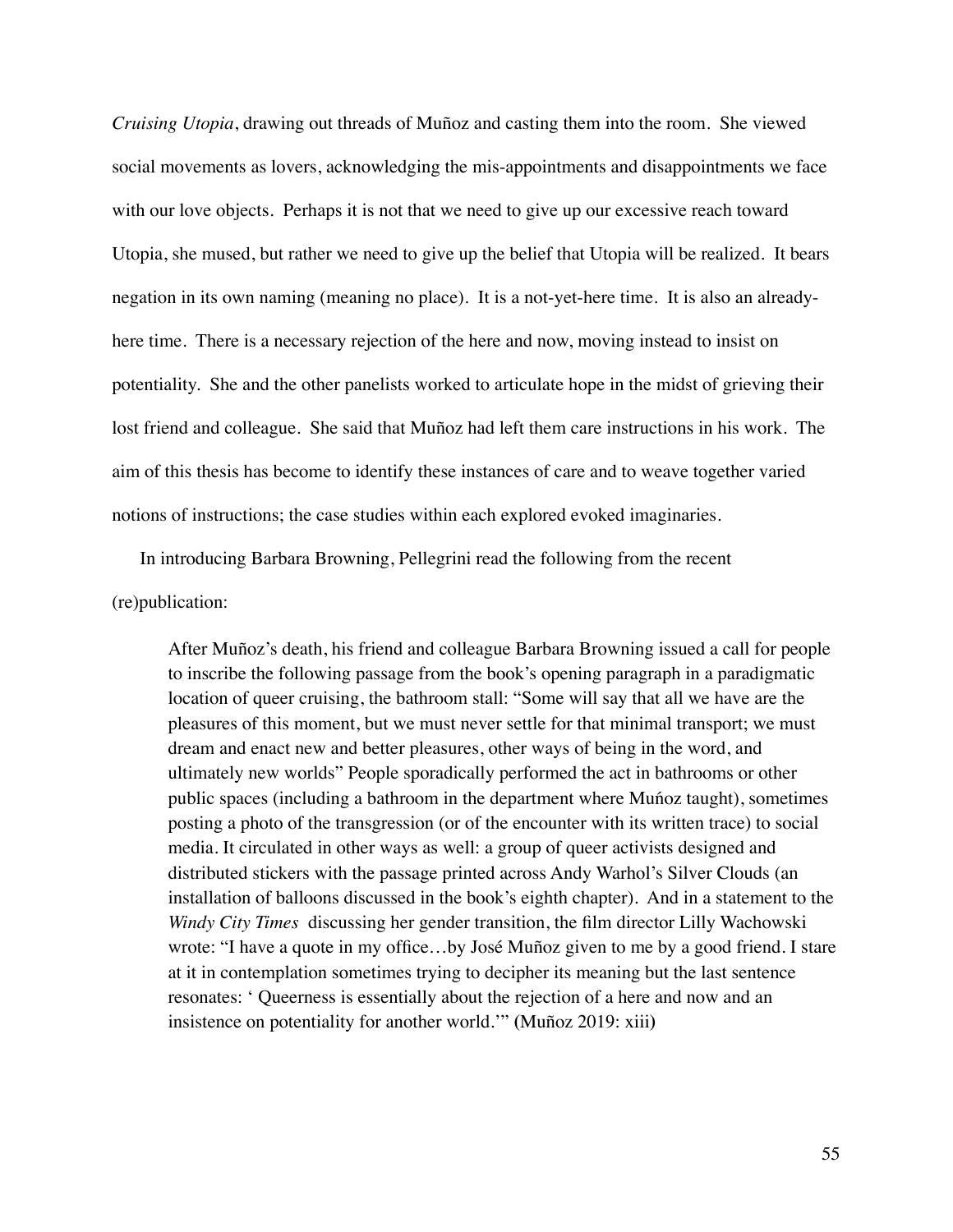There was something striking in the way these theorists engaged with one another and their audience. They joked about the queer art of failure when PowerPoint presentations couldn't play, or about running on "queered time" when they ran in late. Hearing them speak helped me bring the thoughts floating around in my head and on the page back into something more grounded, or at the very least something collectively ungrounded.

In some ways this thesis has answered questions and filled gaps, in others it has only left me with new things to ask myself and those around me. I do know it has reified my commitment to building sustainable futures, both in my mind and on the ground. I have run out of ways to convincingly state that Utopia can be both radical and valuable, so as Barbara Browning says: Let's blow this hamburger joint; better late than never.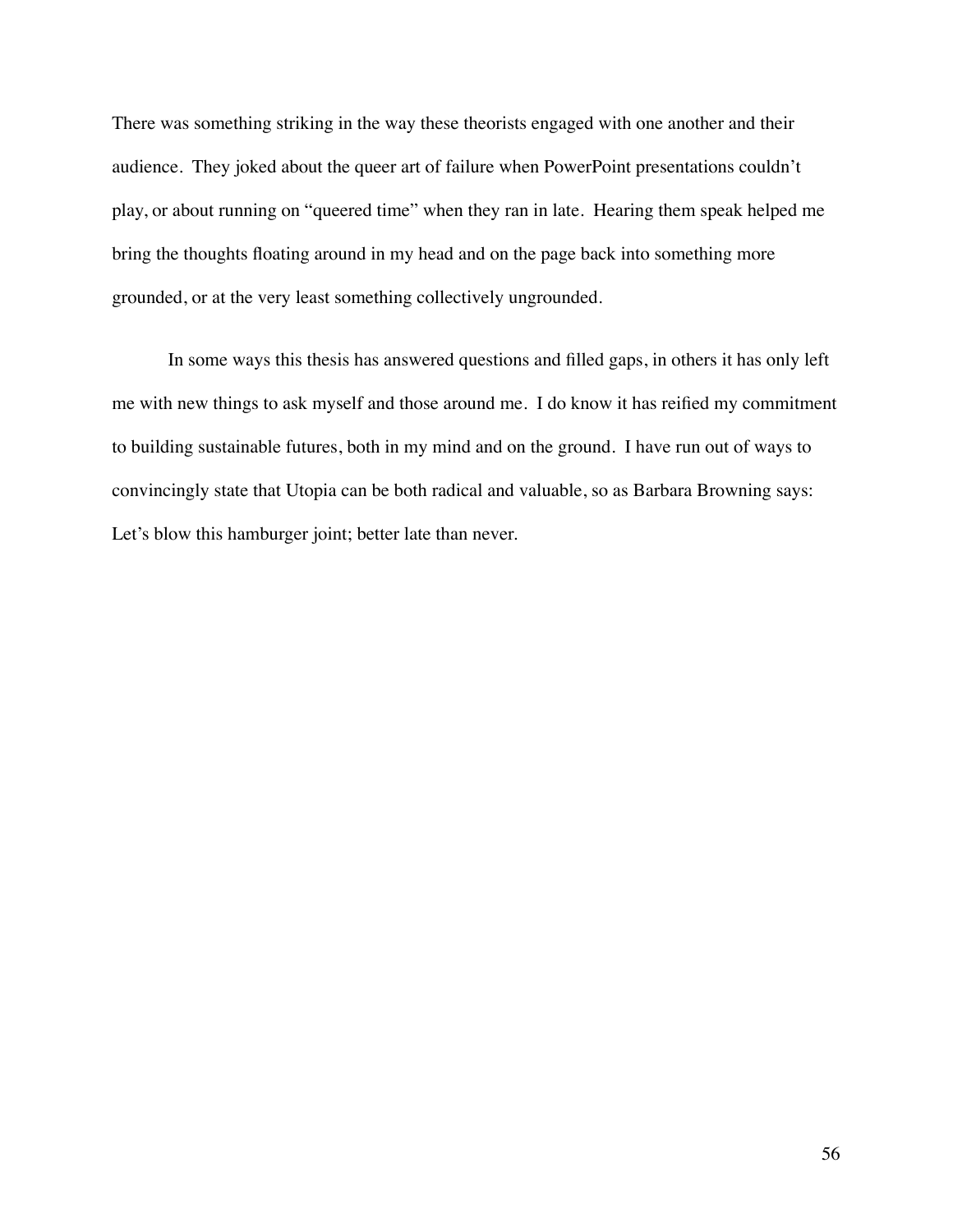### References

- Ahmed, Sara. 2006. Queer Phenomenology: Orientations, Objects, Others. Durham: Duke University Press.
- Boyd, Andrew, and Dave O. Mitchell, eds. 2017. *Beautiful Trouble: a toolbox for revolution*. New York: OR Books.
- Brown, Adrienne Maree and ProQuest (Firm). 2017. *Emergent Strategy: Shaping Change, Changing Worlds*. Place of publication not identified: AK Press.

Butler, Octavia E. 2000. *Parable of the Sower*. Warner Books ed. New York: Warner Books.

- Callenbach, Ernest. 1975. *Ecotopia*. New York: Bantam Books.
- Chávez, Karma R. 2013. *Queer Migration Politics: Activist Rhetoric and Coalitional Possibilities*. Urbana: University of Illinois Press.
- Cunningham, Scott. 1989. *Wicca: A Guide for the Solitary Practitioner*. St. Paul, Minn., U.S.A: Llewellyn Publications.
- Diamond, Irene and Gloria Feman Orenstein, eds. 1990. *Reweaving the World: The Emergence of Ecofeminism*. San Francisco: Sierra Club Books.

Federici, Silvia. 2018. *Witches, Witch-Hunting, and Women*. Oakland, CA: PM Press.

Goldman, Danielle. 2010. *I Want to Be Ready: Improvised Dance as a Practice of Freedom*. Ann Arbor: University of Michigan Press.

Green-Barteet, Miranda A. "'The Loophole of Retreat': Interstitial Spaces in Harriet Jacobs's *Incidents in the Life of a Slave Girl*." *South Central Review*, vol. 30 no. 2, 2013, pp. 53-72. *Project MUSE.*

Glaude, Eddie S. 2000. *Exodus! Religion, Race, and Nation in Early Nineteenth-Century Black America*. Chicago: University of Chicago Press.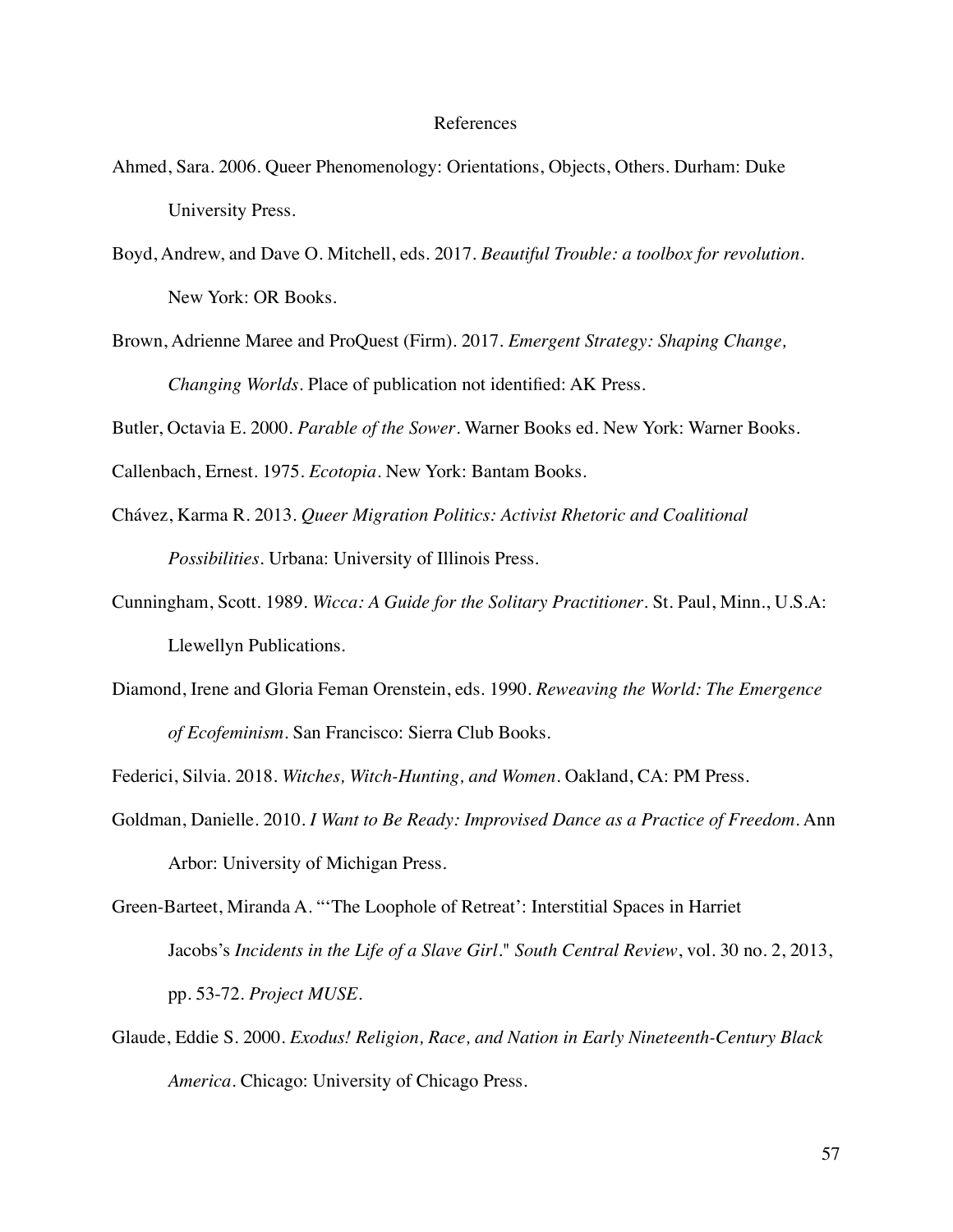Guin, Ursula K. Le. 2001. *Always Coming Home*. F First Paperback Edition Used edition. Berkeley: University of California Press.

Halberstam, Jack. 2011. *The Queer Art of Failure*. Durham: Duke University Press.

- Imarisha, Walidah and Adrienne Maree Brown, eds. 2015. *Octavia's Brood: Science Fiction Stories from Social Justice Movements*. Place of publication not identified: AK Press.
- Jackson, Sandra and Julie Moody Freeman. 2013. *The Black Imagination, Science Fiction and the Speculative.* Hoboken: Taylor and Francis.

Jacobs, Harriet Ann. 1861. *Incidents in the Life of a Slave Girl*. Pub. for the Author.

- Jones, Libby Falk and Sarah McKim Webster Goodwin, eds. 1990. *Feminism, Utopia, and Narrative*. 1st ed. Knoxville: University of Tennessee Press.
- Keeley, Bethany. 2008. "I May Not Get There With You: 'I've Been to the Mountaintop' as Epic Discourse." *Southern Communication Journal* 73(4):280–94.
- Kennedy, Maggie. 2019. "Why White Boys Don't Dance." Senior Thesis, Department of Sociology, Vassar College.
- King, Emily. 2015. *Already There*.
- King (Jr.), Martin Luther. 1963. *Why We Can't Wait*. Penguin.
- King (Jr.), Martin Luther. 1963. *I Have a Dream*. Speech.
- King (Jr.), Martin Luther. 1968. *I've Been to the Mountaintop*. Speech.
- Luker, Kristin. 2009. *Salsa Dancing into the Social Sciences: Research in an Age of Info-Glut.* Cambridge: Harvard University Press.
- Marcuse, Herbert and Didier Coste. 1979. *La dimension esthétique: pour une critique de l'esthétique marxiste*. Paris: Seuil.